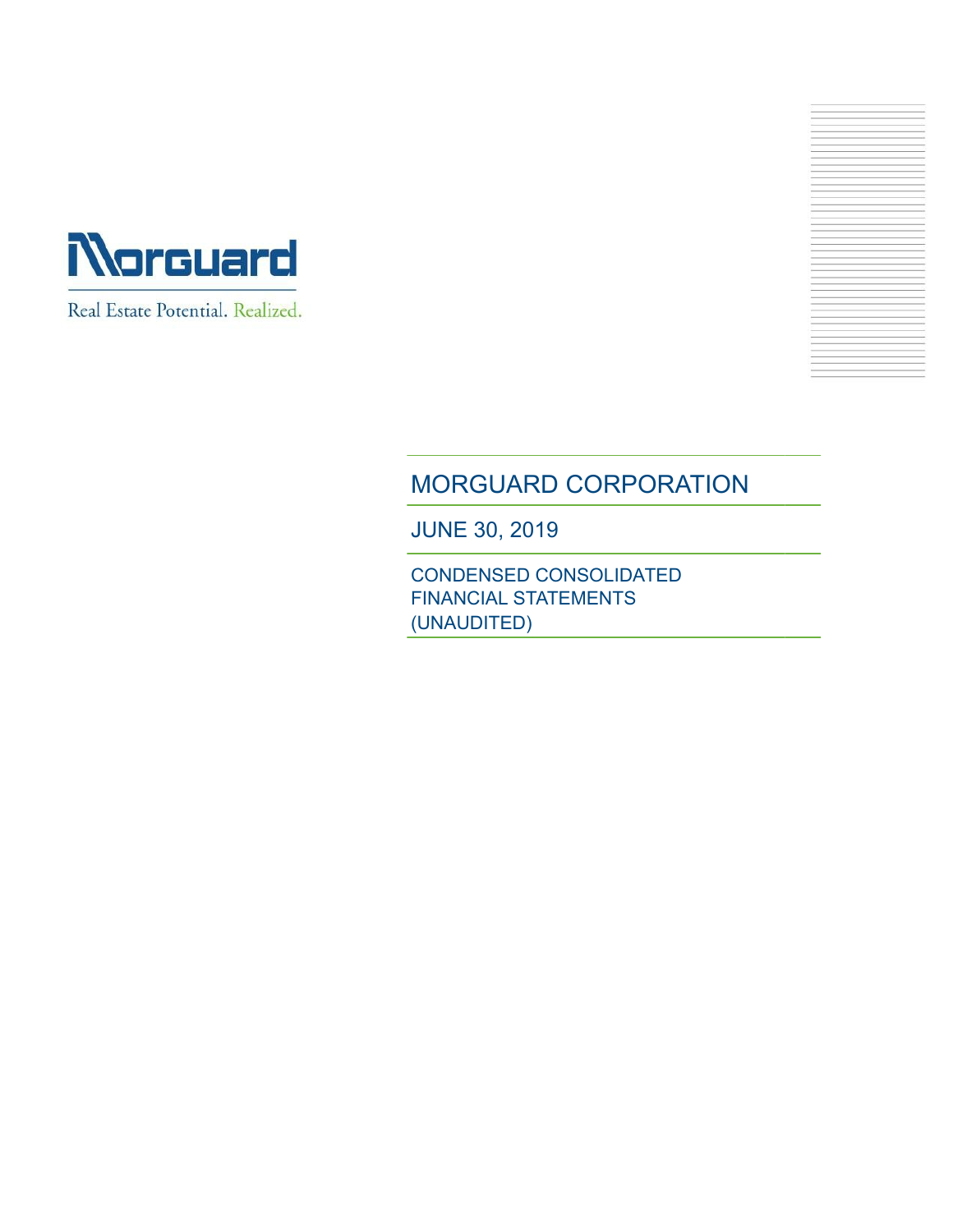# BALANCE SHEETS

In thousands of Canadian dollars

| As at                                       | <b>Note</b>    | <b>June 30, 2019</b> | December 31, 2018 |
|---------------------------------------------|----------------|----------------------|-------------------|
| <b>ASSETS</b>                               |                |                      |                   |
| <b>Non-current assets</b>                   |                |                      |                   |
| Real estate properties                      | 5              | \$9,702,723          | \$9,645,596       |
| Hotel properties                            | 6              | 659,894              | 666,078           |
| Equity-accounted and other fund investments | $\overline{7}$ | 280,935              | 281,464           |
| Other assets                                | 8              | 292,749              | 285,103           |
|                                             |                | 10,936,301           | 10,878,241        |
| <b>Current assets</b>                       |                |                      |                   |
| Mortgages and loans receivable              |                | 1,631                | 1,686             |
| Amounts receivable                          |                | 83,386               | 76,879            |
| Prepaid expenses and other                  |                | 41,003               | 15,551            |
| Cash                                        |                | 190,106              | 110,401           |
|                                             |                | 316,126              | 204,517           |
| Real estate property held for sale          | 5              | 15,945               |                   |
|                                             |                | \$11,268,372         | \$11,082,758      |
| <b>LIABILITIES AND EQUITY</b>               |                |                      |                   |
| <b>Non-current liabilities</b>              |                |                      |                   |
| Mortgages payable                           | 9              | \$3,434,178          | \$3,573,185       |
| Unsecured debentures                        | 10             | 821,839              | 597,697           |
| Convertible debentures                      | 11             | 192,459              | 225,936           |
| Lease liabilities                           | 13             | 167,396              | 9,754             |
| Morguard Residential REIT Units             | 12             | 448,656              | 417,481           |
| Deferred income tax liabilities             |                | 732,207              | 717,943           |
|                                             |                | 5,796,735            | 5,541,996         |
| <b>Current liabilities</b>                  |                |                      |                   |
|                                             |                |                      |                   |
| Mortgages payable                           | 9              | 764,477              | 789,516           |
| Convertible debentures                      | 11             |                      | 2.063             |
| Loans payable                               | 21             | 38,170               | 60,309            |
| Accounts payable and accrued liabilities    | 14             | 265,468              | 234,916           |
| Bank indebtedness                           | 15             | 146,894              | 225,160           |
|                                             |                | 1,215,009            | 1,311,964         |
| <b>Total liabilities</b>                    |                | 7,011,744            | 6,853,960         |
|                                             |                |                      |                   |
| <b>EQUITY</b>                               |                |                      |                   |
| Shareholders' equity                        |                | 3,476,253            | 3,431,366         |
| Non-controlling interest                    |                | 780,375              | 797,432           |
| <b>Total equity</b>                         |                | 4,256,628            | 4,228,798         |
|                                             |                | \$11,268,372         | \$11,082,758      |
|                                             |                |                      |                   |
| <b>Contingencies</b>                        | 25             |                      |                   |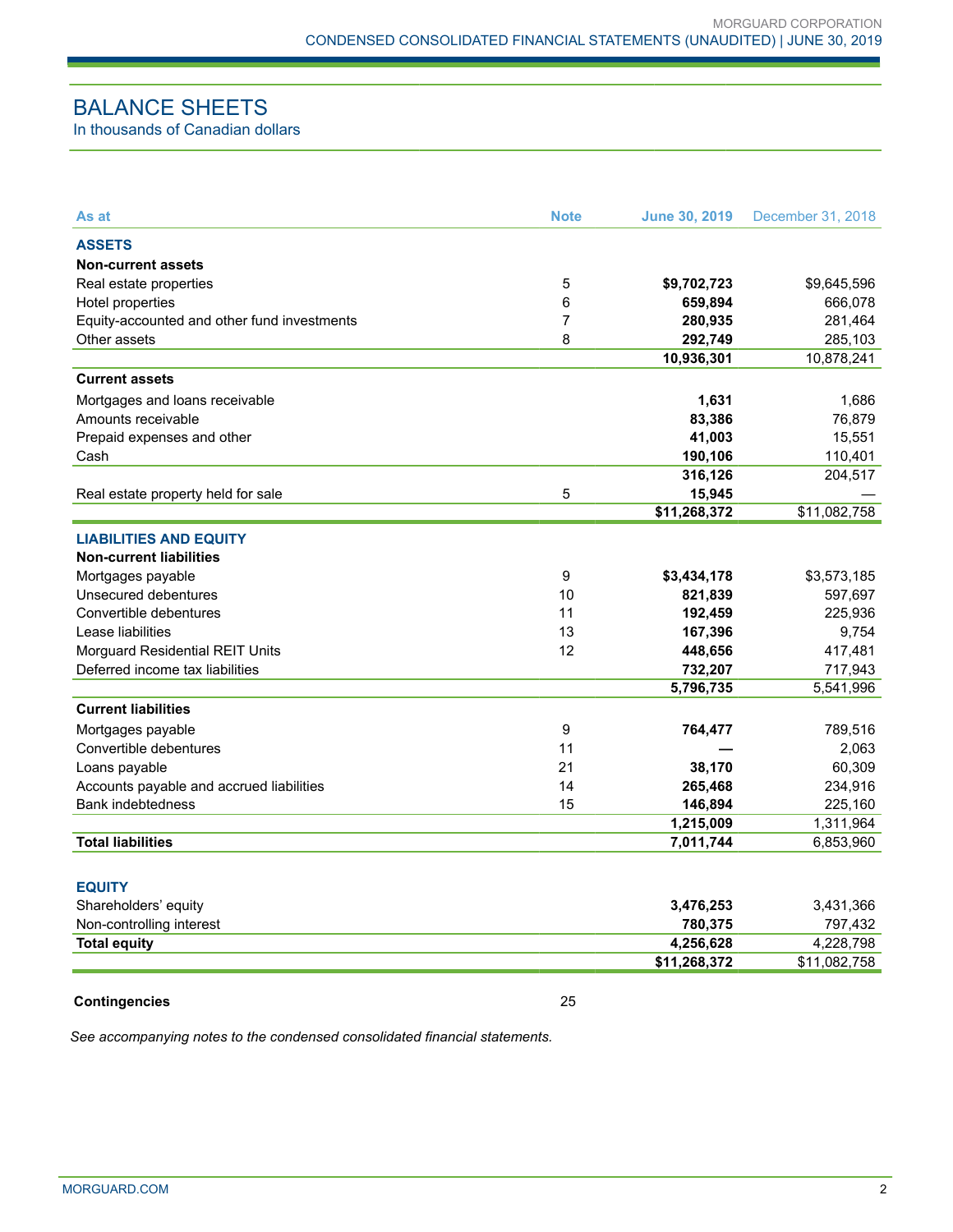# STATEMENTS OF INCOME

In thousands of Canadian dollars, except per common share amounts

|                                                                                         |             | <b>Three months ended</b><br>June 30 |           | <b>Six months ended</b><br>June 30 |           |
|-----------------------------------------------------------------------------------------|-------------|--------------------------------------|-----------|------------------------------------|-----------|
|                                                                                         | <b>Note</b> | 2019                                 | 2018      | 2019                               | 2018      |
| Revenue from real estate properties                                                     | 17          | \$216,093                            | \$207,061 | \$435,933                          | \$410,900 |
| Revenue from hotel properties                                                           | 17          | 65,199                               | 61,997    | 118,826                            | 115,849   |
| Land rent arbitration settlement                                                        | 25          |                                      | 17,250    |                                    | 17,250    |
| Property operating expenses                                                             |             |                                      |           |                                    |           |
| Property operating costs                                                                |             | (46, 252)                            | (45, 178) | (92,096)                           | (89, 377) |
| <b>Utilities</b>                                                                        |             | (14,004)                             | (13, 379) | (29, 767)                          | (28, 552) |
| Realty taxes                                                                            |             | (22, 734)                            | (22, 913) | (85, 506)                          | (78, 717) |
| Hotel operating expenses                                                                |             | (48, 157)                            | (44, 603) | (92, 671)                          | (87, 373) |
| Net operating income                                                                    |             | 150,145                              | 160,235   | 254,719                            | 259,980   |
| <b>OTHER REVENUE</b>                                                                    |             |                                      |           |                                    |           |
| Management and advisory fees                                                            | 17          | 12,430                               | 14,401    | 24,081                             | 28,838    |
| Interest and other income                                                               |             | 6,007                                | 2,880     | 10,043                             | 4,320     |
| Sales of product and land                                                               |             | 1,657                                | 1,386     | 3,148                              | 2,636     |
|                                                                                         |             | 20,094                               | 18,667    | 37,272                             | 35,794    |
| <b>EXPENSES</b>                                                                         |             |                                      |           |                                    |           |
| Interest                                                                                | 18          | 56,884                               | 51,700    | 115,931                            | 101,751   |
| Property management and corporate                                                       |             | 21,530                               | 22,841    | 49,062                             | 45,269    |
| Cost of sales of product and land                                                       |             | 1,139                                | 921       | 2,267                              | 1,773     |
| Amortization of hotel properties                                                        | 6           | 6,788                                | 6,106     | 13,560                             | 12,618    |
| Amortization of capital assets and other                                                |             | 2,062                                | 1,578     | 4,079                              | 3,202     |
| Provision for impairment                                                                |             |                                      | 6,661     |                                    | 6,661     |
|                                                                                         |             | 88,403                               | 89,807    | 184,899                            | 171,274   |
|                                                                                         |             |                                      |           |                                    |           |
| <b>OTHER INCOME (EXPENSE)</b>                                                           |             |                                      |           |                                    |           |
| Fair value gain (loss), net                                                             | 19          | 9,314                                | 34,529    | 30,270                             | 130,536   |
| Equity income (loss) from investments                                                   | 7           | (4,658)                              | (394)     | (3,212)                            | 195       |
| Other income (expenses)                                                                 | 20          | (1, 146)                             | 3,482     | (961)                              | 5,681     |
|                                                                                         |             | 3,510                                | 37,617    | 26,097                             | 136,412   |
| Income before income taxes                                                              |             | 85,346                               | 126,712   | 133,189                            | 260,912   |
| Provision for income taxes                                                              | 22          |                                      |           |                                    |           |
| Current                                                                                 |             | 3,605                                | 7,992     | 4,743                              | 9,674     |
| Deferred                                                                                |             | 12,399                               | 22,826    | 20,145                             | 30,319    |
|                                                                                         |             | 16,004                               | 30,818    | 24,888                             | 39,993    |
| Net income for the period                                                               |             | \$69,342                             | \$95,894  | \$108,301                          | \$220,919 |
| Net income (loss) attributable to:                                                      |             |                                      |           |                                    |           |
| Common shareholders                                                                     |             | \$69,722                             | \$75,604  | \$103,208                          | \$192,212 |
| Non-controlling interest                                                                |             | (380)                                | 20,290    | 5,093                              | 28,707    |
|                                                                                         |             | \$69,342                             | \$95,894  | \$108,301                          | \$220,919 |
|                                                                                         |             |                                      |           |                                    |           |
| Net income per common share attributable to:<br>Common shareholders - basic and diluted | 23          | \$6.17                               | \$6.62    | \$9.14                             | \$16.72   |
|                                                                                         |             |                                      |           |                                    |           |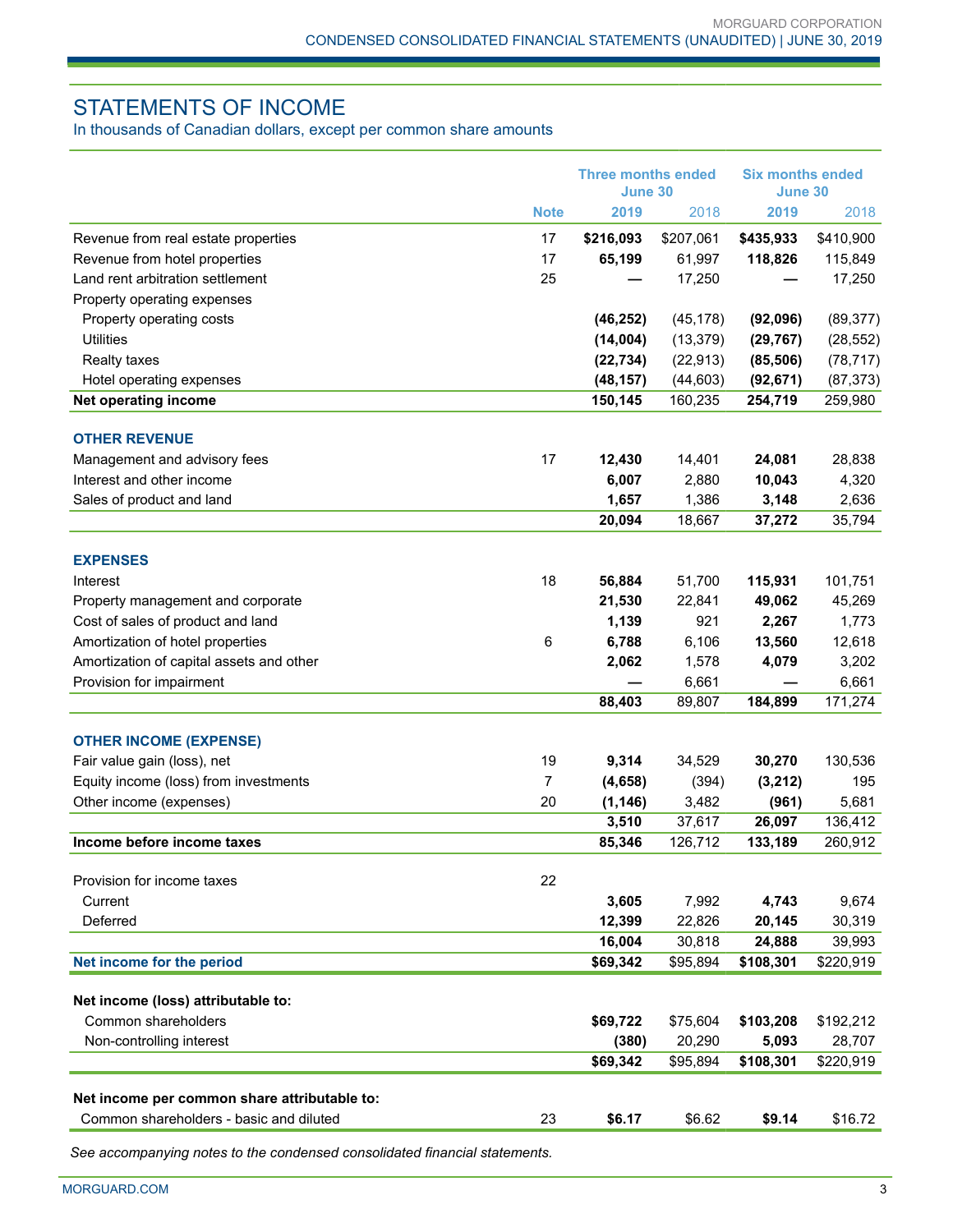# STATEMENTS OF COMPREHENSIVE INCOME

In thousands of Canadian dollars

|                                                                 | <b>Three months ended</b><br>June 30 |           | <b>Six months ended</b><br>June 30 |           |  |
|-----------------------------------------------------------------|--------------------------------------|-----------|------------------------------------|-----------|--|
|                                                                 | 2019                                 | 2018      | 2019                               | 2018      |  |
| Net income for the period                                       | \$69,342                             | \$95,894  | \$108,301                          | \$220,919 |  |
| <b>OTHER COMPREHENSIVE INCOME (LOSS)</b>                        |                                      |           |                                    |           |  |
| Items that may be reclassified subsequently to net income:      |                                      |           |                                    |           |  |
| Unrealized foreign currency translation gain (loss)             | (30, 520)                            | 30,322    | (59, 992)                          | 65,242    |  |
| Gain on interest rate swap agreement                            |                                      | 72        |                                    | 161       |  |
|                                                                 | (30, 520)                            | 30,394    | (59, 992)                          | 65,403    |  |
| Deferred income tax recovery (provision)                        | 100                                  | (226)     | 192                                | (511)     |  |
|                                                                 | (30, 420)                            | 30,168    | (59, 800)                          | 64,892    |  |
| Items that will not be reclassified subsequently to net income: |                                      |           |                                    |           |  |
| Actuarial gain (loss) on defined benefit pension plans          | (5, 355)                             | (8, 167)  | 5,321                              | (4, 294)  |  |
| Deferred income tax recovery (provision)                        | 1,197                                | 2,167     | (1,633)                            | 1,139     |  |
|                                                                 | (4, 158)                             | (6,000)   | 3,688                              | (3, 155)  |  |
| Other comprehensive income (loss)                               | (34, 578)                            | 24,168    | (56, 112)                          | 61,737    |  |
| Total comprehensive income for the period                       | \$34,764                             | \$120,062 | \$52,189                           | \$282,656 |  |
| Total comprehensive income attributable to:                     |                                      |           |                                    |           |  |
| Common shareholders                                             | \$36,943                             | \$97,802  | \$50,743                           | \$249,492 |  |
| Non-controlling interest                                        | (2, 179)                             | 22,260    | 1,446                              | 33,164    |  |
|                                                                 | \$34,764                             | \$120,062 | \$52,189                           | \$282,656 |  |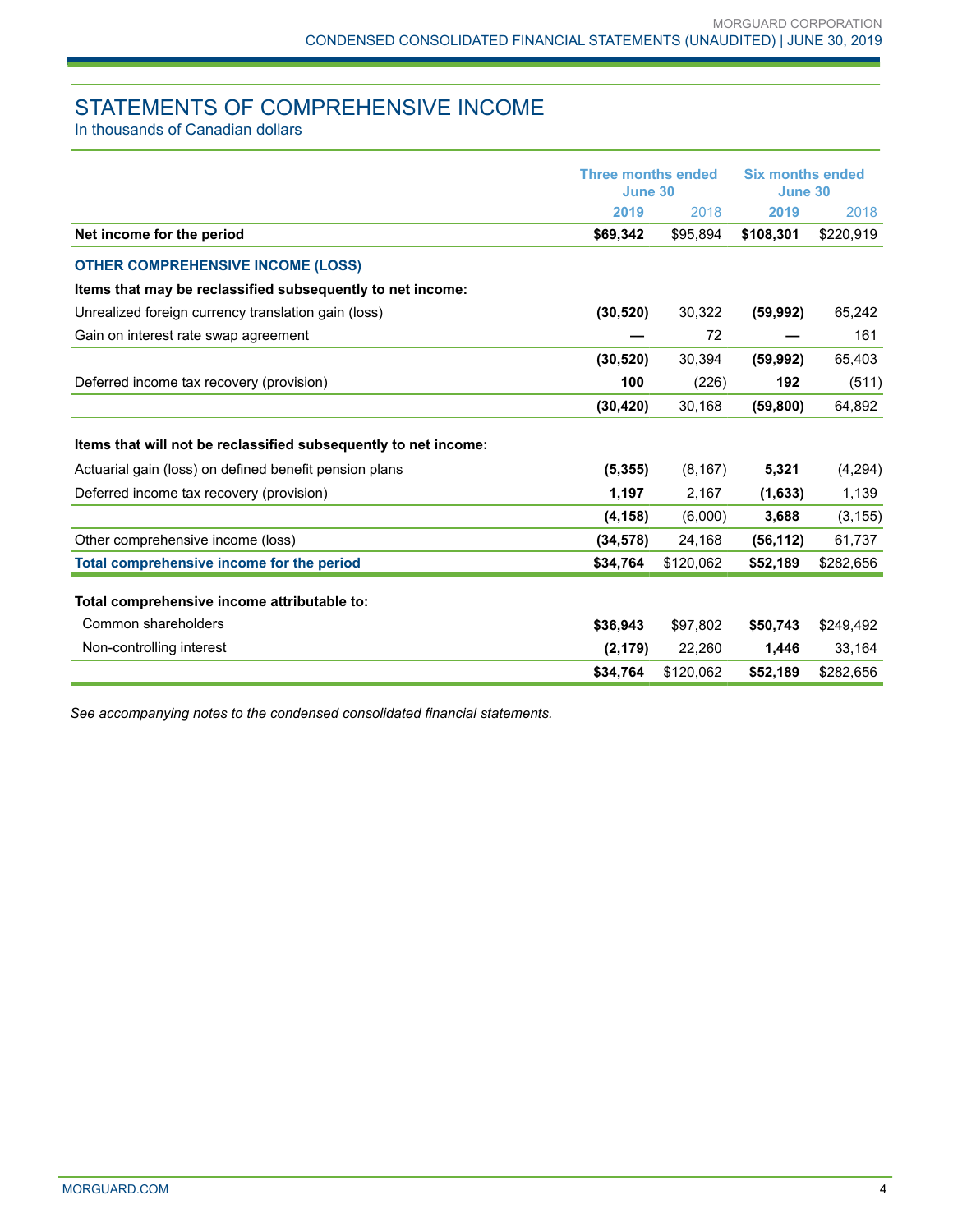# STATEMENTS OF CHANGES IN SHAREHOLDERS' EQUITY

In thousands of Canadian dollars

|                                                | <b>Note</b> |                 | <b>Accumulated</b><br><b>Other</b><br><b>Retained Comprehensive</b> |                | <b>Total</b><br><b>Share Shareholders'</b> | Non-<br>controlling |                       |
|------------------------------------------------|-------------|-----------------|---------------------------------------------------------------------|----------------|--------------------------------------------|---------------------|-----------------------|
|                                                |             | <b>Earnings</b> | <b>Income</b>                                                       | <b>Capital</b> | <b>Equity</b>                              | <b>Interest</b>     | <b>Total</b>          |
| Shareholders' equity, January 1, 2018          |             | \$2,785,739     | \$189,982                                                           | \$106,952      | \$3,082,673                                | \$851,696           | \$3,934,369           |
| Changes during the period:                     |             |                 |                                                                     |                |                                            |                     |                       |
| Net income                                     |             | 192,212         |                                                                     |                | 192,212                                    | 28,707              | 220,919               |
| Other comprehensive income                     |             |                 | 57,280                                                              |                | 57,280                                     | 4,457               | 61,737                |
| <b>Dividends</b>                               |             | (3, 438)        |                                                                     |                | (3,438)                                    | —                   | (3, 438)              |
| Distributions                                  |             |                 |                                                                     |                | —                                          | (14, 585)           | (14, 585)             |
| Issuance of common shares                      |             |                 |                                                                     | 79             | 79                                         | —                   | 79                    |
| Repurchase of common shares                    |             | (68, 252)       |                                                                     | (3,624)        | (71, 876)                                  |                     | (71, 876)             |
| Adjustment on adoption of IFRS 9               |             | 17,315          | (17, 315)                                                           |                |                                            |                     |                       |
| Change in ownership of Morguard REIT           |             | 12,433          |                                                                     |                | 12,433                                     | (28, 207)           | (15, 774)             |
| Change in ownership of Temple Hotels Inc.      |             | 312             |                                                                     |                | 312                                        | (2,480)             | (2, 168)              |
| Shareholders' equity, June 30, 2018            |             | \$2,936,321     | \$229,947                                                           | \$103,407      | \$3,269,675                                | \$839,588           | \$4,109,263           |
| Changes during the period:                     |             |                 |                                                                     |                |                                            |                     |                       |
| Net income (loss)                              |             | 127,639         |                                                                     |                | 127,639                                    | (4,500)             | 123,139               |
| Other comprehensive income                     |             |                 | 43,407                                                              |                | 43,407                                     | 3,180               | 46,587                |
| Dividends                                      |             | (3,404)         |                                                                     |                | (3,404)                                    |                     | (3,404)               |
| <b>Distributions</b>                           |             |                 |                                                                     |                |                                            | (15, 193)           | (15, 193)             |
| Issuance of common shares                      |             |                 |                                                                     | 60             | 60                                         |                     | 60                    |
| Repurchase of common shares                    |             | (19, 468)       |                                                                     | (1,031)        | (20, 499)                                  |                     | (20, 499)             |
| Change in ownership of Morguard REIT           |             | 14,488          |                                                                     |                | 14,488                                     | (25, 643)           | (11, 155)             |
| <b>Shareholders' equity, December 31, 2018</b> |             | \$3,055,576     | \$273,354                                                           | \$102,436      | \$3,431,366                                | \$797,432           | \$4,228,798           |
| Changes during the period:                     |             |                 |                                                                     |                |                                            |                     |                       |
| Net income                                     |             | 103,208         |                                                                     |                | 103,208                                    | 5,093               | 108,301               |
| Other comprehensive loss                       |             |                 | (52, 465)                                                           |                | (52, 465)                                  | (3,647)             | (56, 112)             |
| <b>Dividends</b>                               | 16(a)       | (3,386)         |                                                                     |                | (3, 386)                                   |                     | (3,386)               |
| Distributions                                  |             |                 |                                                                     |                |                                            | (13, 882)           | (13, 882)             |
| Issuance of common shares                      | 16(a)       |                 |                                                                     | 46             | 46                                         |                     | 46                    |
| Repurchase of common shares                    | 16(a)       | (1,993)         |                                                                     | (100)          | (2,093)                                    |                     | (2,093)               |
| Contribution from non-controlling interest     | 16(b)       |                 |                                                                     |                |                                            | 15,930              | 15,930                |
| Change in ownership of Temple Hotels Inc.      | 16(b)       | (2, 498)        |                                                                     |                | (2, 498)                                   | 2,498               |                       |
| Change in ownership of Morguard REIT           | 16(b)       | 2,053           |                                                                     |                | 2,053                                      | (7, 552)            | (5, 499)              |
| Increase in subsidiary ownership interest      | 16(b)       | 22              |                                                                     |                | 22                                         | (15, 497)           | (15, 475)             |
| Shareholders' equity, June 30, 2019            |             | \$3,152,982     | \$220,889                                                           | \$102,382      | \$3,476,253                                |                     | \$780,375 \$4,256,628 |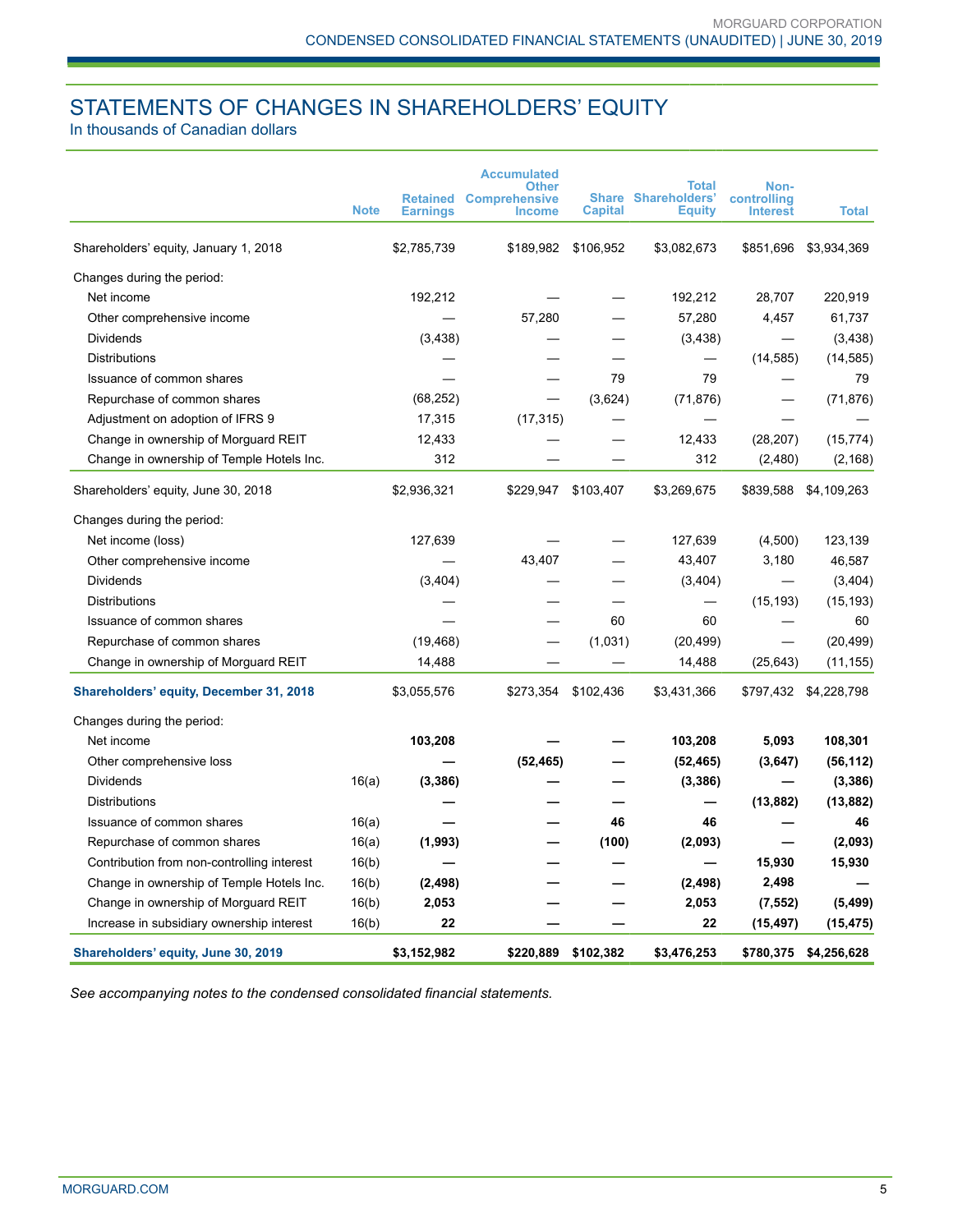# STATEMENTS OF CASH FLOWS

In thousands of Canadian dollars

|                                                                | <b>Three months ended</b><br>June 30 |           | <b>Six months ended</b><br>June 30 |            |            |
|----------------------------------------------------------------|--------------------------------------|-----------|------------------------------------|------------|------------|
|                                                                | <b>Note</b>                          | 2019      | 2018                               | 2019       | 2018       |
|                                                                |                                      |           |                                    |            |            |
| <b>OPERATING ACTIVITIES</b>                                    |                                      |           |                                    |            |            |
| Net income for the period                                      |                                      | \$69,342  | \$95,894                           | \$108,301  | \$220,919  |
| Add (deduct) items not affecting cash                          | 24(a)                                | 3,502     | (12, 493)                          | 24,064     | (73, 806)  |
| Distributions from equity-accounted investments                | 7                                    | 846       | 913                                | 1,705      | 1,920      |
| Land held for residential development and sale                 |                                      |           | (46)                               |            | (102)      |
| Additions to development property - inventory                  |                                      |           | (1,646)                            |            | (2, 100)   |
| Additions to tenant incentives and leasing commissions         | 5                                    | (1,605)   | (2,356)                            | (2, 511)   | (3,654)    |
| Net change in operating assets and liabilities                 | 24(b)                                | 974       | (20, 805)                          | (21, 468)  | (18, 173)  |
| Cash provided by operating activities                          |                                      | 73,059    | 59,461                             | 110,091    | 125,004    |
|                                                                |                                      |           |                                    |            |            |
| <b>INVESTING ACTIVITIES</b>                                    |                                      |           |                                    |            |            |
| Additions to real estate properties and tenant improvements    | 5                                    | (16, 234) | (125, 278)                         | (27, 778)  | (238, 848) |
| Additions to hotel properties                                  | 6                                    | (5,865)   | (4, 352)                           | (11, 722)  | (10, 582)  |
| Additions to capital and intangible assets                     |                                      | (449)     | (1,776)                            | (588)      | (2,669)    |
| Proceeds from sale of real estate properties, net              | 5                                    | 1,666     | 2,015                              | 38,716     | 2,015      |
| Proceeds from the sale of hotel properties, net                | 6                                    |           |                                    | 1,849      |            |
| Investment in properties under development                     | 5                                    | (9, 187)  | (30, 153)                          | (16, 459)  | (49, 832)  |
| Investment in equity-accounted and other fund investments, net | 7                                    | (6, 574)  | (1,984)                            | (8, 814)   | (3,887)    |
| Investment in marketable securities                            |                                      |           | (7, 578)                           |            | (14, 763)  |
| Increase in mortgages and loans receivable                     |                                      |           | (40, 381)                          |            | (40, 381)  |
| Decrease in mortgages and loans receivable                     |                                      |           | 9,580                              |            | 21,430     |
| Cash used in investing activities                              |                                      | (36, 643) | (199, 907)                         | (24, 796)  | (337, 517) |
| <b>FINANCING ACTIVITIES</b>                                    |                                      |           |                                    |            |            |
| Proceeds from new mortgages                                    |                                      |           | 252,990                            | 11,253     | 255,050    |
| Financing costs on new mortgages                               |                                      | (69)      | (1, 377)                           | (306)      | (1,404)    |
| Repayment of mortgages                                         |                                      |           |                                    |            |            |
| Repayments on maturity                                         |                                      |           | (138, 844)                         | (16, 253)  | (139, 120) |
| Repayments due to mortgage extinguishments                     |                                      | (2,500)   |                                    | (20, 831)  |            |
| Principal instalment repayments                                |                                      | (27, 095) | (27, 171)                          | (54, 713)  | (54, 639)  |
| Principal payment of lease liabilities                         |                                      | (528)     |                                    | (1,018)    |            |
| Proceeds from bank indebtedness                                |                                      | 157,166   | 73,736                             | 206,648    | 397,853    |
| Repayment of bank indebtedness                                 |                                      | (65, 465) | (219, 287)                         | (284, 914) | (342, 632) |
| Proceeds from issuance of unsecured debentures, net of costs   | 10                                   |           | 198,805                            | 223,575    | 198,805    |
| Proceeds from issuance of convertible debentures, net of costs | 11                                   |           |                                    |            | 77,125     |
| Redemption of convertible debentures                           | 11                                   | (39, 636) | (33, 819)                          | (39, 636)  | (88, 796)  |
| Proceeds from construction financing                           |                                      |           | 383                                |            | 811        |
| Proceeds from (repayment of) loans payable, net                |                                      | 4,049     | (1,627)                            | (18, 732)  |            |
| Dividends paid                                                 |                                      | (1,672)   | (1,674)                            | (3, 340)   | (3,359)    |
| Distributions to non-controlling interest                      |                                      | (6,786)   | (7, 226)                           | (11, 572)  | (12, 233)  |
| Contribution from non-controlling interest                     | 16(b)                                | 15,930    |                                    | 15,930     |            |
| Common shares repurchased for cancellation                     | 16(a)                                | (779)     | (2,737)                            | (2,093)    | (71, 876)  |
| Investment in Morguard REIT                                    | 16(b)                                | (4,008)   |                                    | (4,008)    | (15, 774)  |
| Investment in Temple Hotels Inc.                               | 16(b)                                |           | (451)                              |            | (2, 168)   |
| Increase in subsidiary ownership interest                      | 16(b)                                | (8,014)   |                                    | (8,014)    |            |
| Decrease (increase) in restricted cash                         |                                      | (2,460)   | (1,886)                            | 2,615      | (3,047)    |
| Cash provided by (used in) financing activities                |                                      | 18,133    | 89,815                             | (5,409)    | 194,596    |
|                                                                |                                      |           |                                    |            |            |
| Net increase (decrease) in cash during the period              |                                      | 54,549    | (50, 631)                          | 79,886     | (17, 917)  |
| Net effect of foreign currency translation on cash balance     |                                      | (3,400)   | 817                                | (181)      | (2, 491)   |
| Cash, beginning of period                                      |                                      | 138,957   | 163,856                            | 110,401    | 134,450    |
| Cash, end of period                                            |                                      | \$190,106 | \$114,042                          | \$190,106  | \$114,042  |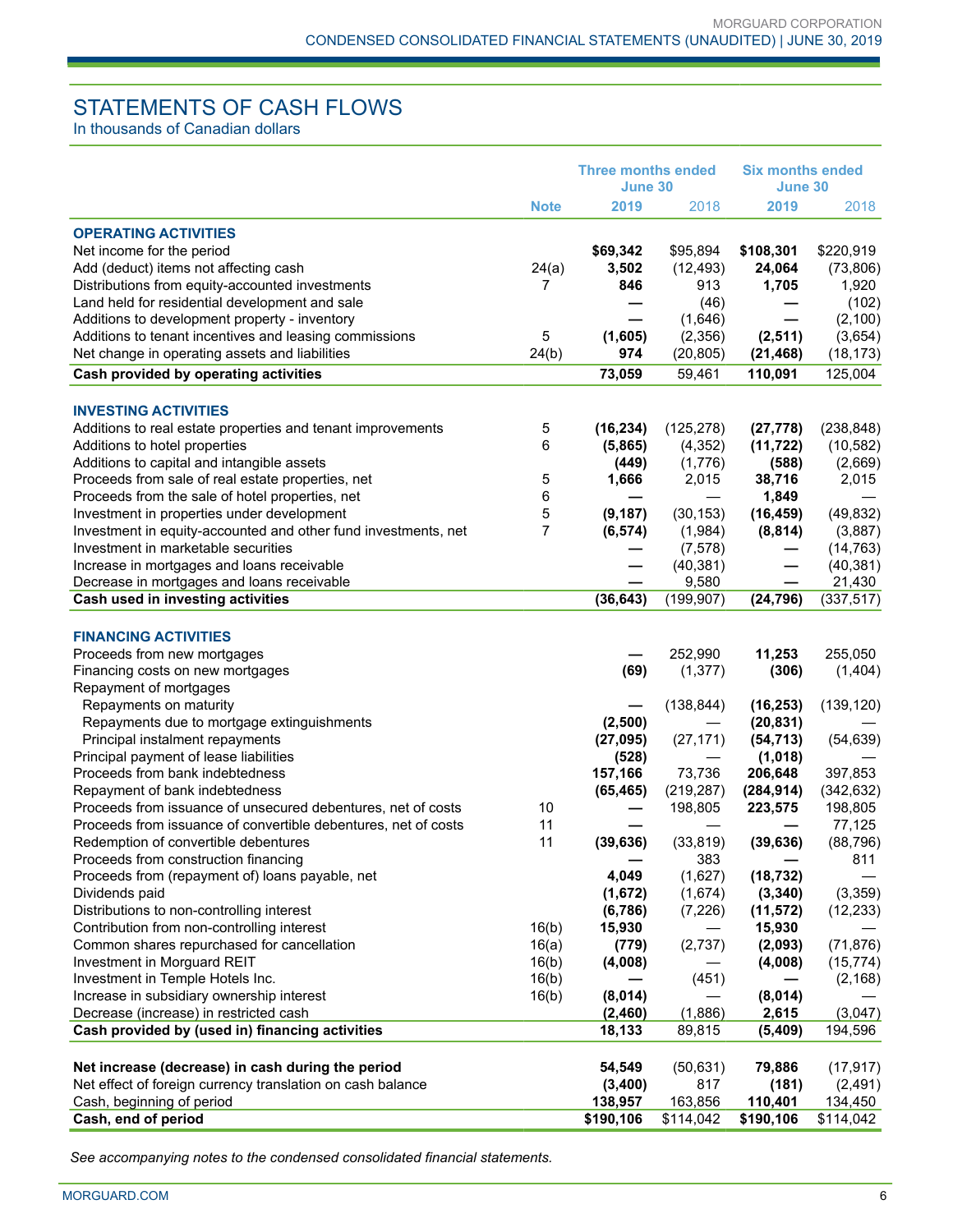# **NOTES**

For the three and six months ended June 30, 2019 and 2018 In thousands of Canadian dollars, except per common share and Unit amounts and unless otherwise noted

## NOTE 1

## **NATURE AND DESCRIPTION OF COMPANY**

Morguard Corporation (the "Company" or "Morguard") is a real estate investment and management corporation formed under the laws of Canada. Morguard's principal activities include property ownership, development and investment advisory services. Property ownership encompasses interests in multi-suite residential, commercial and hotel properties. The common shares of the Company trade on the Toronto Stock Exchange ("TSX") under the symbol "MRC." The Company owns a diverse portfolio of properties in Canada and the United States.The Company's head office is located at 55 City Centre Drive, Suite 1000, Mississauga, Ontario, L5B 1M3.

## NOTE 2

## **STATEMENT OF COMPLIANCE AND SIGNIFICANT ACCOUNTING POLICIES**

These condensed consolidated financial statements have been prepared in accordance with International Financial Reporting Standards ("IFRS") IAS 34, *Interim Financial Reporting*, as issued by the International Accounting Standards Board ("IASB") and thus do not contain all the disclosures applicable to the annual audited consolidated financial statements.

These condensed consolidated financial statements use the same accounting policies and methods of their application as the most recent annual audited consolidated financial statements, except for the adoption of current accounting policies as described in Note 3, and should be read in conjunction with the most recent annual audited consolidated financial statements.

The condensed consolidated financial statements were approved and authorized for issue by the Board of Directors on August 7, 2019.

## **Foreign Exchange**

The foreign exchange rates for the current and prior reporting periods are as follows:

|                                                         | 2019     | 2018     |
|---------------------------------------------------------|----------|----------|
| Canadian dollar to United States dollar exchange rates: |          |          |
| - As at June 30                                         | \$0.7641 | \$0.7594 |
| - As at December 31                                     |          | 0.7330   |
| - Average for the three months ended June 30            | 0.7476   | 0.7745   |
| - Average for the six months ended June 30              | 0.7499   | 0.7824   |
| United States dollar to Canadian dollar exchange rates: |          |          |
| - As at June 30                                         | 1.3087   | 1.3168   |
| - As at December 31                                     |          | 1.3642   |
| - Average for the three months ended June 30            | 1.3377   | 1.2911   |
| - Average for the six months ended June 30              | 1.3336   | 1.2781   |

## NOTE 3 **ADOPTION OF ACCOUNTING STANDARDS**

## **Current Accounting Policy Changes**

## **IFRS 16,** *Leases* **("IFRS 16")**

In January 2016, the IASB issued IFRS 16. The new standard requires that for most leases, lessees must initially recognize a lease liability for the obligation to make lease payments and a corresponding right-of-use asset for the right to use the underlying asset for the lease term. Lessor accounting under IFRS 16 is substantially unchanged; lessors will continue to classify all leases as either operating or finance leases using similar principles as in IAS 17. Therefore, IFRS 16 did not have an impact for leases where the Company is the lessor.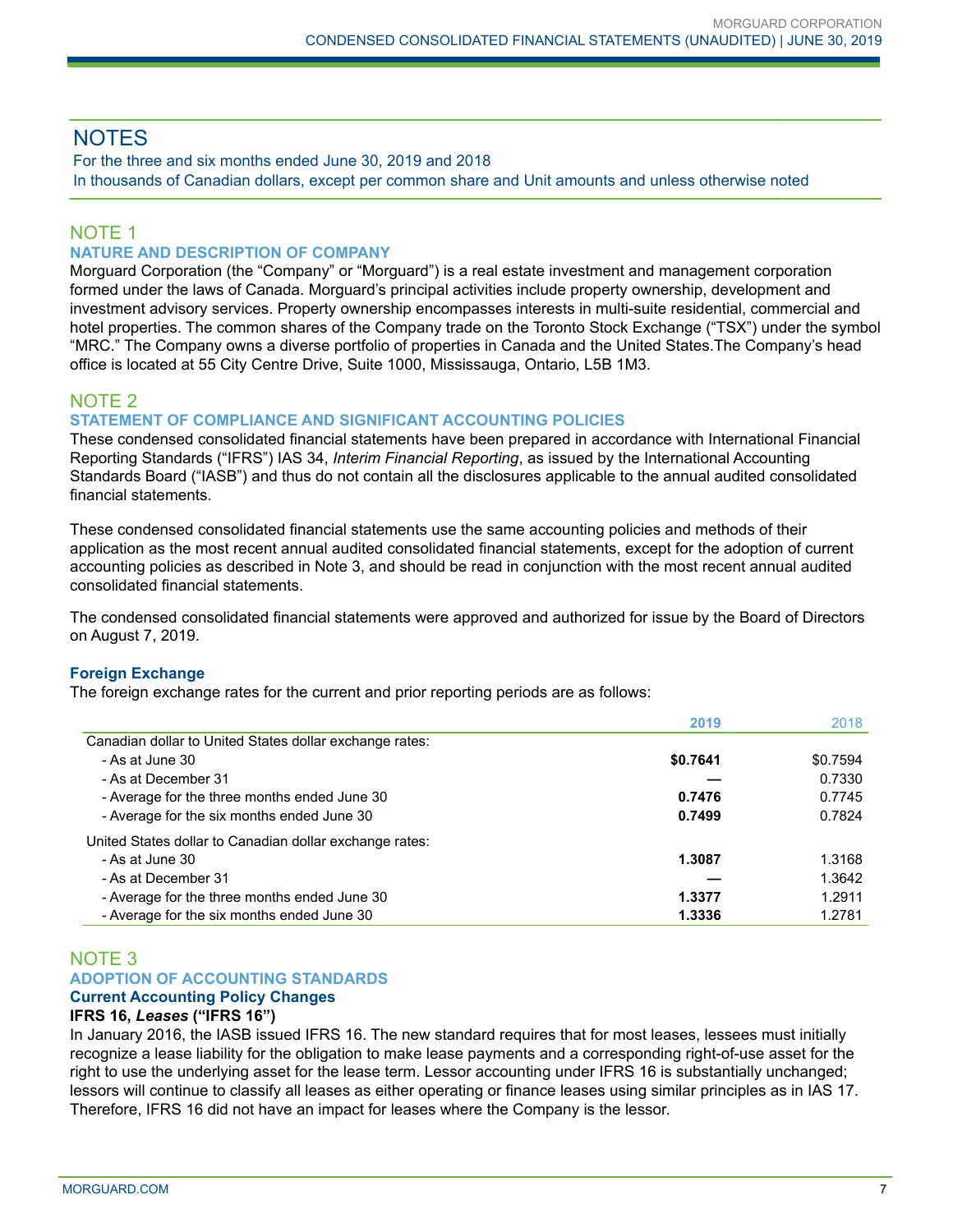The Company adopted the standard on January 1, 2019, using a modified retrospective approach. The Company elected to use the transition practical expedient allowing the standard to be applied only to contracts that were previously identified as leases applying IAS 17 and IFRIC 4 at the date of initial application. The Company also elected to use the recognition exemptions for lease contracts that, at the commencement date, have a lease term of 12 months or less and do not contain a purchase option ("short-term leases"), and lease contracts for which the underlying asset is of low value ("low-value assets").

The Company reviewed all lease contracts in which it is a lessee, and has noted that there was a material impact in relation to land leases and office leases and, as such, the impact is noted below; the remainder of leases are considered immaterial.

#### *Leases previously classified as finance leases*

The Company did not change the initial carrying amounts of recognized assets and liabilities at the date of initial application for leases previously classified as finance leases (i.e., the right-of-use assets and lease liabilities equal the lease assets and liabilities recognized under IAS 17). The requirements of IFRS 16 were applied to these leases from January 1, 2019.

#### *Leases previously accounted for as operating leases*

The Company recognized right-of-use assets and lease liabilities for those leases previously classified as operating leases, except for short-term leases and leases of low-value assets. The right-of-use assets for most leases were recognized based on an amount equal to the lease liability, adjusted for previously recognized prepaid or accrued lease payments. Lease liabilities were recognized based on the present value of the remaining lease payments, discounted using the incremental borrowing rate at the date of initial application.

The Company also applied the available practical expedients wherein it:

- Relied on its assessment of whether leases are onerous immediately before the date of initial application;
- Applied the short-term leases exemptions to leases with a lease term that ends within 12 months at the date of initial application;
- Excluded the initial direct costs from the measurement of the right-of-use asset at the date of initial application; and
- Used hindsight in determining the lease term where the contract contains options to extend or terminate the lease.

The adoption of IFRS 16 on January 1, 2019, resulted in the initial recognition of land and office right-of-use assets included in real estate properties (\$153,610), hotel properties (\$2,280) and other assets (\$5,724) and their corresponding lease liabilities of \$161,614 having a weighted average borrowing rate of 5.80%.

The lease liabilities as at January 1, 2019, can be reconciled to the operating lease commitments as at December 31, 2018 as follows:

| Operating lease commitments as at December 31, 2018                    | \$433,146 |
|------------------------------------------------------------------------|-----------|
| Weighted average incremental borrowing rate as at January 1, 2019      | 5.80%     |
| Discounted operating lease commitments as at January 1, 2019           | \$167,020 |
| Less:                                                                  |           |
| Commitments relating to short-term leases and low-value assets         | (5,406)   |
| Add:                                                                   |           |
| Commitments relating to leases previously classified as finance leases | 9.754     |
| Lease liabilities as at January 1, 2019                                | \$171,368 |

#### *Summary of new accounting policies that have been applied from the date of initial application*

At the commencement date of a lease, the Company will recognize a liability to make lease payments and an asset representing the right to use the underlying asset during the lease term. Certain right-of-use assets related to land leases meet the definition of investment property under IAS 40, *Investment Property*; therefore, the fair value model is applied to those assets. Interest expense on the lease liability and the depreciation expense or fair value gain (loss) on the right-of-use asset, depending on the balance sheet classification of the asset, is recognized separately.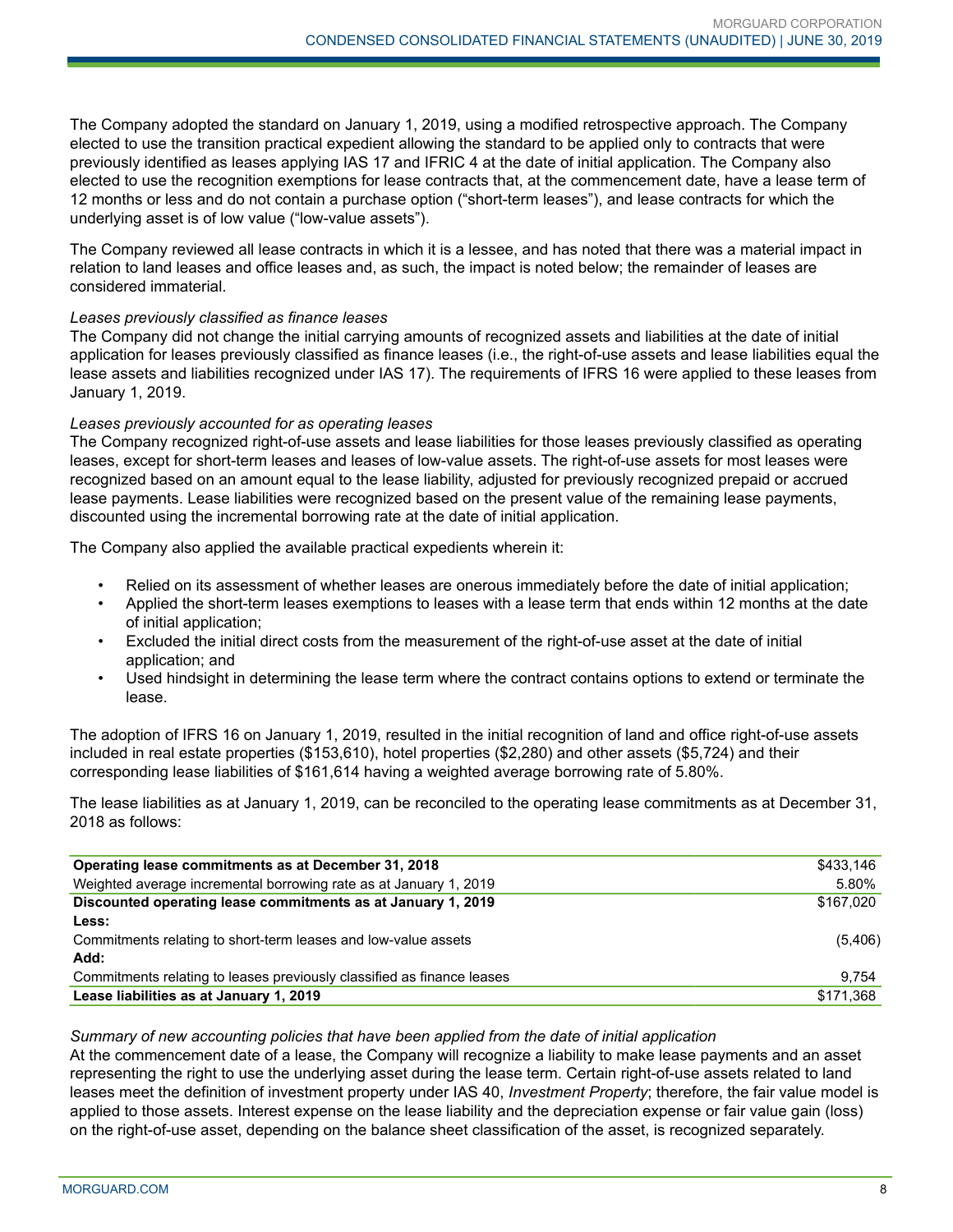Right-of-use assets not meeting the definition of an investment property are measured at cost less any accumulated depreciation and impairment losses, and adjusted for any remeasurement of lease liabilities. The cost of right-of-use assets includes the amount of lease liability recognized, initial direct costs incurred, and lease payments made at or before the commencement date less any lease incentives received. Unless the Company is reasonably certain to obtain ownership of the leased asset at the end of the lease term, the recognized right-of-use asset is depreciated on a straight-line basis over the shorter of its estimated useful life and the lease term. Right-of-use assets are subject to impairment.

The Company measures lease liabilities at the present value of lease payments to be made over the lease term. The lease payments include fixed payments (including in-substance fixed payments) less any lease incentives receivable, variable lease payments that depend on an index or a rate, and amounts expected to be paid under residual value guarantees. The lease payments also include the exercise price of a purchase option reasonably certain to be exercised by the Company and payments of penalties for terminating a lease, if the lease term reflects the Company exercising the option to terminate. The variable lease payments that do not depend on an index or a rate are recognized as expense in the period on which the event or condition that triggers the payment occurs. In calculating the present value of lease payments, the Company uses the incremental borrowing rate at the lease commencement date if the interest rate implicit in the lease is not readily determinable. After the commencement date, the amount of lease liabilities is increased to reflect the accretion of interest and reduced for the lease payments made. In addition, the carrying amount of lease liabilities is remeasured if there is a modification, a change in the lease term, a change in the in-substance fixed lease payments or a change in the assessment to purchase the underlying asset.

The Company applies the recognition exemptions for leases of low-value assets and short-term leases.

## **Amendments to IAS 19,** *Employee Benefits (2011)* **("IAS 19")**

The amendments in *Plan Amendment, Curtailment or Settlement (Amendments to IAS 19)* are:

- If a plan amendment, curtailment or settlement occurs, it is now mandatory that the current service cost and the net interest for the period after the remeasurement are determined using the assumptions used for the remeasurement.
- In addition, amendments have been included to clarify the effect of a plan amendment, curtailment or settlement on the requirements regarding the asset ceiling.

An entity applies the amendments to plan amendments, curtailments or settlements occurring on or after the beginning of the first annual reporting period that begins on or after January 1, 2019.

The Company adopted the amendments on January 1, 2019. The amendments to IAS 19 did not have a material impact on the Company's consolidated financial statements.

## **IFRIC Interpretation 23,** *Uncertainty over Income Tax Treatments* **("IFRIC 23")**

IFRIC 23 addresses the accounting for income taxes when tax treatments involve uncertainty that affects the application of IAS 12, *Income Taxes* ("IAS 12") and does not apply to taxes or levies outside the scope of IAS 12, nor does it specifically include requirements relating to interest and penalties associated with uncertain tax treatments. IFRIC 23 specifically addresses the following:

- Whether an entity considers uncertain tax treatments collectively;
- The assumptions an entity makes about the examination of tax treatments by taxation authorities;
- How an entity determines taxable profit (tax loss), tax bases, unused tax losses, unused tax credits and tax rates; and
- How an entity considers the effect of changes in facts and circumstances.

An entity applies IFRIC 23 for annual reporting periods beginning on or after January 1, 2019. The requirements are applied by recognizing the cumulative effect of initially applying them in retained earnings, or in other appropriate components of equity, at the start of the reporting period in which an entity first applies them, without adjusting comparative information. Full retrospective application is permitted, if an entity can do so without using hindsight.

The Company adopted the interpretation on January 1, 2019. IFRIC 23 did not have a material impact on the Company's consolidated financial statements.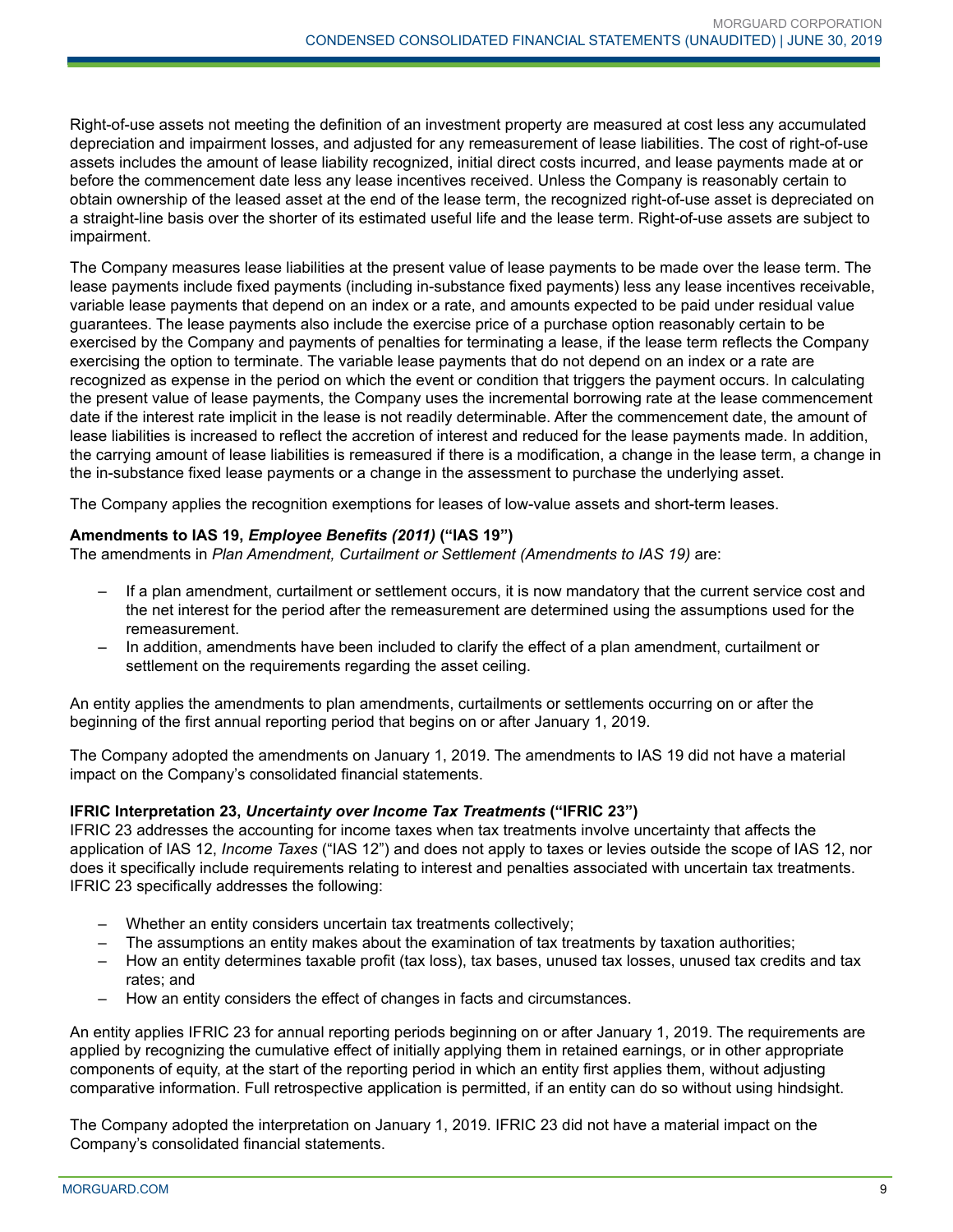## NOTE 4 **SUBSIDIARIES WITH NON-CONTROLLING INTEREST**

**Morguard North American Residential Real Estate Investment Trust ("Morguard Residential REIT" or "MRG")** As at June 30, 2019, and December 31, 2018, the Company owned a 46.9% effective interest in Morguard Residential REIT through its ownership of 6,675,166 Units and 17,223,090 Class B LP Units. The Company continues to consolidate its investment in Morguard Residential REIT on the basis of *de facto* control in accordance with IFRS 10, *Consolidated Financial Statements* ("IFRS 10"). Refer to the Company's most recent annual audited consolidated financial statements for the factors that continue to support the conclusion that the Company has *de facto* control of Morguard Residential REIT.

During the three months ended June 30, 2019, Morguard Residential REIT recorded distributions of \$5,728, or \$0.1698 per Unit (2018 - \$5,561, or \$0.165 per Unit), of which \$1,133 was paid to the Company (2018 - \$1,101) and \$4,595 was paid to the remaining Unitholders (2018 - \$4,460). In addition, during the three months ended June 30, 2019, Morguard Residential REIT paid distributions to the Company on the Class B LP Units of \$2,925 (2018 - \$2,842).

During the six months ended June 30, 2019, Morguard Residential REIT recorded distributions of \$11,455, or \$0.3396 per Unit (2018 - \$11,121 or \$0.33 per Unit), of which \$2,266 was paid to the Company (2018 - \$2,202) and \$9,189 was paid to the remaining Unitholders (2018 - \$8,919). In addition, during the six months ended June 30, 2019, Morguard Residential REIT paid distributions to the Company on the Class B LP Units of \$5,849 (2018 - \$5,684).

## **Morguard Real Estate Investment Trust ("Morguard REIT" or "MRT")**

As at June 30, 2019, the Company owned 35,295,089 Units (December 31, 2018 - 34,957,041 Units) of Morguard REIT, which represents a 58.1% (December 31, 2018 - 57.6%) ownership interest.

During the three months ended June 30, 2019, Morguard REIT recorded distributions of \$14,569, or \$0.24 per Unit (2018 - \$14,564, or \$0.24 per Unit), of which \$8,416 was paid to the Company (2018 - \$8,160) and \$6,153 was paid to the remaining Unitholders (2018 - \$6,404).

During the six months ended June 30, 2019, Morguard REIT recorded distributions of \$29,136, or \$0.48 per Unit (2018 - \$29,131, or \$0.48 per Unit), of which \$16,806 was paid to the Company (2018 - \$16,320) and \$12,330 was paid to the remaining Unitholders (2018 - \$12,811).

## **Temple Hotels Inc. ("Temple")**

As at June 30, 2019, the Company owned 54,492,911 common shares (December 31, 2018 - 14,685,907 common shares) of Temple, which represents a 72.6% (December 31, 2018 - 58.7%) ownership interest.

The following summarizes the results of Morguard REIT, Morguard Residential REIT and Temple before any intercompany eliminations and the corresponding non-controlling interest in the equity of Morguard REIT, Morguard Residential REIT and Temple. The Units issued by Morguard Residential REIT that are not held by the Company are presented as equity on Morguard Residential REIT's balance sheet, but are classified as a liability on the Company's consolidated balance sheets (Note 12).

| As at                    | <b>June 30, 2019</b> |             |               | December 31, 2018 |             |               |
|--------------------------|----------------------|-------------|---------------|-------------------|-------------|---------------|
|                          | <b>MRT</b>           | <b>MRG</b>  | <b>Temple</b> | <b>MRT</b>        | <b>MRG</b>  | <b>Temple</b> |
| Non-current assets       | \$2,920,279          | \$2,904,340 | \$473,787     | \$2,938,915       | \$2,973,694 | \$484,730     |
| Current assets           | 61,727               | 48,437      | 28,622        | 38,153            | 37,775      | 26,345        |
| <b>Total assets</b>      | \$2,982,006          | \$2,952,777 | \$502,409     | \$2,977,068       | \$3,011,469 | \$511,075     |
| Non-current liabilities  | \$1,083,704          | \$1,639,975 | \$151,775     | \$1,096,488       | \$1,699,959 | \$178,507     |
| Current liabilities      | 350,896              | 200,503     | 241,376       | 319.607           | 183.649     | 296,536       |
| <b>Total liabilities</b> | \$1,434,600          | \$1,840,478 | \$393,151     | \$1,416,095       | \$1,883,608 | \$475,043     |
| <b>Equity</b>            | \$1,547,406          | \$1,112,299 | \$109,258     | \$1,560,973       | \$1,127,861 | \$36,032      |
| Non-controlling interest | \$649,829            | \$590,686   | \$29,948      | \$662,904         | \$598,793   | \$14,691      |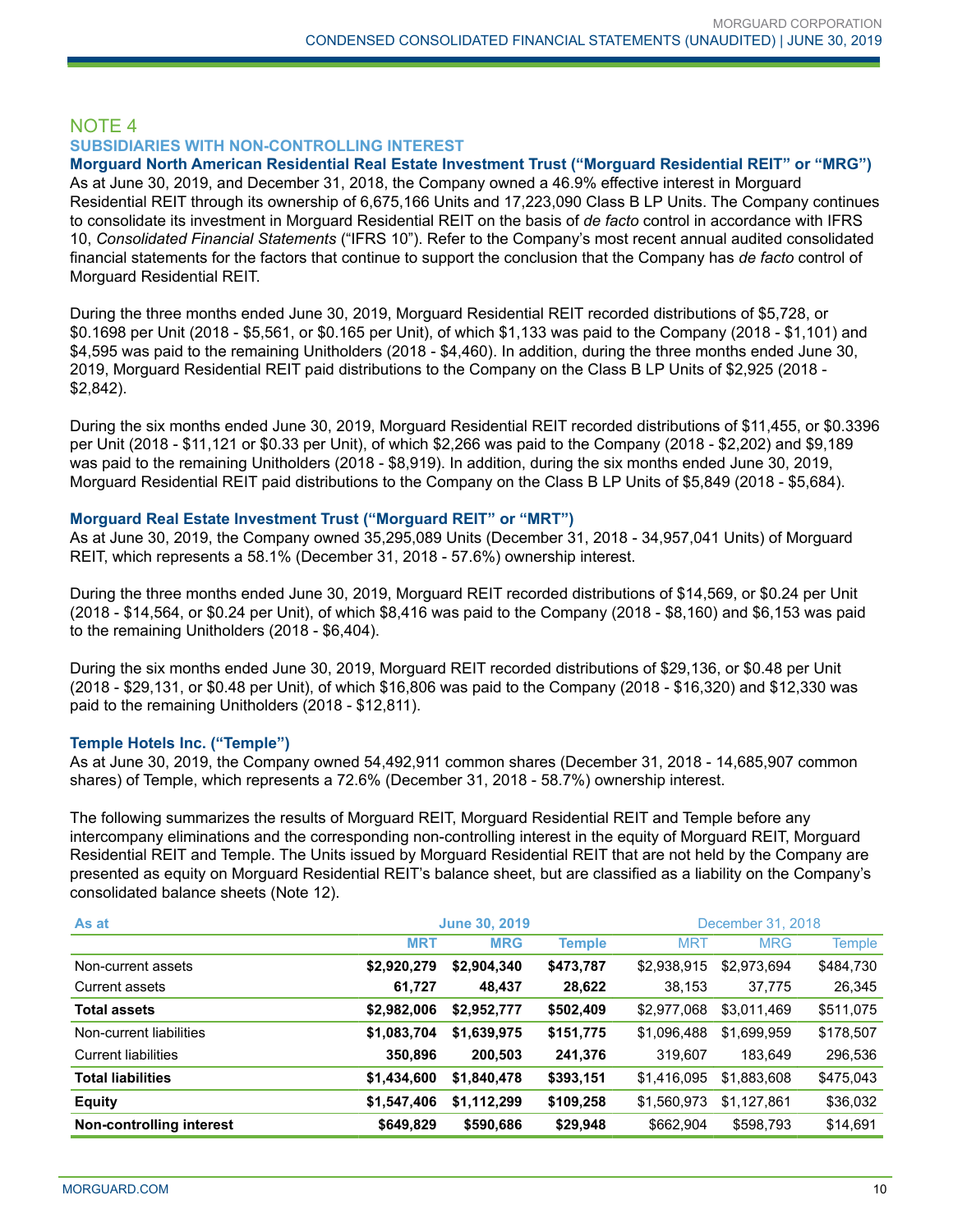The following summarizes the results of the operations and cash flows for the following periods as presented in Morguard REIT's, Morguard Residential REIT's and Temple's financial statements before any intercompany eliminations and the corresponding non-controlling interest in their net income (loss):

| For the three months ended June 30                    |            |            | 2019          |                      |            | 2018              |
|-------------------------------------------------------|------------|------------|---------------|----------------------|------------|-------------------|
|                                                       | <b>MRT</b> | <b>MRG</b> | <b>Temple</b> | <b>MRT</b>           | <b>MRG</b> | <b>Temple</b>     |
| Revenue                                               | \$67,008   | \$60,960   | \$40,598      | \$68,029             | \$59,973   | \$43,094          |
| <b>Expenses</b>                                       | (45, 577)  | (48, 595)  | (41, 994)     | (44, 649)            | (51,048)   | (47, 349)         |
| Fair value gain (loss) on real estate properties, net | (24, 602)  | 30,752     |               | 22,060               | 34,358     |                   |
| Fair value loss on Class B LP Units                   |            | (1, 205)   |               |                      | (23, 596)  |                   |
| Net income (loss) for the period                      | (\$3,171)  | \$41,912   | (\$1,396)     | \$45,440             | \$19,687   | (\$4,255)         |
| Non-controlling interest                              | (\$1,249)  | \$22,258   | (\$369)       | \$19,992             | \$10,461   | (\$1,977)         |
| For the three months ended June 30                    |            |            | 2019          |                      |            | 2018              |
|                                                       | <b>MRT</b> | <b>MRG</b> | <b>Temple</b> | <b>MRT</b>           | <b>MRG</b> | <b>Temple</b>     |
| Cash provided by operating activities                 | \$20,407   | \$17,840   | \$2,371       | \$18,995             | \$25,337   | \$1,647           |
| Cash used in investing activities                     | (9,041)    | (6, 268)   | (1,638)       | (21, 580)            | (20, 672)  | (1,796)           |
| Cash provided by (used in) financing activities       | (7, 447)   | (9,718)    | (3,751)       | 63                   | (509)      | (35, 899)         |
| Net increase (decrease) in cash during the period     | \$3,919    | \$1,854    | (\$3,018)     | (\$2,522)            | \$4,156    | (\$36,048)        |
|                                                       |            |            |               |                      |            |                   |
| For the six months ended June 30                      |            |            | 2019          |                      |            | 2018              |
|                                                       | <b>MRT</b> | <b>MRG</b> | <b>Temple</b> | <b>MRT</b>           | <b>MRG</b> | <b>Temple</b>     |
| Revenue                                               | \$137,462  | \$123,218  | \$75,129      | \$137,274            | \$118,067  | \$80,305          |
| Expenses                                              | (91, 804)  | (114, 292) | (83, 311)     | (88, 182)            | (123, 802) | (89, 882)         |
| Fair value gain (loss) on real estate properties, net | (30, 282)  | 58,585     |               | 16,065               | 105,828    |                   |
| Fair value loss on Class B LP Units                   |            | (21, 873)  |               |                      |            |                   |
| Net income (loss) for the period                      | \$15,376   | \$45,638   | (\$8,182)     | \$65,157             | \$100,093  | (\$9,577)         |
| Non-controlling interest                              | \$6,615    | \$24,236   | (\$3,171)     | \$28,667             | \$53,125   | $(\$4,269)$       |
| For the six months ended June 30                      |            |            | 2019          |                      |            | 2018              |
|                                                       | <b>MRT</b> | <b>MRG</b> | <b>Temple</b> | <b>MRT</b>           | <b>MRG</b> | <b>Temple</b>     |
| Cash provided by operating activities                 | \$33,771   | \$26,244   | \$656         | \$44,291             | \$29,280   | \$3,274           |
| Cash provided by (used in) investing activities       | (17, 112)  | 25,496     | (519)         | (31, 959)            | (24, 880)  | (5,080)           |
| Cash provided by (used in) financing activities       | (12, 624)  | (44, 079)  | 82            | (11, 631)            | (7,080)    | 2,631             |
| Net increase (decrease) in cash during the period     | \$4,035    | \$7,661    | \$219         | \$701                | (\$2,680)  | \$825             |
| <b>NOTE 5</b>                                         |            |            |               |                      |            |                   |
| <b>REAL ESTATE PROPERTIES</b>                         |            |            |               |                      |            |                   |
| Real estate properties consist of the following:      |            |            |               |                      |            |                   |
| As at                                                 |            |            |               | <b>June 30, 2019</b> |            | December 31, 2018 |

| <b>Total</b>                         | \$9,718,668            | \$9,645,596                       |
|--------------------------------------|------------------------|-----------------------------------|
| Real estate properties held for sale | 15.945                 |                                   |
| Real estate properties               | \$9,702,723            | \$9,645,596                       |
|                                      | \$9,718,668            | \$9,645,596                       |
| Land held for development            | 78.363                 | 77.577                            |
| Properties under development         | 48,193                 | 56,717                            |
| Income producing properties          | \$9,592,112            | \$9,511,302                       |
| As at                                | <b>JUILE JU. ZU IJ</b> | <b>DEPETITION</b> 01. <b>CUTO</b> |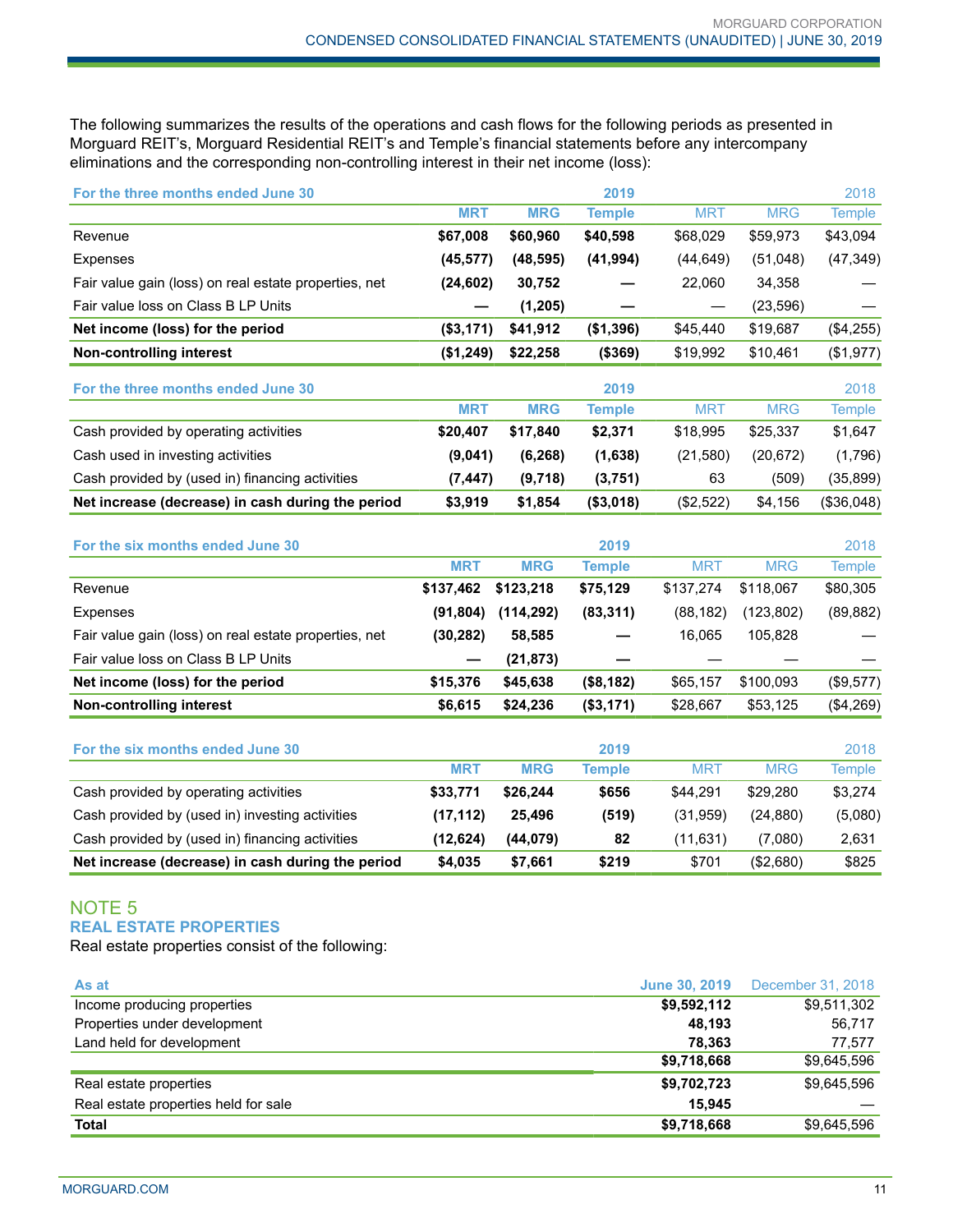Real estate properties held for sale are assets that the Company intends to sell rather than hold on a long-term basis and meet the criteria established in IFRS 5 for separate classification. As at June 30, 2019, the Company's real estate properties held for sale is comprised of a 50% interest in an industrial property located in Québec.

Reconciliation of the carrying amounts for real estate properties at the beginning and end of the current financial period are set out below:

|                                                            | <b>Income</b>     | <b>Properties</b>  | Land               |              |
|------------------------------------------------------------|-------------------|--------------------|--------------------|--------------|
|                                                            | <b>Producing</b>  | <b>Under</b>       | <b>Held for</b>    |              |
|                                                            | <b>Properties</b> | <b>Development</b> | <b>Development</b> | <b>Total</b> |
| Balance as at December 31, 2018                            | \$9,511,302       | \$56,717           | \$77,577           | \$9,645,596  |
| Additions:                                                 |                   |                    |                    |              |
| Capital expenditures                                       | 20,868            |                    |                    | 20,868       |
| Development expenditures                                   |                   | 16,394             | 65                 | 16,459       |
| Tenant improvements, incentives and leasing<br>commissions | 9,421             |                    |                    | 9,421        |
| Transfers                                                  | 24,131            | (24, 131)          |                    |              |
| <b>Dispositions</b>                                        | (63, 899)         |                    |                    | (63, 899)    |
| Adoption of IFRS 16 (Note 3)                               | 153,610           |                    |                    | 153,610      |
| Fair value gain (loss), net                                | 62,478            | (57)               | 1,437              | 63,858       |
| Foreign currency translation                               | (117, 553)        | (730)              | (716)              | (118,999)    |
| Other                                                      | (8, 246)          |                    |                    | (8, 246)     |
| Balance as at June 30, 2019                                | \$9,592,112       | \$48,193           | \$78,363           | \$9,718,668  |
| Real estate property held for sale (Note 29)               |                   |                    |                    | (15, 945)    |
| Real estate properties                                     |                   |                    |                    | \$9,702,723  |

## **Transactions Completed During the Six Months Ended June 30, 2019**

#### **Acquisitions**

On May 22, 2019, the Company acquired partial interests in three properties controlled by the Company located in Mississauga, Ontario, for gross proceeds of \$15,628, including closing costs, and the Company assumed the partial interest of the mortgages secured by the properties amounting to \$7,614.

## **Dispositions**

On February 1, 2019, the Company sold a property located in Shreveport, Louisiana, comprising 194 suites, for gross proceeds of \$13,510 (US\$10,317), including closing costs, and the purchaser assumed the mortgage secured by the property in the amount of \$6,980 (US\$5,330).

On March 19, 2019, the Company sold a property located in Lafayette, Louisiana, comprising 192 suites, for gross proceeds of \$15,062 (US\$11,332), including closing costs, and the purchaser assumed the mortgage secured by the property in the amount of \$9,417 (US\$7,085).

On March 19, 2019, the Company sold a property located in New Iberia, Louisiana, comprising 148 suites, for gross proceeds of \$8,208 (US\$6,175), including closing costs, and the purchaser assumed the mortgage secured by the property in the amount of \$5,934 (US\$4,464).

On March 27, 2019, the Company sold a property located in Gretna, Louisiana, comprising 261 suites, for gross proceeds of \$22,601 (US\$16,849), including closing costs, and repaid the mortgage secured by the property in the amount of \$11,331 (US\$8,447).

On April 30, 2019, the Company sold a property located in Harahan, Louisiana, comprising 48 suites, for gross proceeds of \$4,428 (US\$3,298), including closing cost, and the purchaser assumed the mortgage secured by the property in the amount of \$2,852 (US\$2,125).

On June 21, 2019, the Company sold a property located in Victoriaville, Québec, for net proceeds of \$90.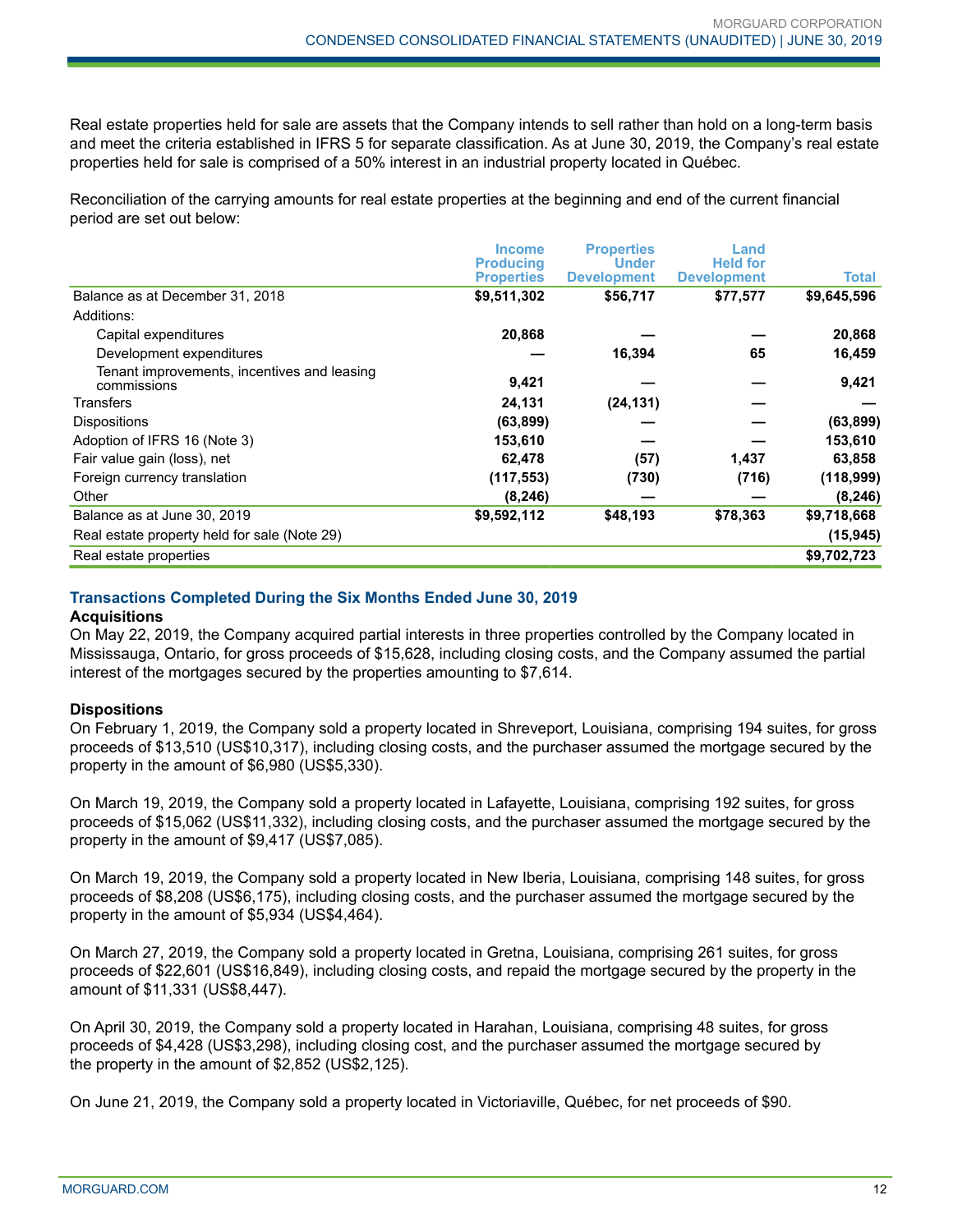Reconciliation of the carrying amounts for real estate properties for the year ended December 31, 2018, is set out below:

|                                                            | Income                         | <b>Properties</b><br>Under | Land<br><b>Held for</b> |             |
|------------------------------------------------------------|--------------------------------|----------------------------|-------------------------|-------------|
|                                                            | Producing<br><b>Properties</b> | <b>Development</b>         | <b>Development</b>      | Total       |
| Balance as at December 31, 2017                            | \$8,563,284                    | \$29,729                   | \$62,638                | \$8,655,651 |
| Additions:                                                 |                                |                            |                         |             |
| Acquisitions                                               | 340.670                        | 14,866                     |                         | 355,536     |
| Capital expenditures                                       | 77,817                         |                            |                         | 77,817      |
| Development expenditures                                   |                                | 57,671                     | 1.794                   | 59,465      |
| Tenant improvements, incentives and leasing<br>commissions | 32,724                         |                            |                         | 32,724      |
| Transfers                                                  | 46,385                         | (46, 385)                  | 5,483                   | 5,483       |
| <b>Dispositions</b>                                        | (9,718)                        |                            |                         | (9,718)     |
| Fair value gain (loss), net                                | 232,883                        | (155)                      | 6,245                   | 238,973     |
| Foreign currency translation                               | 226.088                        | 991                        | 1,417                   | 228,496     |
| Other                                                      | 1,169                          |                            |                         | 1,169       |
| Balance as at December 31, 2018                            | \$9,511,302                    | \$56,717                   | \$77.577                | \$9.645.596 |

#### **Capitalization Rates**

As at June 30, 2019, and December 31, 2018, the Company had its portfolio internally appraised. In addition, the Company's U.S. portfolio is appraised by independent U.S. real estate appraisal firms on a three-year cycle.

The Company determined the fair value of each income producing property based upon, among other things, rental income from current leases and assumptions about rental income from future leases reflecting market conditions at the applicable consolidated balance sheet dates, less future cash outflow pertaining to the respective leases. The Company's multi-suite residential properties are appraised using the direct capitalization of income method. The retail, office and industrial properties are appraised using a number of approaches that typically include a discounted cash flow analysis, a direct capitalization of income method and a direct comparison approach. The discounted cash flow analysis is primarily based on discounting the expected future cash flows, generally over a term of 10 years, including a terminal value based on the application of a capitalization rate to estimated year 11 cash flows.

Using the direct capitalization approach, the multi-suite residential, retail, office and industrial properties were valued using capitalization rates in the range of 3.5% to 8.8% (December 31, 2018 - 3.5% to 12.0%), resulting in an overall weighted average capitalization rate of 5.5% (December 31, 2018 - 5.3%).

The stabilized capitalization rates by asset type are set out in the following table:

|                         |                                  | <b>June 30, 2019</b> |                                       |      |                                   | December 31, 2018 |       |                                |      |                     |
|-------------------------|----------------------------------|----------------------|---------------------------------------|------|-----------------------------------|-------------------|-------|--------------------------------|------|---------------------|
| As at                   | <b>Occupancy</b><br><b>Rates</b> |                      | <b>Capitalization</b><br><b>Rates</b> |      | Occupancy<br>Rates                |                   |       | Capitalization<br><b>Rates</b> |      |                     |
|                         | Max.                             | Min.                 | Max.                                  | Min. | <b>Weighted</b><br><b>Average</b> | Max.              | Min.  | Max.                           | Min. | Weighted<br>Average |
| Multi-suite residential | 98.0%                            | 92.0%                | 6.8%                                  | 3.5% | 4.5%                              | 98.0%             | 90.0% | 7.8%                           | 3.5% | 4.5%                |
| Retail                  | 100.0%                           | 85.0%                | 8.8%                                  | 5.3% | 6.5%                              | 100.0%            | 80.0% | 12.0%                          | 5.3% | 6.4%                |
| Office                  | 100.0%                           | $90.0\%$             | 7.8%                                  | 4.3% | 6.1%                              | 100.0%            | 90.0% | 7.5%                           | 4.3% | 6.0%                |
| Industrial              | 100.0%                           | $95.0\%$             | $7.0\%$                               | 5.0% | 5.7%                              | 100.0%            | 95.0% | 7.5%                           | 5.0% | 5.8%                |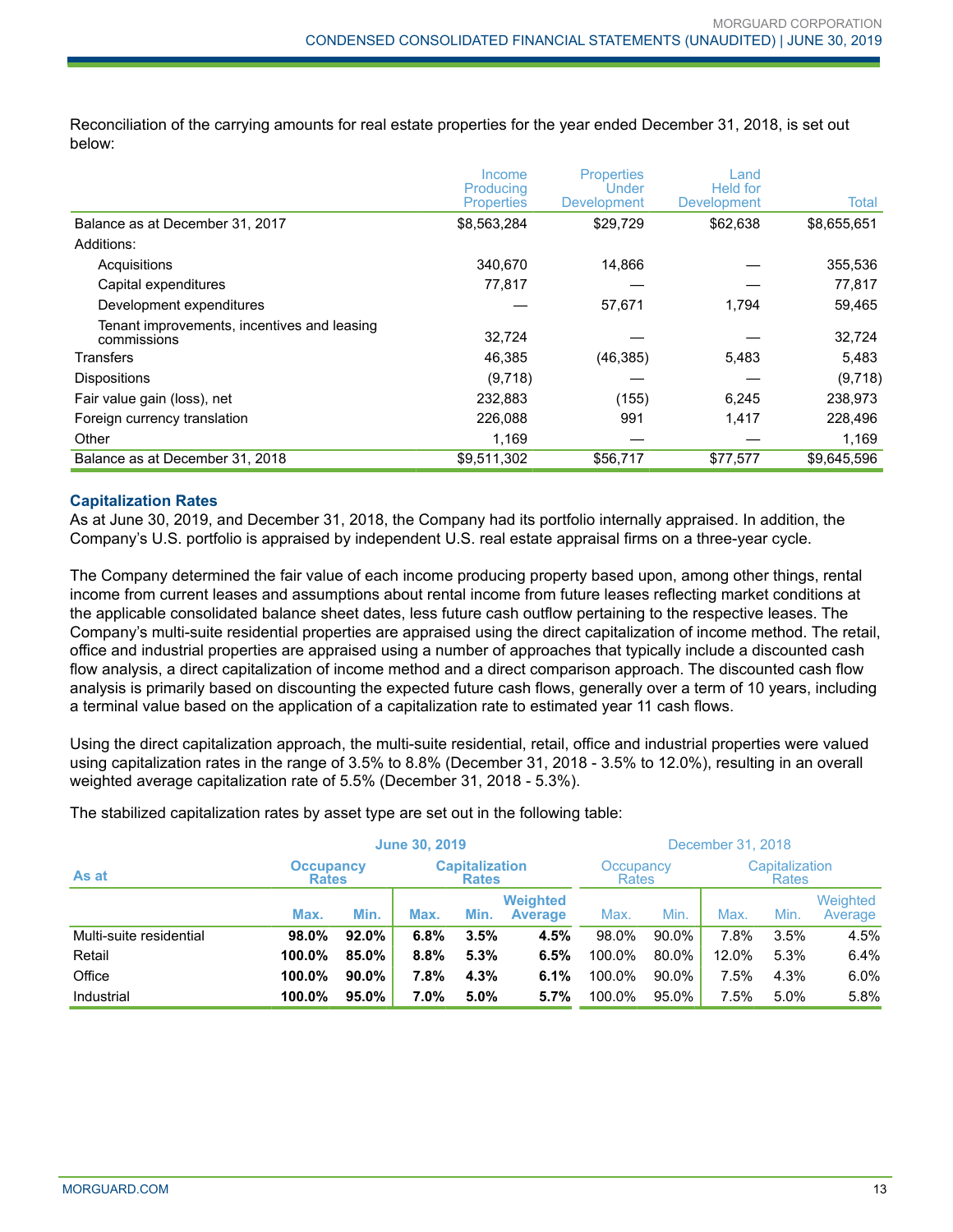The key valuation metrics used in the discounted cash flow method for the retail, office and industrial properties are set out in the following table:

| As at             | <b>June 30, 2019</b> |                |                                   | December 31, 2018 |                |                     |  |
|-------------------|----------------------|----------------|-----------------------------------|-------------------|----------------|---------------------|--|
|                   | <b>Maximum</b>       | <b>Minimum</b> | <b>Weighted</b><br><b>Average</b> | <b>Maximum</b>    | <b>Minimum</b> | Weighted<br>Average |  |
| <b>Retail</b>     |                      |                |                                   |                   |                |                     |  |
| Discount rate     | 9.5%                 | $6.0\%$        | 7.0%                              | 10.3%             | $6.0\%$        | $6.9\%$             |  |
| Terminal cap rate | 9.0%                 | 5.3%           | 6.0%                              | 9.5%              | 5.3%           | 5.9%                |  |
| <b>Office</b>     |                      |                |                                   |                   |                |                     |  |
| Discount rate     | $8.0\%$              | 5.3%           | 6.4%                              | 8.0%              | 5.1%           | 6.4%                |  |
| Terminal cap rate | 7.3%                 | 4.3%           | 5.7%                              | 7.3%              | 4.3%           | 5.7%                |  |
| <b>Industrial</b> |                      |                |                                   |                   |                |                     |  |
| Discount rate     | 7.5%                 | $6.0\%$        | 6.5%                              | 7.3%              | $6.0\%$        | 6.5%                |  |
| Terminal cap rate | 7.0%                 | 5.0%           | 5.8%                              | 6.8%              | 5.0%           | 5.8%                |  |

Fair values are most sensitive to changes in discount rates, capitalization rates and stabilized or forecast net operating income. Generally, an increase in stabilized net operating income will result in an increase in the fair value of the income producing properties, and an increase in capitalization rates will result in a decrease in the fair value of the properties. The capitalization rate magnifies the effect of a change in stabilized net operating income, with a lower capitalization rate resulting in a greater impact on the fair value of the property than a higher capitalization rate. If the weighted average stabilized capitalization rates were to increase or decrease by 25 basis points (assuming no change in stabilized net operating income), the value of the income producing properties as at June 30, 2019, would decrease by \$411,419 and increase by \$453,137, respectively.

The sensitivity of the fair values of the Company's income producing properties as at June 30, 2019, and December 31, 2018, is set out in the table below:

| As at                                 | <b>June 30, 2019</b> | December 31, 2018 |             |           |
|---------------------------------------|----------------------|-------------------|-------------|-----------|
| <b>Change in capitalization rate:</b> | 0.25%                | (0.25%)           | 0.25%       | (0.25%)   |
| Multi-suite residential               | (\$229,784)          | \$256,366         | (\$241.337) | \$270,194 |
| Retail                                | (90, 580)            | 97.848            | (94.615)    | 102.416   |
| Office                                | (84, 646)            | 91.929            | (84,780)    | 92.160    |
| Industrial                            | (6, 409)             | 6.994             | (6, 266)    | 6.826     |
|                                       | (\$411,419)          | \$453,137         | (S426.998)  | \$471,596 |

#### NOTE 6 **HOTEL PROPERTIES**

Hotel properties consist of the following:

| <b>As at June 30, 2019</b>               | <b>Cost</b> | <b>Accumulated</b><br><b>Impairment</b><br><b>Provision</b> | <b>Accumulated</b><br><b>Amortization</b> | <b>Net Book</b><br>Value |
|------------------------------------------|-------------|-------------------------------------------------------------|-------------------------------------------|--------------------------|
| Land                                     | \$97,111    | (\$2,407)                                                   | s—                                        | \$94.704                 |
| <b>Buildings</b>                         | 594.143     | (46, 382)                                                   | (40, 569)                                 | 507.192                  |
| Furniture, fixtures, equipment and other | 101,833     | (5, 469)                                                    | (39, 933)                                 | 56,431                   |
| Right-of-use asset - land lease          | 1.596       |                                                             | (29)                                      | 1.567                    |
|                                          | \$794,683   | (\$54,258)                                                  | (\$80,531)                                | \$659,894                |

| As at December 31, 2018                  | Cost      | Accumulated<br>Impairment<br>Provision | Accumulated<br>Amortization | Net Book<br>Value |
|------------------------------------------|-----------|----------------------------------------|-----------------------------|-------------------|
| Land                                     | \$97,111  | (\$2,407)                              | $s-$                        | \$94.704          |
| <b>Buildings</b>                         | 590.882   | (46, 382)                              | (34.423)                    | 510.077           |
| Furniture, fixtures, equipment and other | 100,419   | (5.469)                                | (33,653)                    | 61.297            |
|                                          | \$788.412 | $(\$54,258)$                           | $($ \$68,076)               | \$666,078         |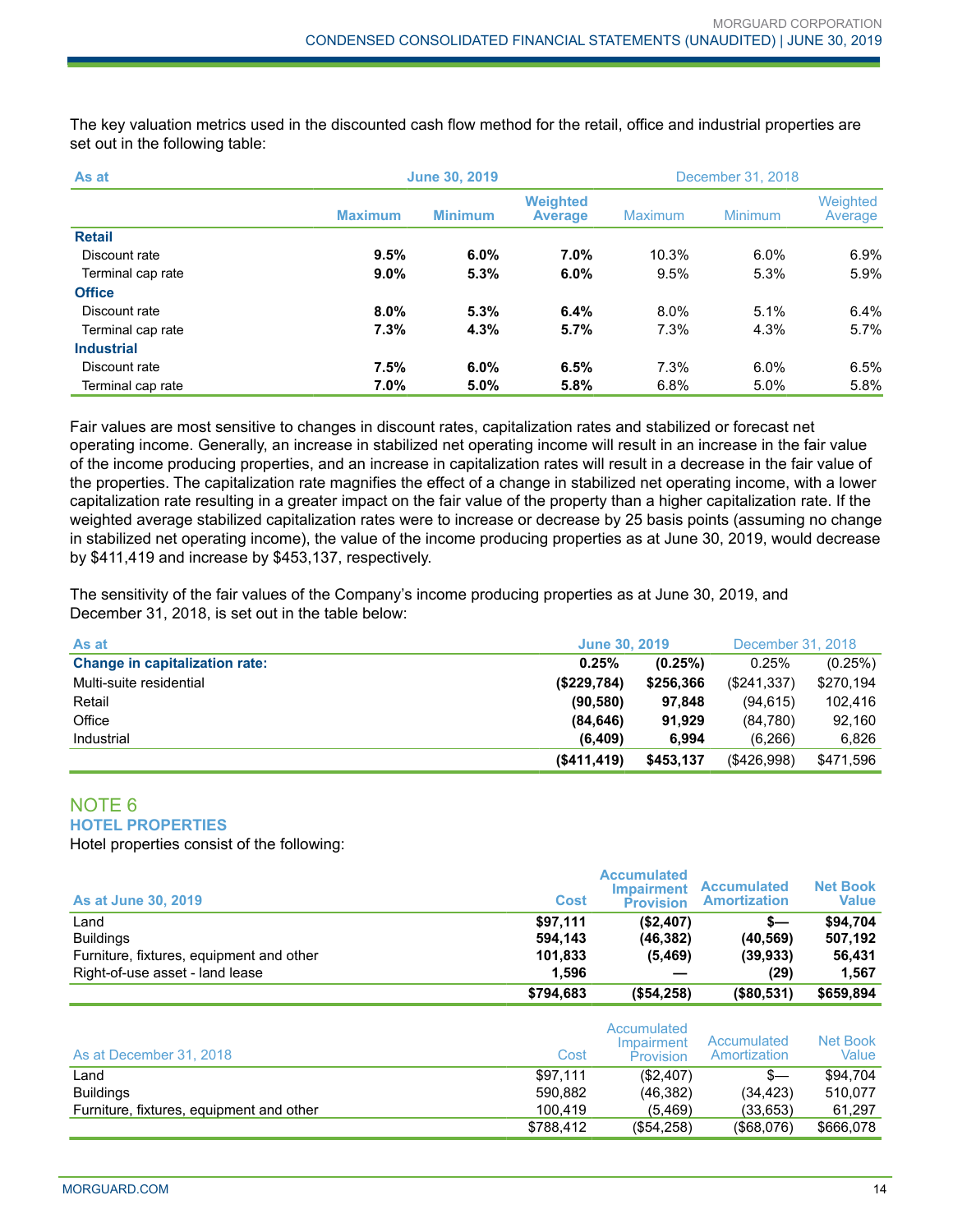| As at June 30, 2019                      | <b>Opening</b><br><b>Net Book</b><br>Value | <b>Adoption</b><br>of IFRS 16<br>(Note 3) |          | <b>Additions Disposition</b> | <b>Amortization</b> | <b>Closing</b><br><b>Net Book</b><br><b>Value</b> |
|------------------------------------------|--------------------------------------------|-------------------------------------------|----------|------------------------------|---------------------|---------------------------------------------------|
| Land                                     | \$94.704                                   | s—                                        | s—       | s—                           | s—                  | \$94,704                                          |
| <b>Buildings</b>                         | 510.077                                    |                                           | 8.750    | (4,982)                      | (6, 653)            | 507,192                                           |
| Furniture, fixtures, equipment and other | 61,297                                     |                                           | 2.972    | (960)                        | (6, 878)            | 56,431                                            |
| Right-of-use asset - land lease          |                                            | 2.280                                     |          | (684)                        | (29)                | 1,567                                             |
|                                          | \$666,078                                  | \$2.280                                   | \$11.722 | ( \$6,626)                   | (\$13,560)          | \$659,894                                         |

Transactions in hotel properties for the six months ended June 30, 2019, are summarized as follows:

Transactions in hotel properties for the year ended December 31, 2018, are summarized as follows:

| As at December 31, 2018                  | Opening<br><b>Net Book</b><br>Value | <b>Additions</b> | Impairment<br><b>Provision</b> | Transfer  | Amortization | Closing<br><b>Net Book</b><br>Value |
|------------------------------------------|-------------------------------------|------------------|--------------------------------|-----------|--------------|-------------------------------------|
| Land                                     | \$89.577                            | $s-$             | s—                             | \$5.127   | $s-$         | \$94,704                            |
| <b>Buildings</b>                         | 492.368                             | 8.082            | (26,899)                       | 49.487    | (12,961)     | 510.077                             |
| Furniture, fixtures, equipment and other | 59,816                              | 8.947            | (2,769)                        | 7.684     | (12,381)     | 61,297                              |
|                                          | \$641.761                           | \$17.029         | ( \$29,668)                    | \$62,298  | (\$25,342)   | \$666,078                           |
| Hotel property under development         | 27.265                              | 35.033           |                                | (62, 298) |              |                                     |
|                                          | \$669,026                           | \$52,062         | (\$29,668)                     | s—        | (\$25,342)   | \$666.078                           |

On March 11, 2019, Temple sold a 30% undivided interest in the Acclaim Hotel for gross proceeds of \$6,450 resulting in net cash proceeds of \$1,849 after deducting the assumption of the first mortgage loan of \$4,601. On disposition, the recoverable amount exceeded the carrying value of the property, resulting in a gain of \$508 (Note 20). The 30% interest in the property had a net book value of \$6,626 (\$5,942 when excluding the right-of-use asset which has an offsetting lease liability).

## NOTE 7 **EQUITY-ACCOUNTED AND OTHER FUND INVESTMENTS**

## **(a) Equity-accounted and Other Real Estate Fund Investments Consist of the Following:**

| As at                                       | <b>June 30, 2019</b> | December 31, 2018 |
|---------------------------------------------|----------------------|-------------------|
| Joint ventures                              | \$49.605             | \$52,803          |
| Associates                                  | 127.345              | 124.677           |
| Equity-accounted investments                | 176.950              | 177.480           |
| Other real estate fund investments          | 103.985              | 103.984           |
| Equity-accounted and other fund investments | \$280,935            | \$281,464         |

The following are the Company's significant equity-accounted investments as at June 30, 2019, and December 31, 2018:

|                                       |                                              |                           | <b>Company's Ownership</b> |                         | <b>Carrying Value</b> |                         |                      |
|---------------------------------------|----------------------------------------------|---------------------------|----------------------------|-------------------------|-----------------------|-------------------------|----------------------|
| <b>Property/Investment</b>            | <b>Principal Place of</b><br><b>Business</b> | <b>Investment</b><br>Type | <b>Asset</b><br>Type       | <b>June 30.</b><br>2019 | December 31.<br>2018  | <b>June 30.</b><br>2019 | December 31.<br>2018 |
| Petroleum Plaza                       | Edmonton, AB                                 | Joint Venture             | Office                     | 50.0%                   | 50.0%                 | \$22,667                | \$24,746             |
| Quinte Courthouse                     | Belleville, ON                               | Joint Venture             | Office                     | 50.0%                   | 50.0%                 | 3.041                   | 7.031                |
| Greypoint Capital L.P. <sup>(1)</sup> | Toronto, ON                                  | Joint Venture             | Other                      | 26.8%                   | 36.4%                 | 8.127                   | 5.614                |
| Courtyard by Marriott                 | Ottawa, ON                                   | Joint Venture             | Hotel                      | 50.0%                   | 50.0%                 | 11.029                  | 10.771               |
| Marriott Residence Inn                | London, ON                                   | Joint Venture             | Hotel                      | 50.0%                   | 50.0%                 | 4.741                   | 4.641                |
| Sunset & Gordon                       | Los Angeles, CA                              | Associate                 | Residential                | 59.1%                   | 59.1%                 | 61.298                  | 52.646               |
| Marquee at Block 37                   | Chicago, IL                                  | Associate                 | Residential                | 49.0%                   | 49.0%                 | 46.882                  | 53.476               |
| MIL Industrial Fund II $LP^{(2)}$     | Various                                      | Associate                 | Industrial                 | 18.8%                   | 18.8%                 | 19,165                  | 18.555               |
|                                       |                                              |                           |                            |                         |                       | \$176.950               | \$177.480            |

 $<sup>(1)</sup>$  Comprises an investment in Greypoint Capital L.P. of 36.4% and Greypoint Capital L.P. II of 17.1%.</sup>

 $^{(2)}$  The Company accounts for its investment using the equity method since the Company has the ability to exercise significant influence as a result of its role as general partner; however, it does not control the fund.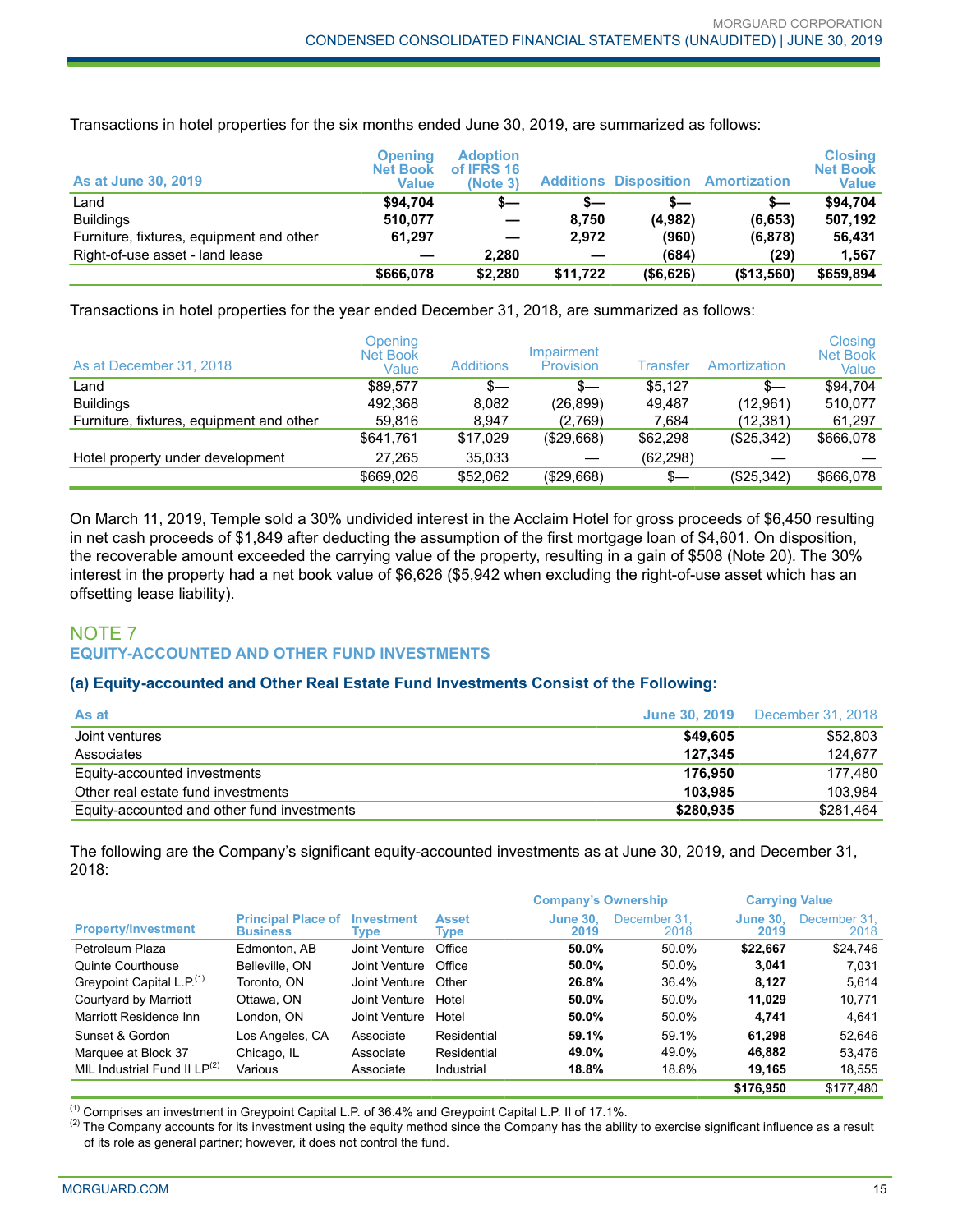## **Equity-accounted investments**

The following table presents the change in the balance of equity-accounted investments:

| As at                        |           | <b>June 30, 2019</b> December 31, 2018 |
|------------------------------|-----------|----------------------------------------|
| Balance, beginning of period | \$177,480 | \$187,365                              |
| Additions                    | 8.814     | 7,786                                  |
| Share of net loss            | (3,212)   | (22, 654)                              |
| Distributions received       | (1,705)   | (4, 472)                               |
| Foreign exchange gain (loss) | (4, 427)  | 9,455                                  |
| Balance, end of period       | \$176,950 | \$177,480                              |

The following tables present the financial results of the Company's equity-accounted investments on a 100% basis:

| As at                               |                         |                  | <b>June 30, 2019</b> |                         |           | December 31, 2018 |
|-------------------------------------|-------------------------|------------------|----------------------|-------------------------|-----------|-------------------|
|                                     | <b>Joint</b><br>Venture | <b>Associate</b> | Total                | <b>Joint</b><br>Venture | Associate | Total             |
| Non-current assets                  | \$195,054               | \$759,126        | \$954,180            | \$206,391               | \$778,155 | \$984,546         |
| Current assets                      | 33,169                  | 14,179           | 47,348               | 29.438                  | 9.756     | 39,194            |
| <b>Total assets</b>                 | \$228,223               | \$773,305        | \$1,001,528          | \$235,829               | \$787,911 | \$1,023,740       |
| Non-current liabilities             | \$114,338               | \$329,904        | \$444,242            | \$116,410               | \$343,393 | \$459,803         |
| <b>Current liabilities</b>          | 7,909                   | 112,589          | 120,498              | 8,720                   | 116,734   | 125,454           |
| <b>Total liabilities</b>            | \$122,247               | \$442.493        | \$564,740            | \$125,130               | \$460,127 | \$585,257         |
| <b>Net assets</b>                   | \$105,976               | \$330,812        | \$436,788            | \$110,699               | \$327,784 | \$438,483         |
| <b>Equity-accounted investments</b> | \$49,605                | \$127,345        | \$176,950            | \$52,803                | \$124,677 | \$177,480         |

| For the three months ended June 30                    |                         |                  | 2019         |                  |            | 2018      |
|-------------------------------------------------------|-------------------------|------------------|--------------|------------------|------------|-----------|
|                                                       | <b>Joint</b><br>Venture | <b>Associate</b> | <b>Total</b> | Joint<br>Venture | Associate  | Total     |
| Revenue                                               | \$8,893                 | \$9.649          | \$18.542     | \$8,853          | \$8,806    | \$17.659  |
| Expenses                                              | (5,961)                 | (8,885)          | (14, 846)    | (5,852)          | (7, 517)   | (13, 369) |
| Fair value gain (loss) on real estate properties, net | (12, 110)               | (1, 129)         | (13, 239)    | (2,908)          | 1,178      | (1,730)   |
| Net income (loss) for the period                      | ( \$9,178)              | (\$365)          | (\$9,543)    | \$93             | \$2.467    | \$2,560   |
| Income (loss) in equity-accounted investments         | (\$4,644)               | ( \$14)          | ( \$4,658)   | ( \$12)          | $($ \$382) | (\$394)   |

| For the six months ended June 30                      |                         |                  | 2019         |                  |           | 2018      |
|-------------------------------------------------------|-------------------------|------------------|--------------|------------------|-----------|-----------|
|                                                       | <b>Joint</b><br>Venture | <b>Associate</b> | <b>Total</b> | Joint<br>Venture | Associate | Total     |
| Revenue                                               | \$16.894                | \$19.420         | \$36,314     | \$17,714         | \$17.542  | \$35,256  |
| Expenses                                              | (11, 641)               | (18, 438)        | (30,079)     | (11,764)         | (13,683)  | (25, 447) |
| Fair value gain (loss) on real estate properties, net | (13, 106)               | (317)            | (13, 423)    | (2,796)          | (1,680)   | (4, 476)  |
| Net income (loss) for the period                      | (\$7,853)               | \$665            | (\$7,188)    | \$3,154          | \$2,179   | \$5,333   |
| Income (loss) in equity-accounted investments         | (\$4,054)               | \$842            | (\$3,212)    | \$1,325          | (\$1,130) | \$195     |

## **(b) Income Recognized from Other Fund Investments:**

## **Other Real Estate Fund Investments**

|                                                 | <b>Three months ended</b><br>June 30 |       | <b>Six months ended</b><br>June 30 |         |
|-------------------------------------------------|--------------------------------------|-------|------------------------------------|---------|
|                                                 | 2019                                 | 2018  | 2019                               | 2018    |
| Distribution income                             | \$717                                | \$738 | \$1.468                            | \$1.398 |
| Fair value gain (loss) for the period (Note 19) | (705)                                | 88    | 4.330                              | 1.254   |
| Income from other real estate fund investments  | \$12                                 | \$826 | \$5,798                            | \$2.652 |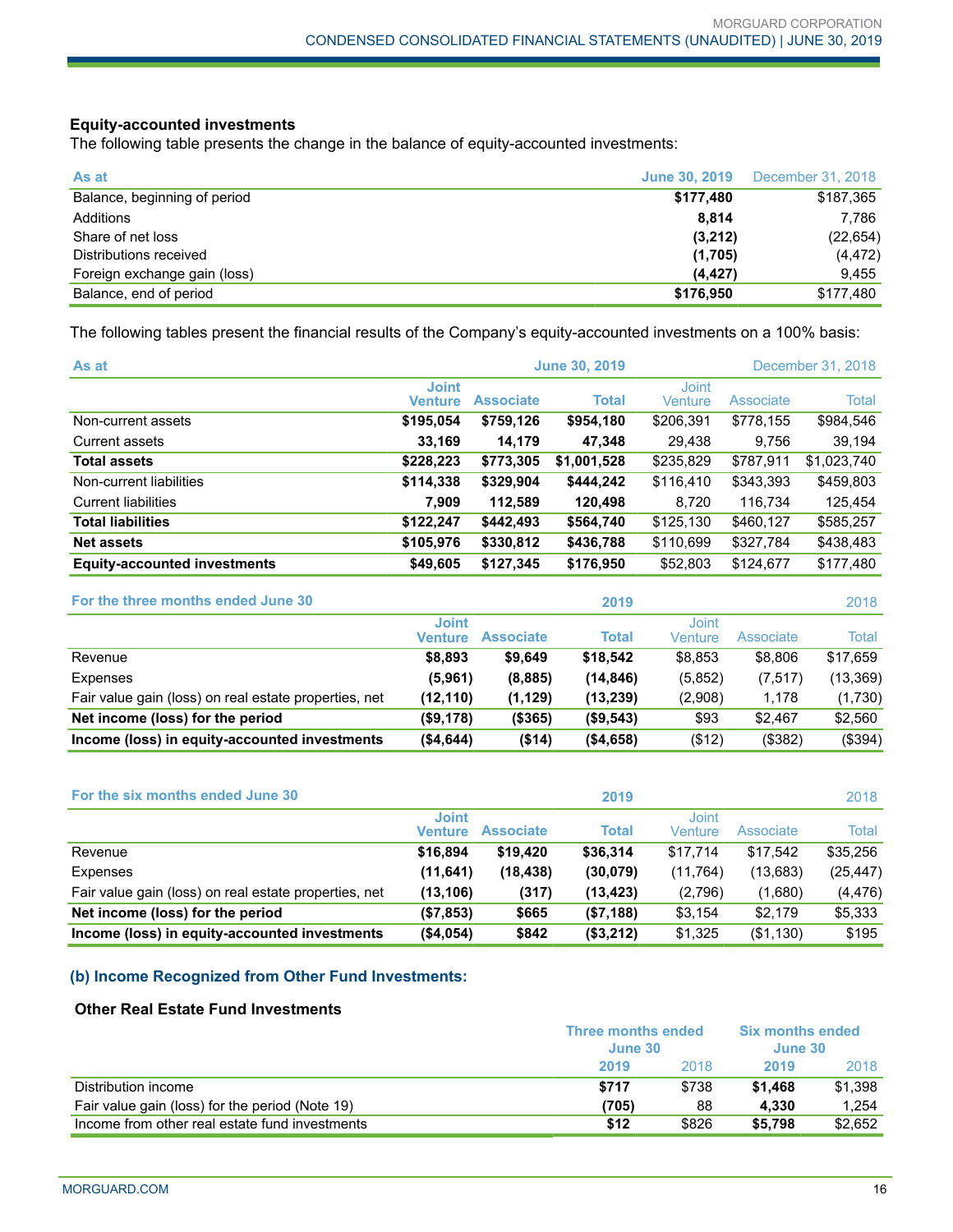The Company's two fund investments hold multi-suite residential, retail and office investment properties located in the U.S. The funds are classified and measured at fair value through profit or loss ("FVTPL"). Gains or losses arise from the change in the fair value of the underlying real estate properties held by the funds (Level 3) and from foreign exchange currency translation. Distributions received from these funds are recorded in other income (expense) on the consolidated statements of income.

## NOTE 8 **OTHER ASSETS**

Other assets consist of the following:

| As at                                      | <b>June 30, 2019</b> | December 31, 2018 |
|--------------------------------------------|----------------------|-------------------|
| Accrued pension benefit asset              | \$79,183             | \$73,981          |
| Goodwill                                   | 24.488               | 24.488            |
| Capital assets, net                        | 11.451               | 11.729            |
| Right-of-use asset - office lease (Note 3) | 5,355                |                   |
| Intangible assets, net                     | 36,877               | 39,749            |
| Inventory                                  | 3.109                | 3.199             |
| Inventory - development properties         | 444                  | 444               |
| Finance lease receivable                   | 56,257               | 55,941            |
| Investment in marketable securities        | 41.591               | 38,606            |
| Restricted cash                            | 33,193               | 36,117            |
| Other                                      | 801                  | 849               |
|                                            | \$292,749            | \$285,103         |

## **Finance Lease Receivable**

In 2018, Morguard completed the construction of an ancillary services office building as part of the Etobicoke General Hospital's expansion plans. The Company entered into a 41-year ground lease agreement for a nominal consideration for the construction and operation of the development project, which is to be returned to the landlord at the end of the 41-year term. The landlord has the right to buy out the ground lease in year 20 at the fair market value of Morguard's interest in the development as defined by the agreement. Contemporaneously, the same landlord entered into a sublease agreement to rent the office building from the Company over the 41-year term.

## NOTE 9 **MORTGAGES PAYABLE**

Mortgages payable consist of the following:

| As at                                      | <b>June 30, 2019</b> | December 31, 2018 |
|--------------------------------------------|----------------------|-------------------|
| Mortgages payable                          | \$4,205,687          | \$4,369,811       |
| Mark-to-market adjustments, net            | 14,596               | 17,455            |
| Deferred financing costs                   | (21, 628)            | (24, 565)         |
|                                            | \$4,198,655          | \$4,362,701       |
| Current                                    | \$764,477            | \$789,516         |
| Non-current                                | 3,434,178            | 3,573,185         |
|                                            | \$4,198,655          | \$4,362,701       |
| Range of interest rates                    | $2.25 - 8.95%$       | $2.25 - 8.95%$    |
| Weighted average contractual interest rate | 3.89%                | 3.87%             |
| Estimated fair value of mortgages payable  | \$4,328,655          | \$4,428,532       |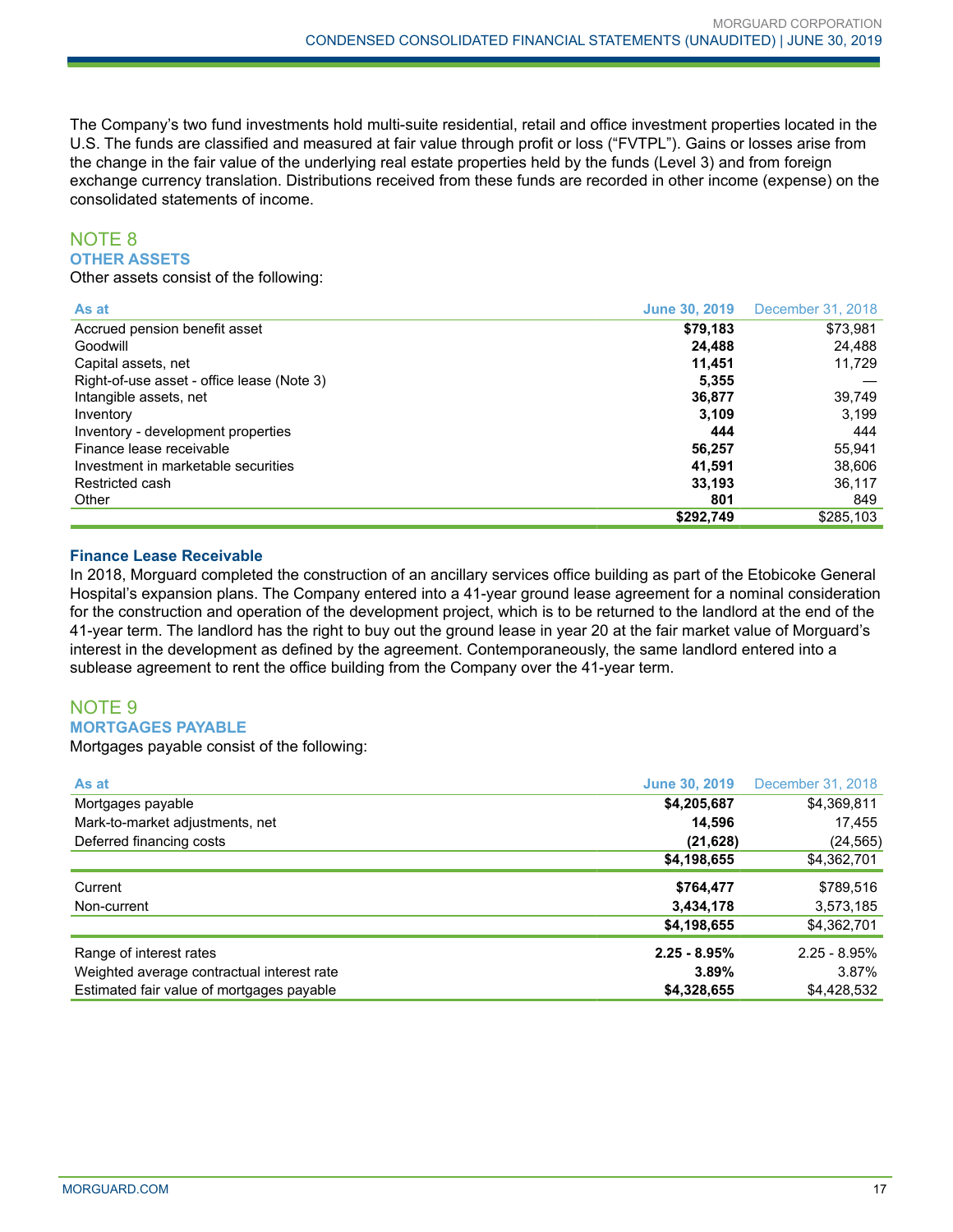The aggregate principal repayments and balances maturing of the mortgages payable as at June 30, 2019, together with the weighted average contractual interest rate on debt maturing in the next five years and thereafter, are as follows:

|                          | <b>Principal</b><br><b>Instalment</b><br><b>Repayments</b> | <b>Balances</b><br><b>Maturing</b> | <b>Total</b> | <b>Weighted</b><br><b>Average</b><br><b>Contractual</b><br><b>Interest Rate</b> |
|--------------------------|------------------------------------------------------------|------------------------------------|--------------|---------------------------------------------------------------------------------|
| 2019 (remainder of year) | \$51,277                                                   | \$636,529                          | \$687,806    | 4.49%                                                                           |
| 2020                     | 99,233                                                     | 164.293                            | 263.526      | 4.76%                                                                           |
| 2021                     | 94,122                                                     | 391,688                            | 485.810      | 4.37%                                                                           |
| 2022                     | 87.541                                                     | 382,989                            | 470,530      | 3.66%                                                                           |
| 2023                     | 66.541                                                     | 529,539                            | 596.080      | 3.60%                                                                           |
| Thereafter               | 216,080                                                    | 1,485,855                          | 1,701,935    | 3.64%                                                                           |
|                          | \$614,794                                                  | \$3,590,893                        | \$4,205,687  | 3.89%                                                                           |

The Company's first mortgages are registered against specific real estate assets. As at June 30, 2019, mortgages payable mature between 2019 and 2058 and have a weighted average term to maturity of 4.8 years (December 31, 2018 - 5.2 years). Approximately 93.5% of the Company's mortgages have fixed interest rates.

Approximately 92% of the Company's real estate and hotel properties, and related rental revenue have been pledged as collateral for the mortgages payable.

Some of Temple's mortgages payable require it to maintain annual debt service coverage ratios and/or debt to equity ratios and/or debt to appraised value ratios and arrange for capital expenditures in accordance with predetermined limits. As at June 30, 2019, Temple was not in compliance with seven (December 31, 2018 - seven) debt service covenants affecting seven (December 31, 2018 - seven) mortgage loans amounting to \$102,904 (December 31, 2018 - \$104,525). Subsequent to June 30, 2019, the Company received a waiver in regard to one mortgage loan with an aggregate amount of \$14,497. None of the lenders has demanded payment of the mortgage loans. However, IFRS requires that the loan balance of mortgages payable in breach of debt covenants be included in the current portion of mortgages payable. As a result, the current portion of debt includes \$33,623 scheduled to retire after June 30, 2020.

## NOTE 10 **UNSECURED DEBENTURES**

The Company's senior unsecured debentures ("Unsecured Debentures") consist of the following:

|                                      |                      | <b>Coupon</b>        |           |                                        |
|--------------------------------------|----------------------|----------------------|-----------|----------------------------------------|
| As at                                | <b>Maturity Date</b> | <b>Interest Rate</b> |           | <b>June 30, 2019</b> December 31, 2018 |
| Series B senior unsecured debentures | November 18, 2020    | 4.013%               | \$200,000 | \$200,000                              |
| Series C senior unsecured debentures | September 15, 2022   | 4.333%               | 200.000   | 200,000                                |
| Series D senior unsecured debentures | May 14, 2021         | 4.085%               | 200,000   | 200,000                                |
| Series E senior unsecured debentures | January 25, 2024     | 4.715%               | 225.000   |                                        |
| Unamortized financing costs          |                      |                      | (3, 161)  | (2,303)                                |
|                                      |                      |                      | \$821,839 | \$597,697                              |

On November 18, 2016, the Company issued \$200,000 (net proceeds including issuance costs - \$199,198) of Series B senior unsecured debentures due on November 18, 2020. Interest on the Series B senior unsecured debentures is payable semi-annually, not in advance, on May 18 and November 18 of each year. The Company has the option to redeem the Series B senior unsecured debentures at a redemption price equal to the greater of the Canada Yield Price or par plus any accrued and unpaid interest. The Canada Yield Price is defined as the amount that would return a yield on investment for the remaining term to maturity equal to the Canada Bond Yield with an equal term to maturity plus a spread of 0.785%.

On September 15, 2017, the Company issued \$200,000 (net proceeds including issuance costs - \$198,800) of Series C senior unsecured debentures due on September 15, 2022. Interest on the Series C senior unsecured debentures is payable semi-annually, not in advance, on March 15 and September 15 of each year. The Company has the option to redeem the Series C senior unsecured debentures at a redemption price equal to the greater of the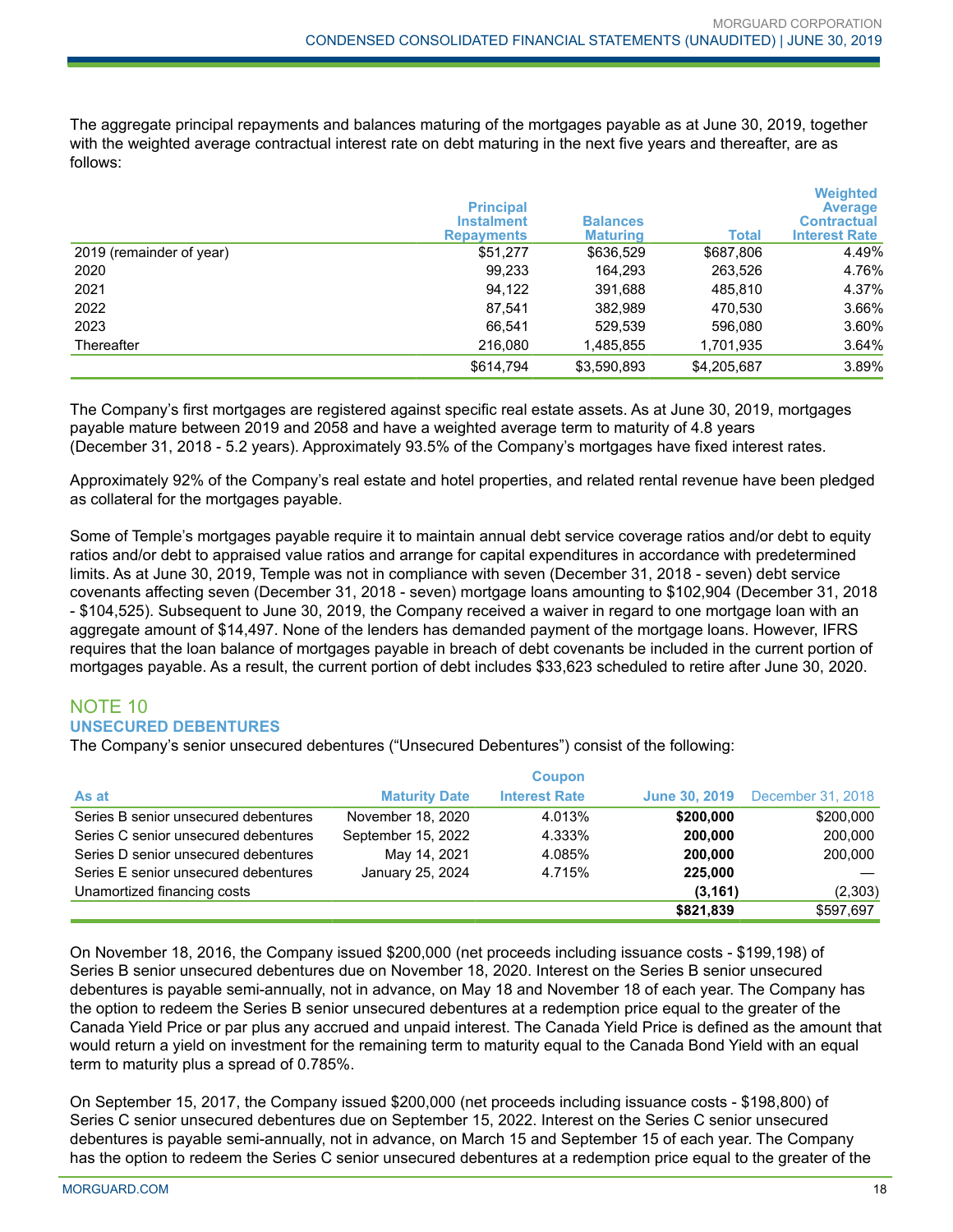Canada Yield Price or par plus any accrued and unpaid interest. The Canada Yield Price is defined as the amount that would return a yield on investment for the remaining term to maturity equal to the Canada Bond Yield with an equal term to maturity plus a spread of 0.635%.

On May 14, 2018, the Company issued \$200,000 (net proceeds including issuance costs - \$198,805) of Series D senior unsecured debentures due on May 14, 2021. Interest on the Series D senior unsecured debentures is payable semi-annually, not in advance, on May 14 and November 14 of each year. The Company has the option to redeem the Series D senior unsecured debentures at a redemption price equal to the greater of the Canada Yield Price or par plus any accrued and unpaid interest. The Canada Yield Price is defined as the amount that would return a yield on investment for the remaining term to maturity equal to the Canada Bond Yield with an equal term to maturity plus a spread of 0.50%.

On January 25, 2019, the Company issued \$225,000 (net proceeds including issuance costs - \$223,575) of Series E senior unsecured debentures due on January 25, 2024. Interest on the Series E senior unsecured debentures is payable semi-annually, not in advance, on January 25 and July 25 of each year commencing on July 25, 2019. Paros Enterprises Limited, a related party, acquired \$12,500 aggregate principal amount of the Series E senior unsecured debentures. The Company has the option to redeem the Series E senior unsecured debentures at a redemption price equal to the greater of the Canada Yield Price or par plus any accrued and unpaid interest. The Canada Yield Price is defined as the amount that would return a yield on investment for the remaining term to maturity equal to the Canada Bond Yield with an equal term to maturity plus a spread of 0.70%.

For the three and six months ended June 30, 2019, interest on the Unsecured Debentures of \$8,843 (2018 - \$6,594) and \$16,863 (2018 - \$12,074), respectively, are included in interest expense (Note 18).

## NOTE 11 **CONVERTIBLE DEBENTURES**

Convertible debentures consist of the following:

| As at                                    | <b>Maturity Date</b> | <b>Conversion</b><br><b>Price</b> | <b>Coupon</b><br><b>Interest</b><br><b>Rate</b> | <b>Principal</b><br><b>Balance</b> | <b>Principal</b><br><b>Owned</b><br>by the<br>Company | <b>June 30, 2019</b> | December 31.<br>2018 |
|------------------------------------------|----------------------|-----------------------------------|-------------------------------------------------|------------------------------------|-------------------------------------------------------|----------------------|----------------------|
| Morguard REIT                            | December 31, 2021    | \$20.40                           |                                                 | 4.50% \$175,000                    | \$60,000                                              | \$111,154            | \$110,166            |
| Morguard Residential REIT <sup>(1)</sup> | March 31, 2023       | \$20.20                           | 4.50%                                           | \$85,500                           | \$5,000                                               | 81,305               | 79,769               |
| Temple - Series $E^{(2)}$                |                      |                                   |                                                 |                                    |                                                       |                      | 38,064               |
|                                          |                      |                                   |                                                 |                                    |                                                       | \$192,459            | \$227,999            |
| Current                                  |                      |                                   |                                                 |                                    |                                                       | $s-$                 | \$2,063              |
| Non-current                              |                      |                                   |                                                 |                                    |                                                       | 192.459              | 225,936              |
|                                          |                      |                                   |                                                 |                                    |                                                       | \$192,459            | \$227,999            |

 $<sup>(1)</sup>$  As at June 30, 2019, the liability includes the fair value of the conversion option of \$3,695 (December 31, 2018 - \$2,469).</sup>

 $^{(2)}$  Temple delivered notice on March 4, 2019 to redeem the outstanding Series E convertible debentures and on April 8, 2019, Temple repaid the 7.25% Series E convertible debentures.

## **Morguard REIT**

On December 30, 2016, Morguard REIT issued \$175,000 principal amount of 4.50% convertible unsecured subordinated debentures, and incurred issue costs of \$5,137 for net proceeds of \$169,863. Interest is payable semiannually, not in advance, on June 30 and December 31 of each year. The convertible debentures, with the exception of \$3,242, the value assigned to the holder's conversion option, have been recorded as debt on the consolidated balance sheets.

## **Morguard Residential REIT**

On March 15, 2013, Morguard Residential REIT issued \$60,000 principal amount of 4.65% convertible unsecured subordinated debentures. On February 23, 2018, \$23 of the debentures were converted into 1,483 Units, and on February 26, 2018, the remaining \$59,977 (\$54,977 excluding principal owned by the Company) of the debentures were redeemed in advance of their March 30, 2018 maturity date.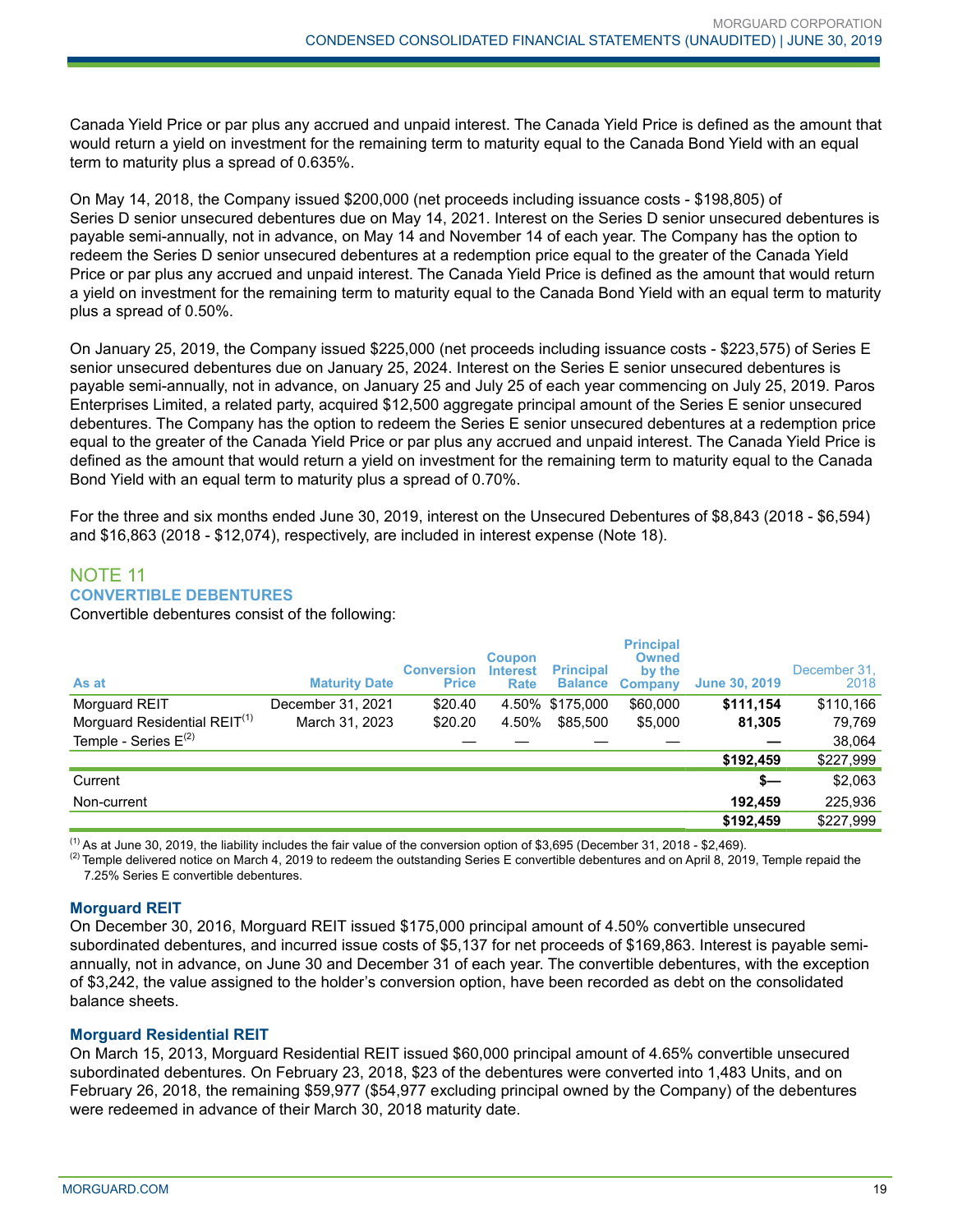On February 13, 2018, Morguard Residential REIT issued \$75,000 principal amount of 4.50% convertible unsecured subordinated debentures maturing on March 31, 2023. On February 21, 2018, an additional principal amount of \$10,500 was issued pursuant to the exercise of the over-allotment option. Interest is payable semi-annually, not in advance, on March 31 and September 30 of each year. The underwriter's commission attributable to the debentures in the amount of \$3,375 have been capitalized and are being amortized over the term to maturity. Morguard owns \$5,000 aggregate principal amount of the 4.50% convertible unsecured subordinated debentures.

#### **Temple Hotels Inc.**

On April 8, 2019, Temple fully repaid the remaining 7.25% Series E convertible debentures in the amount of \$40,647 (\$39,636 excluding principal owned by the Company).

For the three and six months ended June 30, 2019, interest on convertible debentures net of accretion of \$2,486 (2018 - \$3,462) and \$7,185 (2018 - \$7,986), respectively, are included in interest expense (Note 18).

## NOTE 12

## **MORGUARD RESIDENTIAL REIT UNITS**

The Units issued by Morguard Residential REIT that are not held by the Company are classified as equity on Morguard Residential REIT's balance sheet but are classified as a liability on the Company's consolidated balance sheets. Morguard Residential REIT Units are redeemable at any time, in whole or in part, on demand by the holders. Upon receipt of the redemption notice by Morguard Residential REIT, all rights to and under the units tendered for redemption shall be surrendered, and the holder shall be entitled to receive a price per Unit equal to the lesser of: (i) 90% of the market price of the Units on the principal exchange market on which the Units are listed or quoted for trading during the 10 consecutive trading days ending immediately prior to the date on which the Units were surrendered for redemption; or (ii) 100% of the closing market price on the principal exchange market on which the Units are listed or quoted for trading on the redemption date.

As at June 30, 2019, the Company valued the non-controlling interest in the Morguard Residential REIT Units at \$448,656 (December 31, 2018 - \$417,481) and classified the Units as a liability on the consolidated balance sheets. Due to the change in the market value of the Units and the distributions paid to external unitholders, the Company recorded a fair value loss for the three and six months ended June 30, 2019 of \$6,287 (2018 - \$37,771) and \$40,088 (2018 - \$8,902), respectively, in the consolidated statements of income (Note 19).

The components of the fair value loss on Morguard Residential REIT Units are as follows:

|                                                           | <b>Three months ended</b><br>June 30 |               |               | <b>Six months ended</b><br>June 30 |  |
|-----------------------------------------------------------|--------------------------------------|---------------|---------------|------------------------------------|--|
|                                                           | 2019                                 | 2018          | 2019          | 2018                               |  |
| Fair value gain (loss) on Morguard Residential REIT Units | ( \$1,692)                           | $($ \$33,311) | ( \$30, 899)  | \$17                               |  |
| Distributions to external Unitholders (Note 4)            | (4.595)                              | (4.460)       | (9, 189)      | (8,919)                            |  |
| Fair value loss on Morguard Residential REIT Units        | (\$6,287)                            | (\$37,771)    | $($ \$40,088) | $($ \$8,902)                       |  |

## NOTE 13 **LEASE LIABILITIES**

The following table presents the change in the balance of lease liabilities:

| As at                           | <b>June 30, 2019</b> | December 31, 2018 |
|---------------------------------|----------------------|-------------------|
| Balance, beginning of period    | \$9,754              | \$8,970           |
| Adoption of IFRS 16 (Note 3)    | 161,614              |                   |
| Principal payments              | (1,018)              |                   |
| Additions                       | 277                  |                   |
| Dispositions (Note 6)           | (684)                |                   |
| Foreign exchange gain (loss)    | (437)                | 784               |
| Balance, end of period          | \$169,506            | \$9,754           |
| Current (Note 14)               | \$2,110              | $s-$              |
| Non-current                     | 167,396              | 9,754             |
|                                 | \$169,506            | \$9,754           |
| Weighted average borrowing rate | 5.75%                | 4.96%             |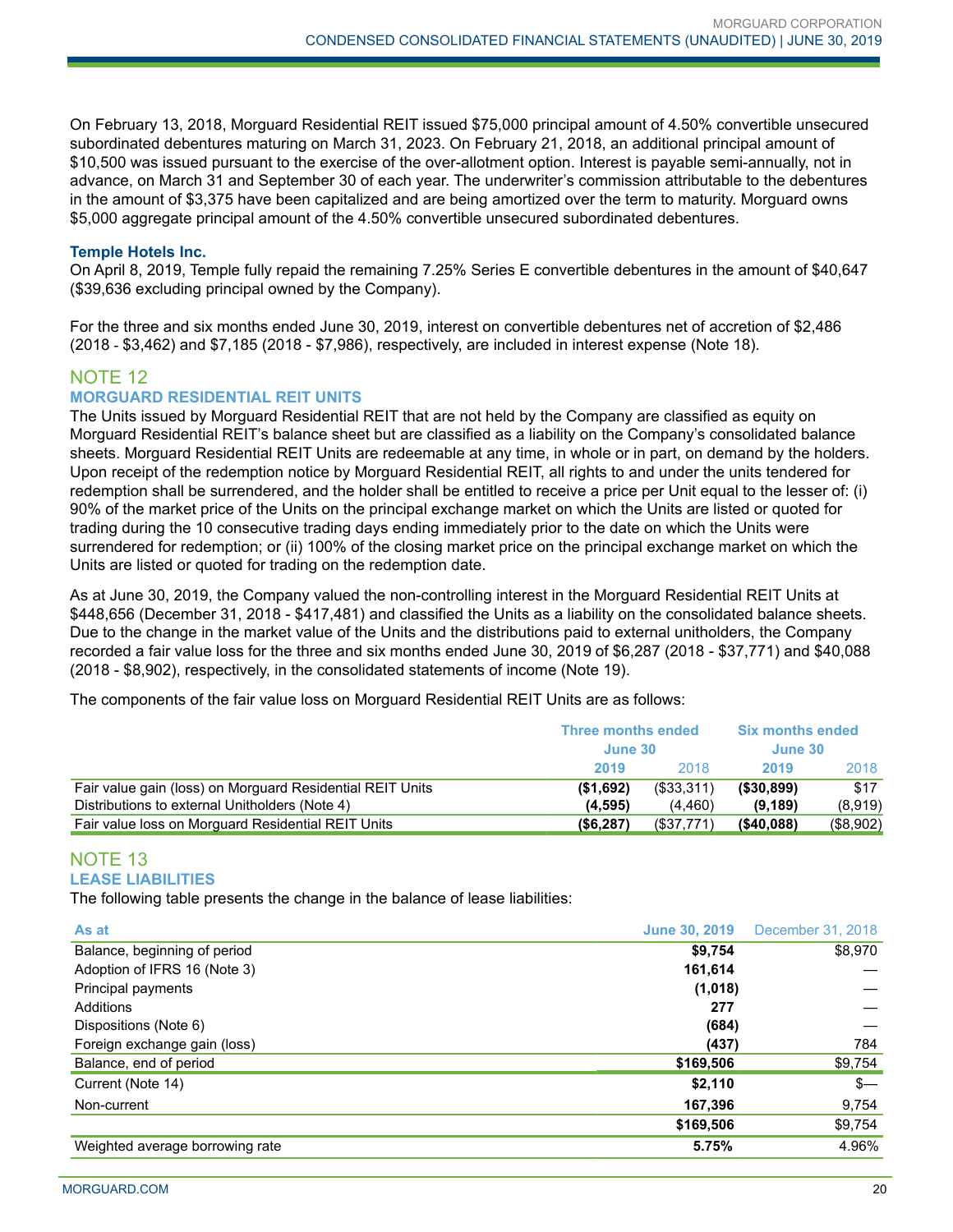## NOTE 14 **ACCOUNTS PAYABLE AND ACCRUED LIABILITIES**

Accounts payable and accrued liabilities consist of the following:

| As at                                        |           | <b>June 30, 2019</b> December 31, 2018 |
|----------------------------------------------|-----------|----------------------------------------|
| Accounts payable and accrued liabilities     | \$209,299 | \$185,921                              |
| Tenant deposits                              | 27.196    | 26.260                                 |
| Stock appreciation rights ("SARs") liability | 22.805    | 20,105                                 |
| Lease liability (Note 13)                    | 2,110     |                                        |
| Other                                        | 4.058     | 2.630                                  |
|                                              | \$265,468 | \$234,916                              |

## NOTE 15 **BANK INDEBTEDNESS**

As at June 30, 2019, the Company has operating lines of credit totalling \$374,000 (December 31, 2018 - \$364,000), the majority of which can be borrowed in either Canadian or United States dollars and are subject to floating interest rates based on bankers' acceptance or LIBOR rates. As at June 30, 2019, the maximum amount that can be borrowed on the operating lines of credit is \$358,191 (December 31, 2018 - \$344,911) which includes deducting issued letters of credit in the amount of \$11,768 (December 31, 2018 - \$15,048) related to these facilities. The Company's investments in Morguard REIT and Morguard Residential REIT, marketable securities, amounts receivable, inventory, capital assets and a fixed-charge security on specific properties have been pledged as collateral on these operating lines of credit. As at June 30, 2019, the Company had borrowed \$146,894 (December 31, 2018 - \$225,160) on its operating lines of credit.

The bank credit agreements include certain restrictive undertakings by the Company. As at June 30, 2019, the Company is in compliance with all undertakings.

## NOTE 16 **SHAREHOLDERS' EQUITY**

#### **(a) Share Capital Authorized**

Unlimited common shares, no par value. Unlimited preference shares, no par value, issuable in series.

|                                                      | <b>Number</b> |               |
|------------------------------------------------------|---------------|---------------|
| <b>Issued and Fully Paid Common Shares</b>           | (000s)        | <b>Amount</b> |
| Balance, December 31, 2017                           | 11.842        | \$106.952     |
| Common shares repurchased through the Company's NCIB | (515)         | (4,655)       |
| Common shares cancelled                              | (34)          |               |
| Dividend reinvestment plan                           |               | 139           |
| Balance, December 31, 2018                           | 11.294        | 102.436       |
| Common shares repurchased through the Company's NCIB | (11)          | (100)         |
| Dividend reinvestment plan                           |               | 46            |
| <b>Balance, June 30, 2019</b>                        | 11,283        | \$102,382     |

The Company had the approval of the TSX under its normal course issuer bid ("NCIB") to purchase up to 592,415 common shares. The program expired on September 21, 2018. On September 19, 2018, the Company obtained the approval of the TSX under its NCIB to purchase up to 569,854 common shares, being approximately 5% of the issued and outstanding common shares, and the program expires on September 21, 2019. The daily repurchase restriction for the common shares is 1,000. During the six months ended June 30, 2019, 11,071 common shares were purchased for cash consideration of \$2,093 at a weighted average price of \$189.05 per common share.

Total dividends declared during the three and six months ended June 30, 2019 amounted to \$1,693, or \$0.15 per common share (2018 - \$1,716, or \$0.15 per common share) and \$3,386 (2018 - \$3,438 or \$0.30 per common share), respectively. On August 7, 2019, the Company declared a common share dividend of \$0.15 per common share to be paid in the third quarter of 2019.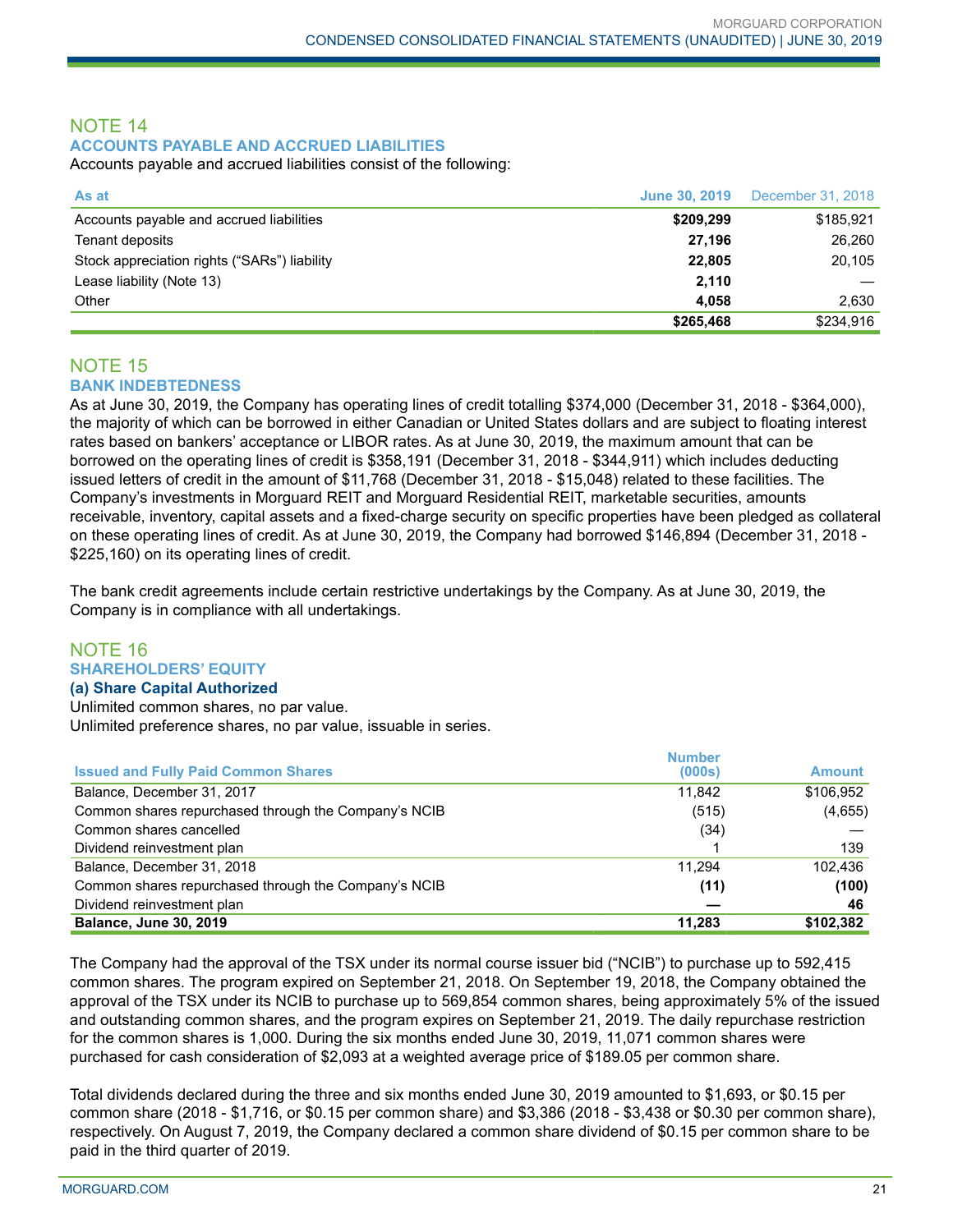#### **(b) Contributed Surplus**

During the three months ended June 30, 2019, Temple issued 50,044,658 common shares through two rights offering in aggregate amounting to net proceeds of \$80,902, of which, the Company acquired 39,807,004 common shares of Temple for cash consideration of \$64,972. The non-controlling interest share relating to Temple's rights offerings, net of transaction costs, amounted to \$15,930. The difference between the cash consideration and the carrying value of the non-controlling interest share amounted to \$2,498 and the amount has been recorded within retained earnings.

During the three months ended June 30, 2019, the Company acquired 338,048 Units of Morguard REIT (2018 - nil Units) for cash consideration of \$4,008 (2018 - \$nil) and for the six months ended June 30, 2019, the Company acquired 338,048 Units of Morguard REIT (2018 - 1,119,630 Units) for cash consideration of \$4,008 (2018 - \$15,774). The difference between the cash consideration and the carrying value of the non-controlling interest acquired for the three months ended June 30, 2019, amounted to \$2,053 (2018 - \$nil) and for the six months ended June 30, 2019, amounted to \$2,053 (2018 - \$12,433) and the amount has been recorded within retained earnings.

During the three months ended June 30, 2019, the Company acquired partial interests in three properties controlled by the Company located in Mississauga, Ontario, for a purchase price of \$8,014, including closing costs and the assumption of partial interest of the mortgages secured by the properties (Note 5). The difference between the cash consideration and the carrying value of the non-controlling interest acquired amounted to \$22 and the amount has been recorded within retained earnings.

#### **(c) Stock Appreciation Rights Plan**

The SARs granted vest equally over 10 years subject to restrictions.

#### **As at June 30, 2019**

| <b>Date of Grant</b> | <b>Exercise Price</b> | <b>Issued</b> | <b>Redeemed</b> | <b>Cancelled</b> | <b>Outstanding</b> |
|----------------------|-----------------------|---------------|-----------------|------------------|--------------------|
| March 20, 2008       | \$30.74               | 200.000       | (54,000)        | (53,500)         | 92,500             |
| November 2, 2010     | \$43.39               | 55,000        | (2,000)         | (8,000)          | 45,000             |
| May 13, 2014         | \$137.90              | 25,000        | (2,000)         | (8,000)          | 15.000             |
| May 13, 2015         | \$153.82              | 10.000        |                 |                  | 10.000             |
| January 11, 2017     | \$179.95              | 90,000        |                 |                  | 90,000             |
| May 18, 2018         | \$163.59              | 125.000       |                 |                  | 125,000            |
| August 8, 2018       | \$168.00              | 20,000        |                 |                  | 20,000             |
| November 8, 2018     | \$184.00              | 10,000        |                 |                  | 10,000             |
| <b>Total</b>         |                       | 535.000       | (58,000)        | (69, 500)        | 407,500            |

During the three and six months ended June 30, 2019, the Company recorded a fair value reduction to compensation expense of \$1,344 (2018 - \$110) and a fair value adjustment to increase compensation expense of \$2,700 (2018 reduction to compensation expense of \$860), respectively. The expense is included in property management and corporate expenses in the consolidated statements of income, and the liability is classified as accounts payable and accrued liabilities (Note 14).

The fair value for the SARs was calculated using the Black-Scholes option pricing model. In determining the fair value of the SARs, management is required to make assumptions that could have a material impact on the valuation. The following are the assumptions that were used in determining the fair value as at June 30, 2019: a dividend yield of 0.32% (2018 - 0.36%), expected volatility of approximately 21.33% (2018 - 20.61%) and the 10-year Bank of Canada Bond Yield of 1.50% (2018 - 2.06%).

#### **(d) Accumulated Other Comprehensive Income**

As at June 30, 2019, and December 31, 2018, accumulated other comprehensive income consists of the following amounts:

| \$45,745  | \$42.057  |
|-----------|-----------|
| 175.144   | 231.297   |
| \$220.889 | \$273.354 |
|           |           |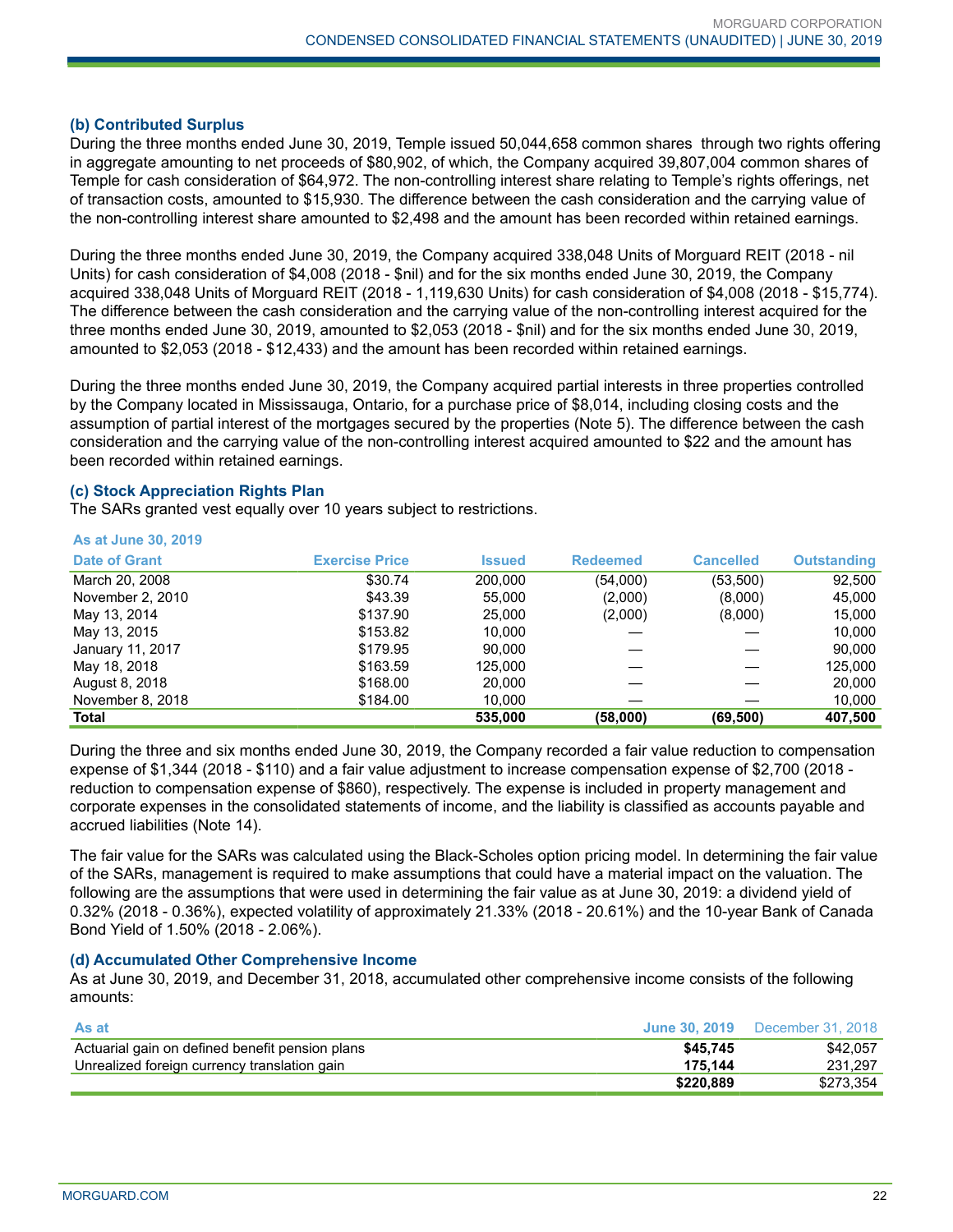#### NOTE 17 **REVENUE**

The components of revenue from real estate properties are as follows:

|                                          |           | <b>Three months ended</b><br>June 30 |           | <b>Six months ended</b><br>June 30 |  |
|------------------------------------------|-----------|--------------------------------------|-----------|------------------------------------|--|
|                                          | 2019      | 2018                                 | 2019      | 2018                               |  |
| Rental income                            | \$120,938 | \$116.586                            | \$241.566 | \$231,075                          |  |
| Realty taxes and insurance               | 33,485    | 29.891                               | 68.252    | 60,391                             |  |
| Common area maintenance recoveries       | 25.023    | 26.522                               | 52.531    | 52.440                             |  |
| Property management and ancillary income | 36.647    | 34.062                               | 73.584    | 66.994                             |  |
|                                          | \$216,093 | \$207.061                            | \$435,933 | \$410,900                          |  |

The components of revenue from hotel properties are as follows:

|                     |          | Three months ended<br><b>Six months ended</b><br>June 30<br>June 30 |           |           |
|---------------------|----------|---------------------------------------------------------------------|-----------|-----------|
|                     | 2019     | 2018                                                                | 2019      | 2018      |
| Room revenue        | \$49.592 | \$46.948                                                            | \$89.130  | \$86,244  |
| Other hotel revenue | 15.607   | 15.049                                                              | 29.696    | 29.605    |
|                     | \$65,199 | \$61,997                                                            | \$118.826 | \$115,849 |

The components of management and advisory fees are as follows:

|                                    | <b>Six months ended</b><br><b>Three months ended</b><br>June 30<br>June 30 |          |          |          |
|------------------------------------|----------------------------------------------------------------------------|----------|----------|----------|
|                                    | 2019                                                                       | 2018     | 2019     | 2018     |
| Property and asset management fees | \$10.052                                                                   | \$11.717 | \$19,472 | \$22,466 |
| Other fees                         | 2.378                                                                      | 2.684    | 4.609    | 6,372    |
|                                    | \$12,430                                                                   | \$14.401 | \$24,081 | \$28,838 |

## NOTE 18 **INTEREST EXPENSE**

The components of interest expense are as follows:

|                                                                | <b>Three months ended</b><br>June 30 |          | <b>Six months ended</b> |           |
|----------------------------------------------------------------|--------------------------------------|----------|-------------------------|-----------|
|                                                                |                                      |          | June 30                 |           |
|                                                                | 2019                                 | 2018     | 2019                    | 2018      |
| Interest on mortgages                                          | \$41,070                             | \$39,027 | \$82,503                | \$77,979  |
| Interest on Unsecured Debentures (Note 10)                     | 8,843                                | 6,594    | 16,863                  | 12,074    |
| Interest on convertible debentures, net of accretion (Note 11) | 2,486                                | 3,462    | 7,185                   | 7,986     |
| Interest on bank indebtedness                                  | 1,051                                | 1,874    | 2,006                   | 3,259     |
| Interest on construction loans                                 |                                      | 363      |                         | 756       |
| Interest on loans payable and other                            | 619                                  | 1,141    | 1,503                   | 1,388     |
| Interest on lease liabilities                                  | 2,421                                | 97       | 4,843                   | 192       |
| Amortization of mark-to-market adjustments on mortgages, net   | (1, 376)                             | (2,018)  | (2,852)                 | (4, 168)  |
| Amortization of deferred financing costs                       | 1,816                                | 1,724    | 3,634                   | 3,404     |
| Loss on extinguishment of mortgages payable                    | 70                                   |          | 561                     |           |
|                                                                | 57,000                               | 52,264   | 116,246                 | 102,870   |
| Less: Interest capitalized to properties under development     | (116)                                | (564)    | (315)                   | (1, 119)  |
|                                                                | \$56,884                             | \$51.700 | \$115,931               | \$101.751 |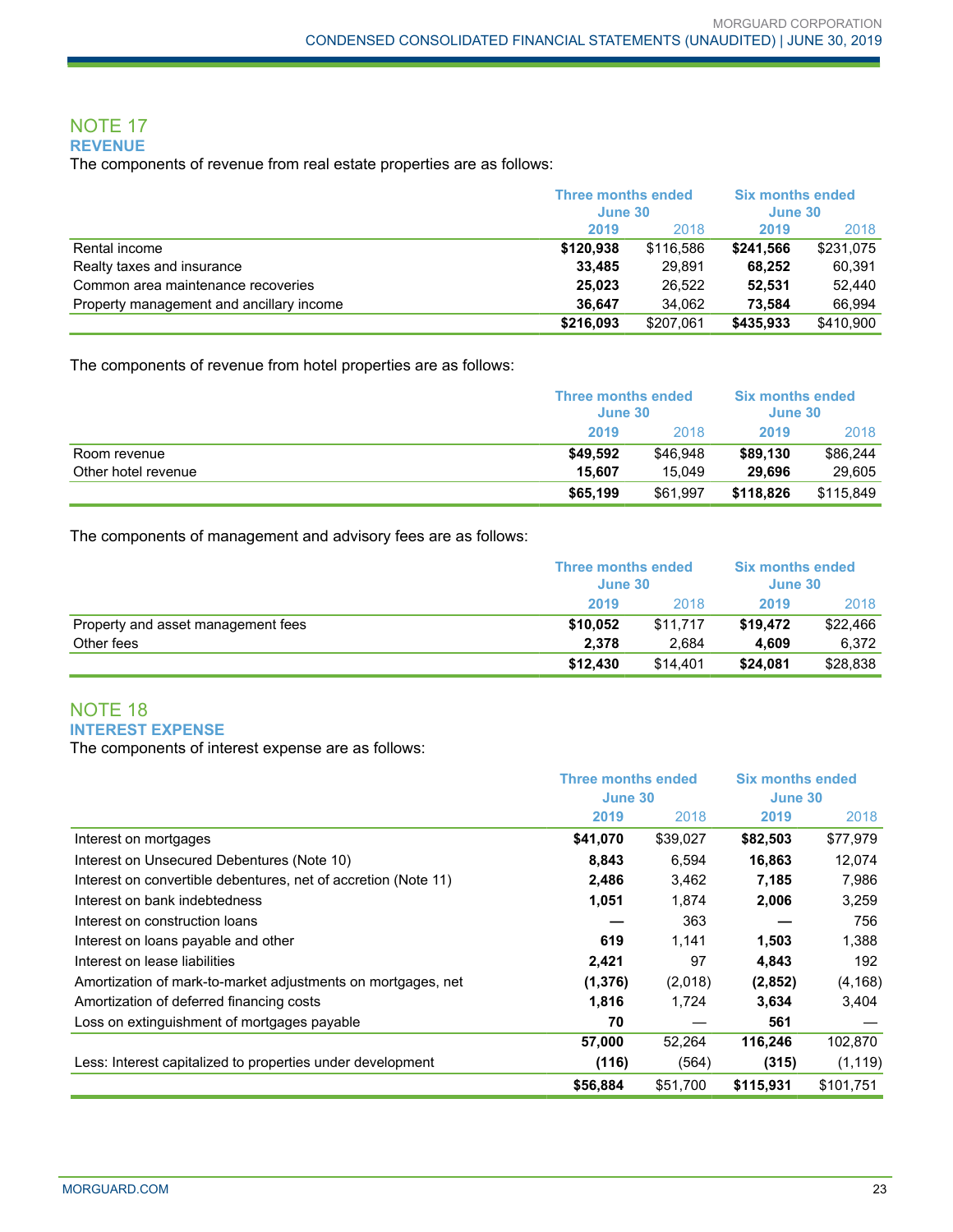## NOTE 19 **FAIR VALUE GAIN (LOSS), NET**

The components of fair value gain (loss) are as follows:

|                                                                           | <b>Three months ended</b><br>June 30 |           | <b>Six months ended</b><br>June 30 |           |
|---------------------------------------------------------------------------|--------------------------------------|-----------|------------------------------------|-----------|
|                                                                           | 2019                                 | 2018      | 2019                               | 2018      |
| Fair value gain on real estate properties, net                            | \$15,782                             | \$71.986  | \$64.269                           | \$137,275 |
| Financial assets (liabilities):                                           |                                      |           |                                    |           |
| Fair value gain (loss) on conversion option of MRG convertible debentures | 126                                  | (445)     | (1,226)                            | 126       |
| Fair value loss on MRG Units (Note 12)                                    | (6, 287)                             | (37, 771) | (40,088)                           | (8,902)   |
| Fair value gain (loss) on other real estate fund investments (Note 7(b))  | (705)                                | 88        | 4.330                              | 1,254     |
| Fair value gain on investment in marketable securities                    | 398                                  | 671       | 2.985                              | 783       |
| Total fair value gain (loss), net                                         | \$9,314                              | \$34,529  | \$30,270                           | \$130,536 |

## NOTE 20 **OTHER INCOME (EXPENSE)**

The components of other income (expense) are as follows:

|                                         | <b>Three months ended</b><br>June 30 |         | <b>Six months ended</b><br>June 30 |         |
|-----------------------------------------|--------------------------------------|---------|------------------------------------|---------|
|                                         | 2019                                 | 2018    | 2019                               | 2018    |
| Foreign exchange gain (loss)            | (\$1,109)                            | \$729   | (\$2,789)                          | \$3,096 |
| Gain on sale of hotel property (Note 6) |                                      |         | 508                                |         |
| Gain on finance lease                   |                                      | 2.692   |                                    | 2.692   |
| Other income (expense)                  | (37)                                 | 61      | 1,320                              | (107)   |
|                                         | (\$1,146)                            | \$3,482 | (\$961)                            | \$5,681 |

## NOTE 21 **RELATED PARTY TRANSACTIONS**

In addition to the related party transactions disclosed in Notes 7 and 10, related party transactions also include the following:

## **(a) Paros Enterprises Limited ("Paros")**

Paros is the majority shareholder and ultimate parent of the Company. Paros is owned by the Company's Chairman and Chief Executive Officer, Mr. K. Rai Sahi.

The Company entered into a demand loan agreement with Paros that provides for the Company to borrow up to \$22,000. The total loan payable outstanding from Paros as at June 30, 2019 was \$nil (December 31, 2018 - \$12,500). During the three and six months ended June 30, 2019, the Company incurred net interest expense of \$nil (2018 - \$nil) and \$30 (2018 - \$nil), respectively.

## **(b) TWC Enterprises Limited ("TWC")**

The Company provides TWC with managerial and consulting services for its business and the business of its subsidiaries. Mr. K. Rai Sahi is Chairman and Chief Executive Officer and the majority shareholder of TWC through his personal holding companies, which include Paros. Pursuant to contractual agreements between the Company and TWC, for the three and six months ended June 30, 2019, the Company received a management fee of \$327 (2018 - \$203) and \$653 (2018 - \$408), respectively, and for the three and six months ended June 30, 2019, paid rent and operating expenses of \$169 (2018 - \$189) and \$345 (2018 - \$339), respectively.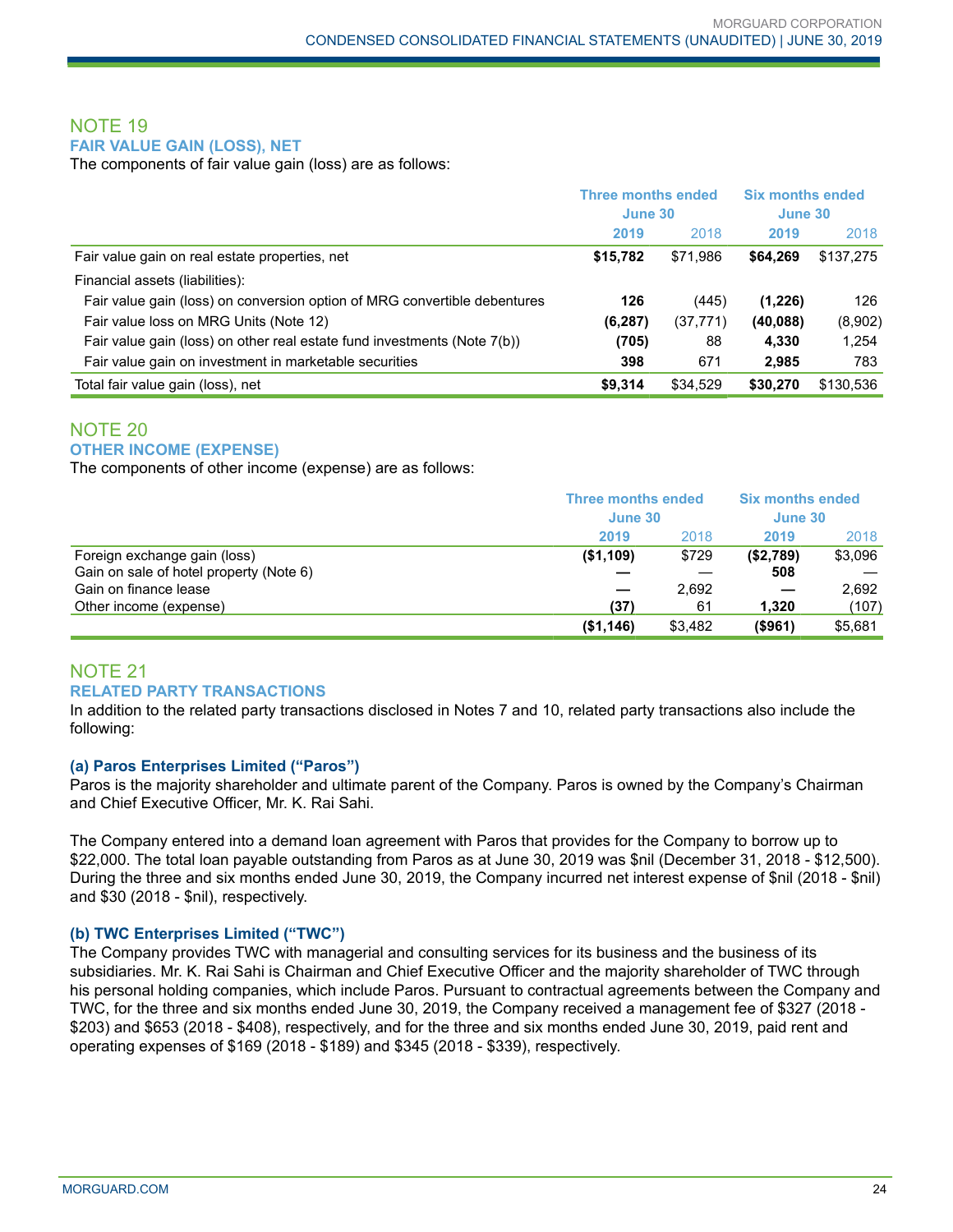The Company has a revolving demand loan agreement with TWC that provides for either party to borrow up to \$50,000 at either the prime rate or the bankers' acceptance rate plus applicable stamping fees. The total loan payable as at June 30, 2019 was \$38,170 (December 31, 2018 - \$47,809). During the three and six months ended June 30, 2019, the Company paid net interest of \$397 (2018 - earned net interest of \$63) and \$800 (2018 - earned net interest of \$138), respectively.

#### **(c) Share/Unit Purchase and Other Loans**

As at June 30, 2019, share/Unit purchase and other loans to officers and employees of the Company and its subsidiaries of \$5,450 (December 31, 2018 - \$5,552) are outstanding. The loans are collateralized by their common shares of the Company, Units of Morguard REIT and Units of Morguard Residential REIT and are interest-bearing computed at the Canadian prime interest rate and are due on January 10, 2024. Other loans are secured against the underlying asset. The loans are classified as amounts receivable in the consolidated balance sheets. As at June 30, 2019, the fair market value of the common shares/Units held as collateral is \$94,905.

## NOTE 22

**INCOME TAXES**

#### **(a) Tax Provision**

For the three and six months ended June 30, 2019, the Company recorded an income tax provision of \$16,004 (2018 - \$30,818) and \$24,888 (2018 - \$39,993), respectively. The effective tax rate of the current and the prior period was impacted by the tax rate differential. The effective tax rate of the prior period was also impacted by the nonrecognition of the benefit of certain deductible temporary difference and the change of estimate of deferred tax liabilities.

#### **(b) Unrecognized Deductible Temporary Differences**

As at June 30, 2019, the Company's U.S. subsidiaries have total net operating losses of US\$76,602 (December 31, 2018 - US\$84,395) of which no deferred tax assets were recognized in respect of US\$76,602 (December 31, 2018 - US\$76,456) net operating losses as it is not probable that taxable income will be available against which the deductible temporary difference can be utilized. The net operating losses expire in varying years commencing 2030. As at June 30, 2019, the Company's U.S. subsidiaries have total net operating loss of US\$nil (December 31, 2018 - US\$7,939) of which deferred tax assets were recognized. As at June 30, 2019, the Company's U.S. subsidiaries have total of US\$15,691 (December 31, 2018 - US\$13,124) of unutilized interest expense deductions, of which deferred tax assets were recognized.

As at June 30, 2019, the Company's Canadian subsidiaries have total net operating losses of \$199,785 (December 31, 2018 - \$191,263) of which no deferred tax assets were recognized as it is not probable that taxable income will be available against which they can be utilized. These losses expire in various years commencing 2023.

As at June 30, 2019, the Company has other Canadian temporary differences of \$22,879 (December 31, 2018 - \$26,360) for which no deferred tax asset was recognized. These other temporary differences have no expiration date.

## NOTE 23 **NET INCOME PER COMMON SHARE**

|                                                 | <b>Three months ended</b><br>June 30 |          | <b>Six months ended</b><br>June 30 |           |
|-------------------------------------------------|--------------------------------------|----------|------------------------------------|-----------|
|                                                 | 2019                                 | 2018     | 2019                               | 2018      |
| Net income attributable to common shareholders  | \$69.722                             | \$75.604 | \$103.208                          | \$192.212 |
| Weighted average number of common shares        |                                      |          |                                    |           |
| outstanding (000s) - basic and diluted          | 11.285                               | 11.444   | 11.287                             | 11,493    |
| Net income per common share - basic and diluted | \$6.17                               | \$6.62   | \$9.14                             | \$16.72   |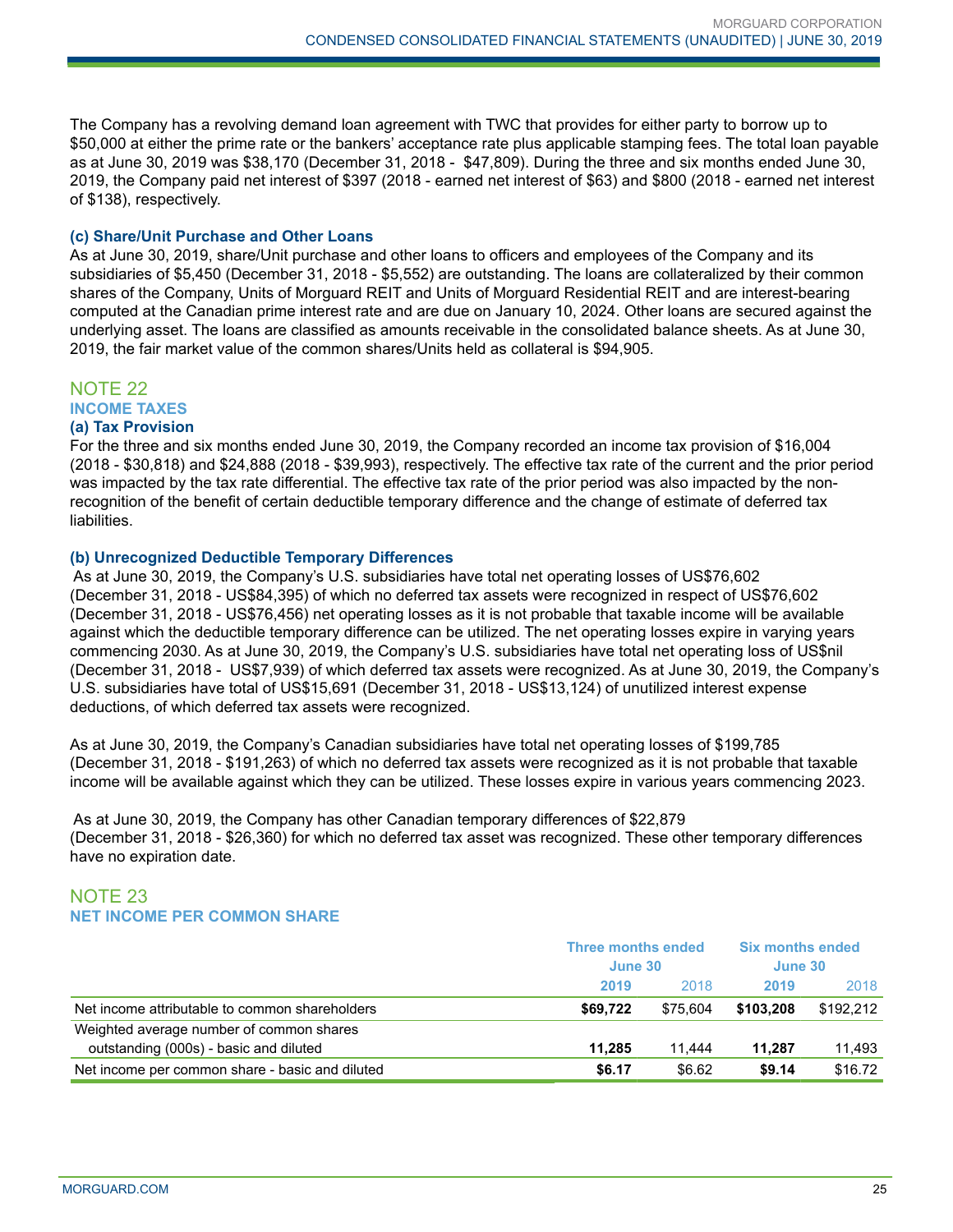## NOTE 24 **CONSOLIDATED STATEMENTS OF CASH FLOWS (a) Items Not Affecting Cash**

|                                                                                        | <b>Three months ended</b> |            | <b>Six months ended</b> |             |
|----------------------------------------------------------------------------------------|---------------------------|------------|-------------------------|-------------|
|                                                                                        | June 30                   |            | June 30                 |             |
|                                                                                        | 2019                      | 2018       | 2019                    | 2018        |
| Fair value gain on real estate properties, net                                         | (\$25,254)                | (\$79,786) | (\$45,440)              | (\$121,552) |
| Fair value loss (gain) on conversion option of MRG convertible debentures<br>(Note 19) | (126)                     | 445        | 1,226                   | (126)       |
| Fair value loss (gain) on MRG Units (Note 12)                                          | 1,692                     | 33,311     | 30,899                  | (17)        |
| Fair value loss (gain) on other real estate investment funds (Note 19)                 | 705                       | (88)       | (4, 330)                | (1, 254)    |
| Fair value gain on investment in marketable securities (Note 19)                       | (398)                     | (671)      | (2,985)                 | (783)       |
| Equity loss (income) from investments                                                  | 4,658                     | 394        | 3,212                   | (195)       |
| Amortization of hotel properties                                                       | 6,788                     | 6,106      | 13,560                  | 12,618      |
| Amortization of capital assets and other                                               | 2,062                     | 1,578      | 4,079                   | 3,202       |
| Amortization of deferred financing costs (Note 18)                                     | 1,816                     | 1,724      | 3,634                   | 3,404       |
| Amortization of mark-to-market adjustments on mortgages, net (Note 18)                 | (1, 376)                  | (2,018)    | (2,852)                 | (4, 168)    |
| Loss on extinguishment of mortgages payable (Note 18)                                  | 70                        |            | 561                     |             |
| Amortization of tenant incentive                                                       | 444                       | 568        | 933                     | 771         |
| Stepped rent - adjustment for straight-line method                                     | (220)                     | (1,305)    | (123)                   | (1,509)     |
| Deferred income taxes                                                                  | 12,399                    | 22,826     | 20,145                  | 30,319      |
| Accretion of convertible debentures                                                    | 242                       | 454        | 2,053                   | 1,515       |
| Gain on sale of hotel property (Note 20)                                               |                           |            | (508)                   |             |
| Gain on finance lease (Note 20)                                                        |                           | (2,692)    |                         | (2,692)     |
| Provision for impairment                                                               |                           | 6,661      | –                       | 6,661       |
|                                                                                        | \$3,502                   | (\$12,493) | \$24,064                | (\$73,806)  |

## **(b) Net Change in Operating Assets and Liabilities**

|                                                | Three months ended<br>June 30 |            | <b>Six months ended</b><br>June 30 |            |
|------------------------------------------------|-------------------------------|------------|------------------------------------|------------|
|                                                | 2019                          | 2018       | 2019                               | 2018       |
| Amounts receivable                             | (\$1,153)                     | (\$1,190)  | ( \$5,553)                         | \$2,573    |
| Prepaid expenses and other                     | (8.088)                       | 601        | (23.012)                           | (8, 171)   |
| Accounts payable and accrued liabilities       | 10.215                        | (20.216)   | 7.097                              | (12, 575)  |
| Net change in operating assets and liabilities | \$974                         | (\$20,805) | (\$21,468)                         | (\$18,173) |

#### **(c) Supplemental Cash Flow Information**

|                   | <b>Three months ended</b><br>June 30 |          | <b>Six months ended</b><br>June 30 |          |  |
|-------------------|--------------------------------------|----------|------------------------------------|----------|--|
|                   | 2019                                 | 2018     | 2019                               | 2018     |  |
| Interest paid     | \$63.267                             | \$48,014 | \$115,410                          | \$90,498 |  |
| Interest received | 1.334                                | 917      | 2.672                              | 1.834    |  |
| Income taxes paid | 5,059                                | 5.622    | 14.391                             | 12,583   |  |

During the three and six months ended June 30, 2019, the Company issued non-cash dividends under the distribution reinvestment plan of \$21 (2018 - \$42) and \$46 (2018 - \$79), respectively.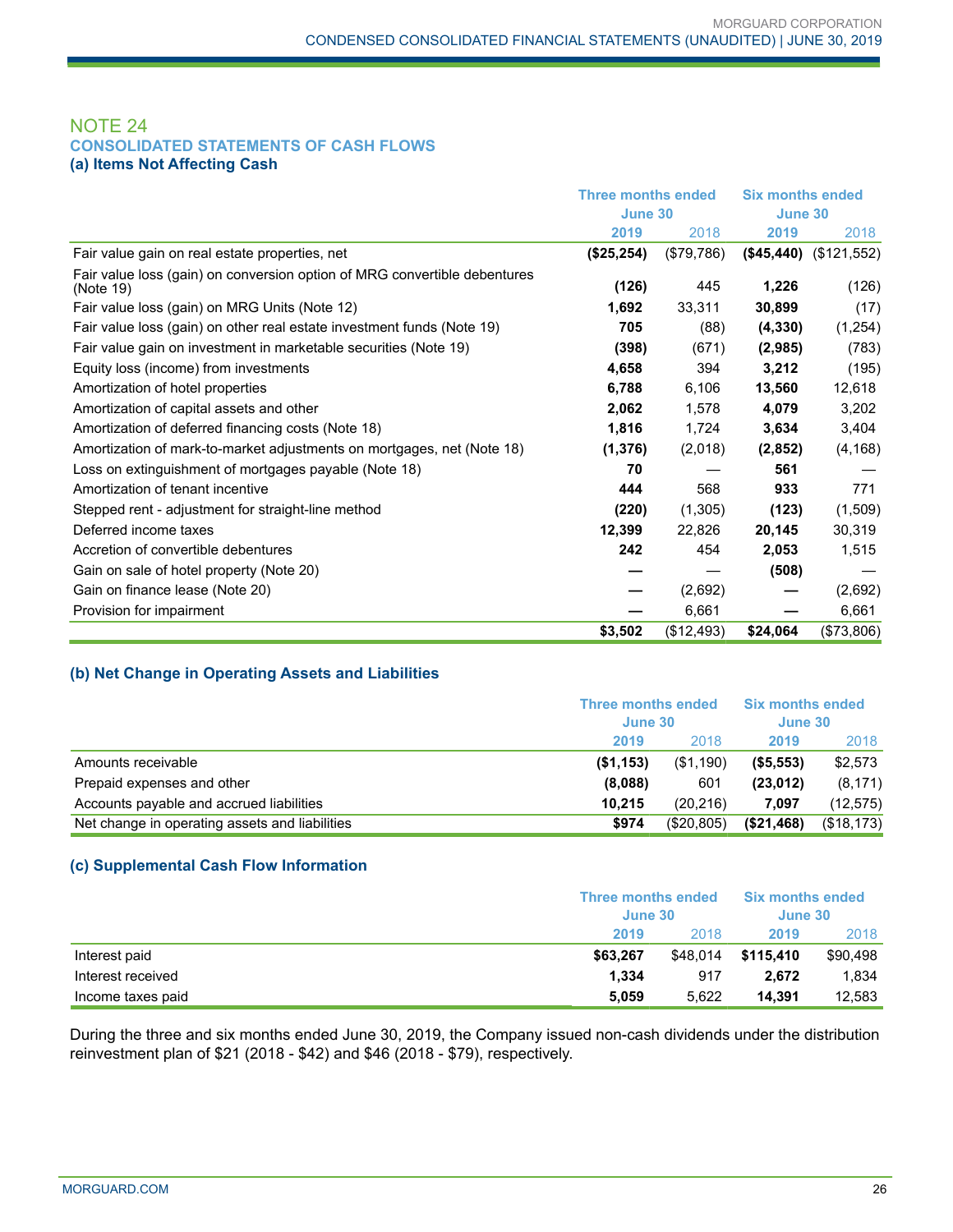## **(d) Reconciliation of Liabilities Arising from Financing Activities**

The following provides a reconciliation of liabilities arising from financing activities:

|                               | <b>Mortgages</b><br>payable | <b>Unsecured</b><br><b>debentures</b> | <b>Convertible</b><br><b>debentures</b> | Lease<br><b>liabilities</b> | Loans<br>payable | <b>Bank</b><br><b>indebtedness</b> | Total       |
|-------------------------------|-----------------------------|---------------------------------------|-----------------------------------------|-----------------------------|------------------|------------------------------------|-------------|
| Balance, beginning of period  | \$4,362,701                 | \$597,697                             | \$227,999                               | \$9,754                     | \$60,309         | \$225,160                          | \$5,483,620 |
| Adoption of IFRS 16           |                             |                                       |                                         | 161,614                     |                  |                                    | 161,614     |
| Repayments                    | (54, 713)                   |                                       |                                         | (1,018)                     | (66, 732)        | (284, 914)                         | (407, 377)  |
| New financing, net            | 10.947                      | 223,575                               |                                         | 277                         | 48.000           | 206.648                            | 489,447     |
| Lump-sum repayments           | (37,084)                    |                                       | (39, 636)                               |                             |                  |                                    | (76, 720)   |
| Non-cash changes              | (29, 825)                   | 567                                   | 4.096                                   | (684)                       |                  |                                    | (25,846)    |
| Foreign exchange              | (53, 371)                   |                                       |                                         | (437)                       | (3, 407)         |                                    | (57, 215)   |
| <b>Balance, June 30, 2019</b> | \$4,198,655                 | \$821.839                             | \$192.459                               | \$169,506                   | \$38,170         | \$146.894                          | \$5,567,523 |

## NOTE 25

## **CONTINGENCIES**

The Company is contingently liable with respect to litigation, claims and environmental matters that arise from time to time, including those that could result in mandatory damages or other relief, which could result in significant expenditures. While the final outcome of these matters cannot be predicted with certainty, in the opinion of management, any uninsured liability that may arise from such contingencies would not have a material adverse effect on the financial position or results of operations of the Company. Any settlement of claims in excess of amounts recorded will be charged to operations as and when such determination is made.

The Company is a lessee under a ground lease that expires on June 30, 2060. In accordance with the terms of the lease, the annual rent was scheduled to be reset to 6% of the fair market value of the land effective July 1, 2010. Since the lessor and the Company were not able to reach an agreement on the fair market value of the land on the last schedule's reset date of July 1, 2010, the matter was appointed to an arbitration tribunal (the "Arbitrators"). On June 21, 2013, a majority of the Arbitrators awarded their decision and concluded on a land value that resulted in the annual land rent increasing from \$2,779 to \$10,962 (the "Majority Decision"). In accordance with the Majority Decision, the Company has recorded the land rent based on the increased annual rent of \$10,962.

On April 27, 2018, the Company reached an agreement on the fair market value of the land for the period from July 1, 2010 through June 30, 2030 that resulted in the annual land rent increasing from \$2,779 to \$8,760. The Company settled and paid an amount of \$15,759 for arrears of rent and interest from July 1, 2010 to April 30, 2018. In accordance with the Majority Decision, for the period from July 1, 2010 to April 30, 2018, the Company recorded annual land rent of \$10,962 and reversed \$17,250 (pre-tax) of land rent previously expensed during the second quarter of 2018.

## NOTE 26 **MANAGEMENT OF CAPITAL**

Refer to the Company's annual audited consolidated financial statements as at and for the year ended December 31, 2018, for an explanation of the Company's capital management policy.

The total managed capital for the Company as at June 30, 2019, and December 31, 2018, is summarized below:

| As at                                     | <b>June 30, 2019</b> | December 31, 2018 |
|-------------------------------------------|----------------------|-------------------|
| Mortgages payable, principal balance      | \$4,205,687          | \$4,369,811       |
| Unsecured Debentures, principal balance   | 825,000              | 600,000           |
| Convertible debentures, principal balance | 195.500              | 235,136           |
| Loans payable                             | 38,170               | 60,309            |
| <b>Bank indebtedness</b>                  | 146.894              | 225,160           |
| Lease liabilities                         | 169.506              | 9.754             |
| Shareholders' equity                      | 3,476,253            | 3,431,366         |
|                                           | \$9,057,010          | \$8,931,536       |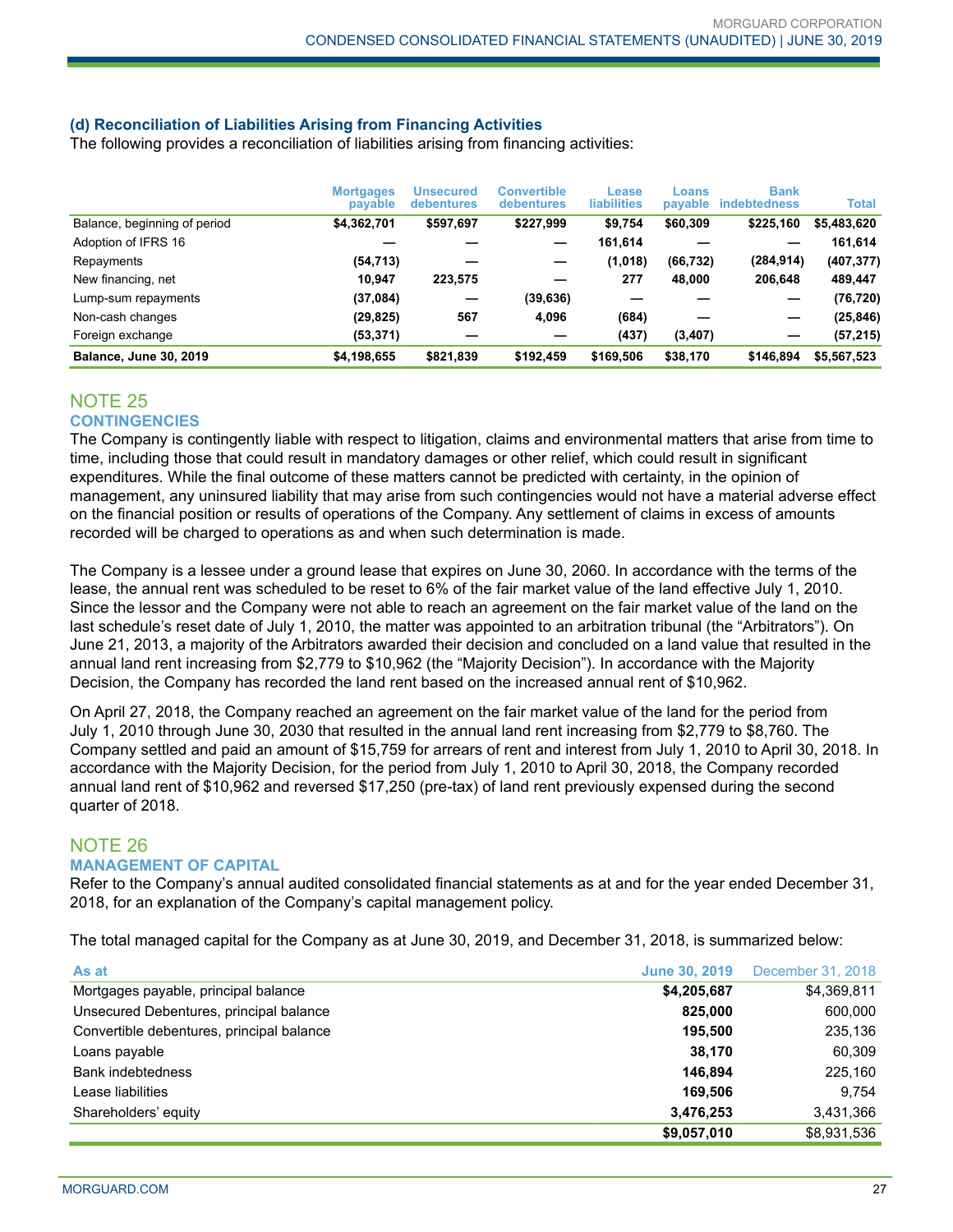The Company monitors its capital structure based on an interest coverage ratio and a debt to gross book value ratio. These ratios are used by the Company to manage an acceptable level of leverage and are calculated in accordance with the terms of the specific agreements with creditors and are not considered measures in accordance with IFRS; nor is there an equivalent IFRS measure.

The Company's Unsecured Debentures contain covenants that are calculated on a non-consolidated basis, which represents the Company's consolidated results prepared in accordance with IFRS as shown on the Company's most recently published annual audited consolidated financial statements, adjusted, as required, to account for the Company's public entity investments in Morguard Residential REIT, Morguard REIT and Temple using the equity method. The covenants that the Company must maintain are a non-consolidated interest coverage ratio above 1.65 times, a non-consolidated debt to gross book value ratio not to exceed 65% and a minimum non-consolidated equity requirement of at least \$300,000. If the Company does not meet these covenants, the Unsecured Debentures will become immediately due and payable unless the Company is able to remedy the default or obtain a waiver from lenders. The Company is in compliance with all Unsecured Debenture covenants.

# NOTE 27

## **FINANCIAL INSTRUMENTS AND RISK MANAGEMENT**

Refer to the Company's annual audited consolidated financial statements as at and for the year ended December 31, 2018, for an explanation of the Company's risk management policy as it relates to financial instruments.

## **Fair Value of Financial Assets and Financial Liabilities**

The fair values of cash, restricted cash, amounts receivable, accounts payable and accrued liabilities and bank indebtedness approximate their carrying values due to the short-term maturity of those instruments. The fair values of construction financing payable and mortgages and loans receivable are based on the current market conditions for financing loans with similar terms and risks. The loans payable are reflected at fair value since they are based on a floating interest rate and reflect the terms of current market conditions.

Mortgages payable, Unsecured Debentures, convertible debentures, lease liabilities and finance lease receivable are carried at amortized cost using the effective interest rate method of amortization. The estimated fair values of longterm borrowings have been determined based on market information, where available, or by discounting future payments of interest and principal at estimated interest rates expected to be available to the Company.

The fair value of the mortgages payable has been determined by discounting the cash flows of these financial obligations using June 30, 2019, market rates for debts of similar terms (Level 2). Based on these assumptions, the fair value as at June 30, 2019, of the mortgages payable before deferred financing costs and mark-to-market adjustments is estimated at \$4,328,655 (December 31, 2018 - \$4,428,532), compared with the carrying value of \$4,205,687 (December 31, 2018 - \$4,369,811). The fair value of the mortgages payable varies from the carrying value due to fluctuations in interest rates since their issue.

The fair value of the Unsecured Debentures liability is based on its closing bid price (Level 1). As at June 30, 2019, the fair value of the Unsecured Debentures has been estimated at \$846,509 (December 31, 2018 - \$603,624) compared with the carrying value of \$825,000 (December 31, 2018 - \$600,000).

The fair value of the convertible debentures liability is based on their market trading prices (Level 1). As at June 30, 2019, the fair value of the convertible debentures before deferred financing costs has been estimated at \$198,781 (December 31, 2018 - \$229,797), compared with the carrying value of \$195,500 (December 31, 2018 - \$235,136).

The fair value of the finance lease receivable is determined by discounting the cash flows of the finance lease receivable using June 30, 2019, market rates for debt on similar terms (Level 3). Based on these assumptions, as at June 30, 2019, the fair value of the finance lease receivable has been estimated at \$56,257 (December 31, 2018 - \$55,941).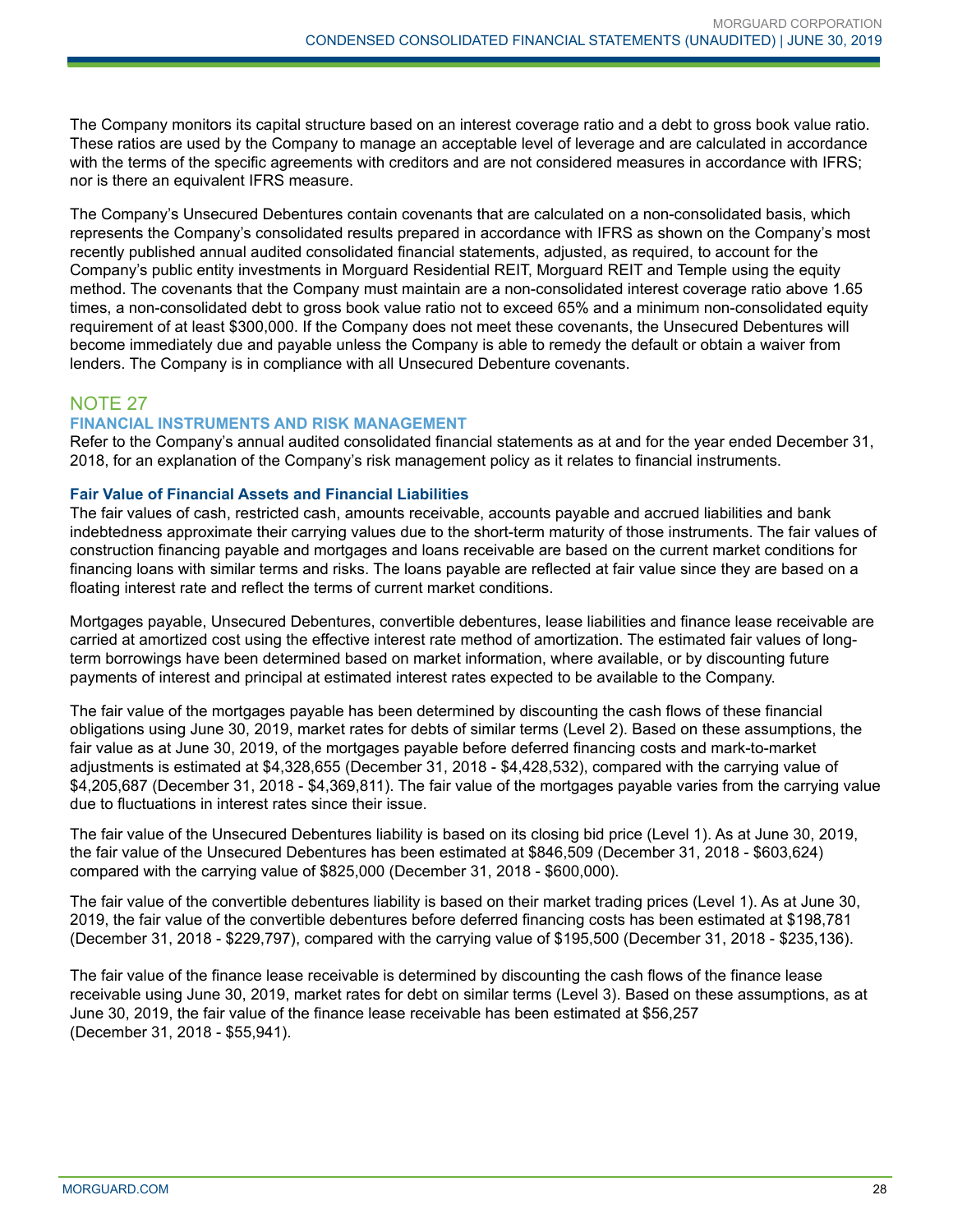The fair value hierarchy of financial instruments and real estate properties measured at fair value in the consolidated balance sheets is as follows:

|                                                 | <b>June 30, 2019</b> |         |             | December 31, 2018 |         |             |
|-------------------------------------------------|----------------------|---------|-------------|-------------------|---------|-------------|
| As at                                           | Level 1              | Level 2 | Level 3     | Level 1           | Level 2 | Level 3     |
| <b>Assets:</b>                                  |                      |         |             |                   |         |             |
| Real estate properties                          | s—                   | s—      | \$9,718,668 | $s-$              | $s-$    | \$9,645,596 |
| Investments in real estate funds                |                      |         | 103.985     |                   |         | 103.984     |
| Investment in marketable securities             | 41.591               |         |             | 38.606            |         |             |
| <b>Financial liabilities:</b>                   |                      |         |             |                   |         |             |
| Morguard Residential REIT Units                 |                      | 448.656 |             |                   | 417.481 |             |
| Conversion option on MRG convertible debentures |                      | 3.695   |             |                   | 2.469   |             |

## NOTE 28 **SEGMENTED INFORMATION**

## **(a) Operating Segments**

The Company has the following five reportable segments after aggregation: (i) multi-suite residential, (ii) retail, (iii) office, (iv) industrial, and (v) hotel. The Company has applied judgment by aggregating its operating segments according to the nature of the property operations. Such judgment considers the nature of operations, types of customers and an expectation that operating segments within a reportable segment have similar long-term economic characteristics.

The following summary presents certain financial information regarding the Company's operating segments:

|                                           | <b>Multi-suite</b> |               |               |                          |              |              |
|-------------------------------------------|--------------------|---------------|---------------|--------------------------|--------------|--------------|
| For the three months ended June 30, 2019  | <b>Residential</b> | <b>Retail</b> | <b>Office</b> | <b>Industrial</b>        | <b>Hotel</b> | <b>Total</b> |
| Revenue from real estate/hotel properties | \$90,981           | \$62,468      | \$59,145      | \$3,499                  | \$65,199     | \$281,292    |
| Property/hotel operating expenses         | (30, 625)          | (26, 034)     | (25, 288)     | (1,043)                  | (48, 157)    | (131, 147)   |
| Net operating income                      | \$60,356           | \$36,434      | \$33,857      | \$2,456                  | \$17,042     | \$150,145    |
|                                           |                    |               |               |                          |              |              |
|                                           | Multi-suite        |               |               |                          |              |              |
| For the three months ended June 30, 2018  | <b>Residential</b> | Retail        | Office        | Industrial               | Hotel        | Total        |
| Revenue from real estate/hotel properties | \$86,570           | \$60,725      | \$55,840      | \$3,926                  | \$61,997     | \$269,058    |
| Property/hotel operating expenses         | (28, 879)          | (27, 018)     | (24, 383)     | (1, 190)                 | (44, 603)    | (126, 073)   |
|                                           | \$57,691           | \$33,707      | \$31,457      | \$2,736                  | \$17,394     | \$142,985    |
| Land rent arbitration settlement          |                    |               |               |                          |              | 17,250       |
| Net operating income                      |                    |               |               |                          |              | \$160,235    |
|                                           |                    |               |               |                          |              |              |
|                                           | <b>Multi-suite</b> |               |               |                          |              |              |
| For the six months ended June 30, 2019    | <b>Residential</b> | <b>Retail</b> |               | <b>Office Industrial</b> | <b>Hotel</b> | <b>Total</b> |
| Revenue from real estate/hotel properties | \$182,614          | \$127,101     | \$119,442     | \$6,776                  | \$118,826    | \$554,759    |
| Property/hotel operating expenses         | (95, 340)          | (57,999)      | (51, 858)     | (2, 172)                 | (92, 671)    | (300, 040)   |
| Net operating income                      | \$87,274           | \$69,102      | \$67,584      | \$4,604                  | \$26,155     | \$254,719    |
|                                           | Multi-suite        |               |               |                          |              |              |
| For the six months ended June 30, 2018    | <b>Residential</b> | Retail        | <b>Office</b> | <b>Industrial</b>        | <b>Hotel</b> | <b>Total</b> |
| Revenue from real estate/hotel properties | \$170,433          | \$121,395     | \$111,784     | \$7,288                  | \$115,849    | \$526,749    |
| Property/hotel operating expenses         | (85,020)           | (59,902)      | (49, 438)     | (2, 286)                 | (87, 373)    | (284, 019)   |
|                                           | \$85,413           | \$61,493      | \$62,346      | \$5,002                  | \$28,476     | \$242,730    |
| Land rent arbitration settlement          |                    |               |               |                          |              | 17,250       |
| Net operating income                      |                    |               |               |                          |              | \$259,980    |